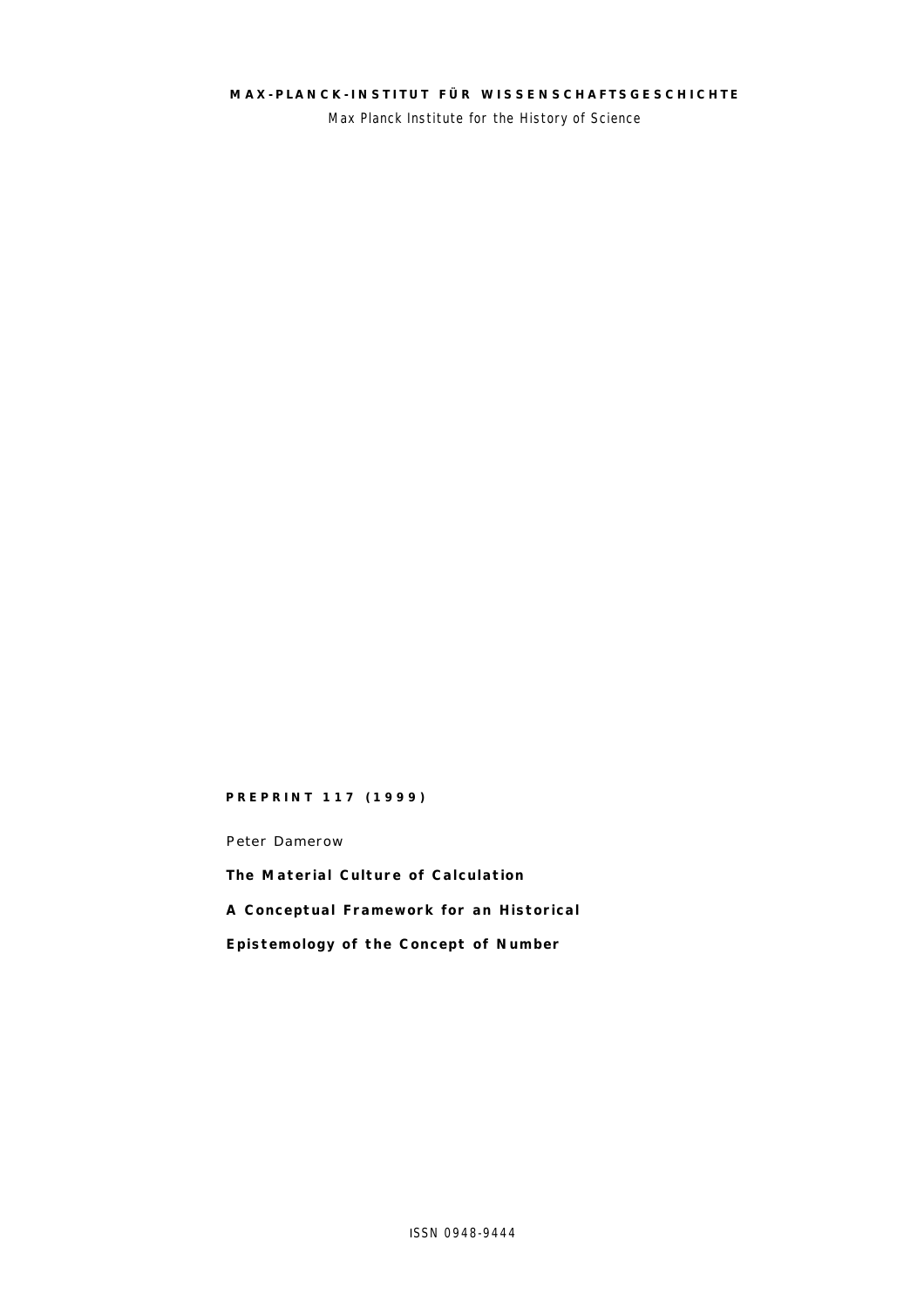## THE MATERIAL CULTURE OF CALCULATION

## A CONCEPTUAL FRAMEWORK FOR AN HISTORICAL EPISTEMOLOGY OF THE CONCEPT OF NUMBER

Peter Damerow Max Planck Institute for the History of Science (translated by Klaudia Englund)

## **CONTENTS**

INTRODUCTION 2

PRINCIPLES OF AN HISTORICAL EPISTEMOLOGY OF LOGICO-MATHEMATICAL THOUGHT 6 On the nature of historical developmental processes of cognition 6 Basic assumptions concerning the development of logico-mathematical thought 7 On the definition of historical stages of development 8 The transition from one stage to the next 10 First-order external representations 11 Second-(or higher-)order external representations 14 The historical change of cognitive functions of representations 16 Ontogenetic reconstruction and the historical tradition of cognitive structures of logico-mathematical thought 18

HISTORICAL STAGES OF THE DEVELOPMENT OF THE NUMBER CONCEPT 23

Arithmetical activities as a basis of the concept of number 24 Developmental stages of the number concept as meta-cognitive levels of reflection 25 Pre-arithmetical quantification (stage 0) 27 Proto-arithmetic (stage 1) 30 The transition from proto-arithmetic to symbol-based arithmetic 33 Symbol-based arithmetic (stage 2) 36 Concept-based arithmetic (stage 3) 42

FINAL REMARKS 49

REFERENCES 53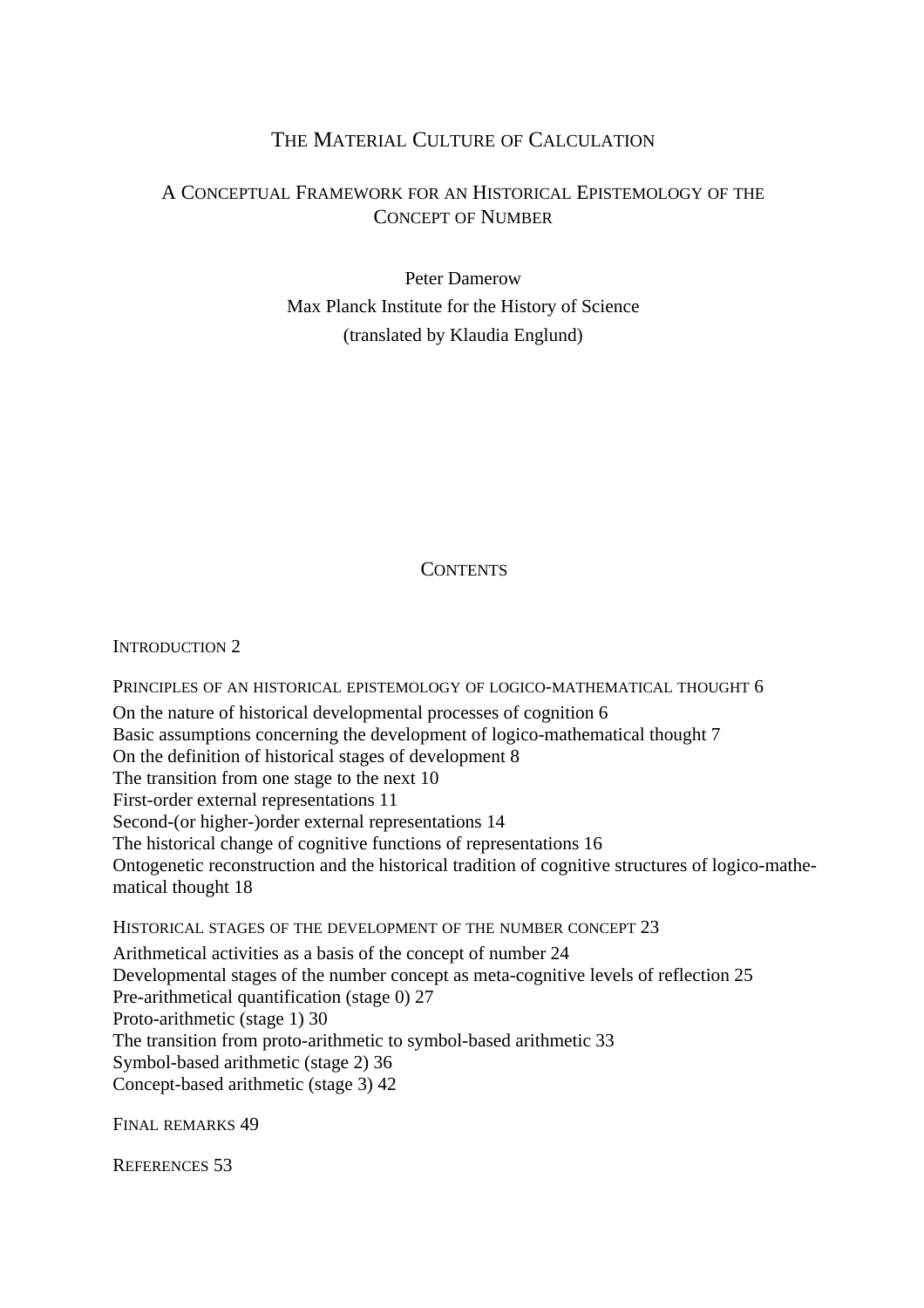### **INTRODUCTION**

The starting-point for the following comments is the observation that contradictions appear to exist between the results of the theory of cognition concerning the concept of number on the one hand, and the history of arithmetical techniques on the other. Reflections on numbers and their properties led already in antiquity to the belief that propositions concerning numbers possess a special status, since their truth is dependent neither on empirical experience nor on historical circumstances. In an historical tradition extending from the Pythagoreans through the Platonic tradition of Antiquity, Late Antiquity and the Middle Ages, further through the rationalism and the critical idealism of Kantian and neo-Kantian philosophy to the logical positivism and the constructivism of the present, this fact has been considered proof that there are objects of which we can gain knowledge *a priori*. Like a recurring leitmotif, the conviction that numbers are by nature ahistorical and universal threads through the history of philosophy, for which a variety of reasons have been proposed.<sup>1</sup> The historian, on the other hand, is confronted with the fact that numerical techniques and arithmetic insights have a history that is, at least on its surface, in no way different from other achievements of our culture.<sup>2</sup> In view of the variety of historically documented arithmetical techniques, it is scarcely possible to dismiss the assumption that the concept of number – in the same way as most structures of human cognition – is subject to historical development, which in the course of history exposes it to substantial change.

The problem raised by these conflicting views is not just philosophical; it concerns also concrete, empirical research in psychology, in anthropology and in the history of science. In particular, the question of the relationship between the individual development of cognition studied by psychology and the historical changes of cognitive structures, deserves much interest. If the concept of number expresses a cognitive universal, then the ontogenetic development of the cognitive structure it is based on, which constitutes the object of research in developmental psychology, is basically a process independent of culture-specific conditions of socialization and historically variable circumstances. The historical development of numerical techniques and arithmetical insights is consequently an epi-phenomenon, the fundamental conditions of which are unlikely to be adequately addressed by the historian. If, on the other hand, the concept

<sup>&</sup>lt;sup>1</sup> Compare the diverse arguments for this »Platonic« view, for example, in transcendental idealism, particularly in Kant, *Prolegomena*, p. 36, and in his *Kritik der reinen Vernunft*, p. 201; in Neo-Kantianism, particularly in Cassirer, *Philosophie der symbolischen Formen*, vol. 1, p. 198, and vol. 3, p. 400ff.; in logical positivism, for example, in Frege, *Die Grundlagen der Arithmetik*, and in Carnap, *Grundlagen der Logik und Mathematik*; further, in constructivism in Lorenzen, *Einführung in die operative Logik und Mathematik*.

<sup>2</sup>Compare the historical accounts: Tropfke, *Geschichte der Elementar-Mathematik*; Menninger, *Zahlwort und Ziffer*; Gericke, *Geschichte des Zahlbegriffs*; Ifrah, *Universalgeschichte der Zahlen*.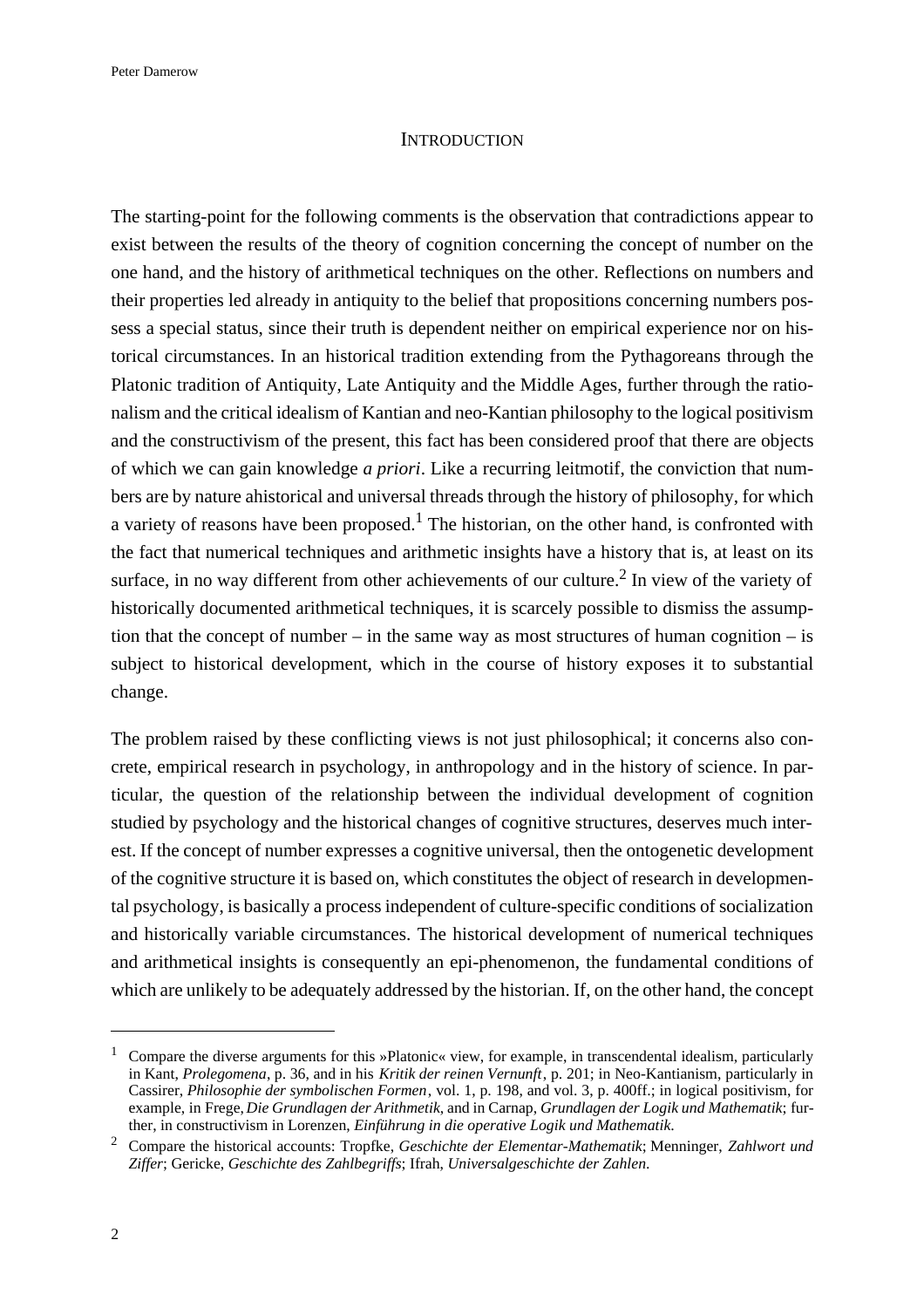of number is affected fundamentally by historical development, that is, if it constitutes a genuine historical phenomenon, then the ontogenetic development of the cognitive structures it is based on cannot be sufficiently perceived with psychological means, but can only be comprehended through the conditions of the socialization of the individual subject in a particular culture and in a particular historical situation.

If we ask which of the two alternatives is correct or if, possibly, the alternative itself has to be called into question, we must remember that this is a matter not regarded as solved in either of the disciplines mentioned, but rather, on the contrary, one which has for some time been the object of fundamental and ongoing controversy. This is particularly true in the case of psychology.

In the initial phase of modern psychology under the influence of neo-kantianism, numbers and similar mathematically determined objects were primarily regarded as results of thought processes found in all humans alike. Only in connection with the reaction of gestalt psychology to the challenge by the relativization in cultural anthropology of universal concepts of number<sup>3</sup> did the question of the nature of numbers find entrance into psychology. In particular the empirical evidence, provided by Piaget, that the concept of number is not already imprinted in a child at birth, but is rather formed during the development of the child in a number of developmental stages,<sup>4</sup> contributed to undermining the belief in the non-empirical nature of the concept of number. Piaget himself, however, still interpreted his results entirely in the spirit of neo-kantianism. In his theory the development of the concept of number in ontogenesis rests on experience; however, the result of the development is, according to this theory, determined epigenetically – similar to the biologically determined characteristics of humans – and is thus cross-culturally an *a priori* universal that only appears at the end of this development.<sup>5</sup> Ethnographic research, conducted in the tradition of the developmental psychology that reflects Piaget's work and methods, has predominantly used this premise as its point of departure, and has accordingly arrived for the most part at the conclusion that the speed of the development of logico-mathematical thought varies markedly under diverse sets of cultural circumstances, not so however the structure of the logico-mathematically structured concepts themselves.<sup>6</sup>

Unlike most psychologists, who as a rule avoid discussions of the historical implications of their theories that go beyond their own discipline,<sup>7</sup> Piaget expressly also drew culture-historical and science-historical conclusions from his theory of the psychogenesis of basic categories of

<sup>3</sup>Compare Wertheimer, *Über das Denken der Naturvölker*; Lévy-Bruhl, *Das Denken der Naturvölker*.

<sup>4</sup>Piaget/Szeminska, *Die Entwicklung des Zahlbegriffs beim Kinde*.

<sup>5</sup>Piaget, *Biologie und Erkenntnis*; id., *Die Entwicklung des Erkennens*.

<sup>6</sup>Bruner/Olver/Greenfield, *Studies in Cognitive Growth*; Dasen/Heron, *Cross-cultural Tests of Piaget's Theory*; Dasen/Ribaupierre, *Neo-Piagetian Theories*; Hallpike, *Foundations of Primitive Thought*.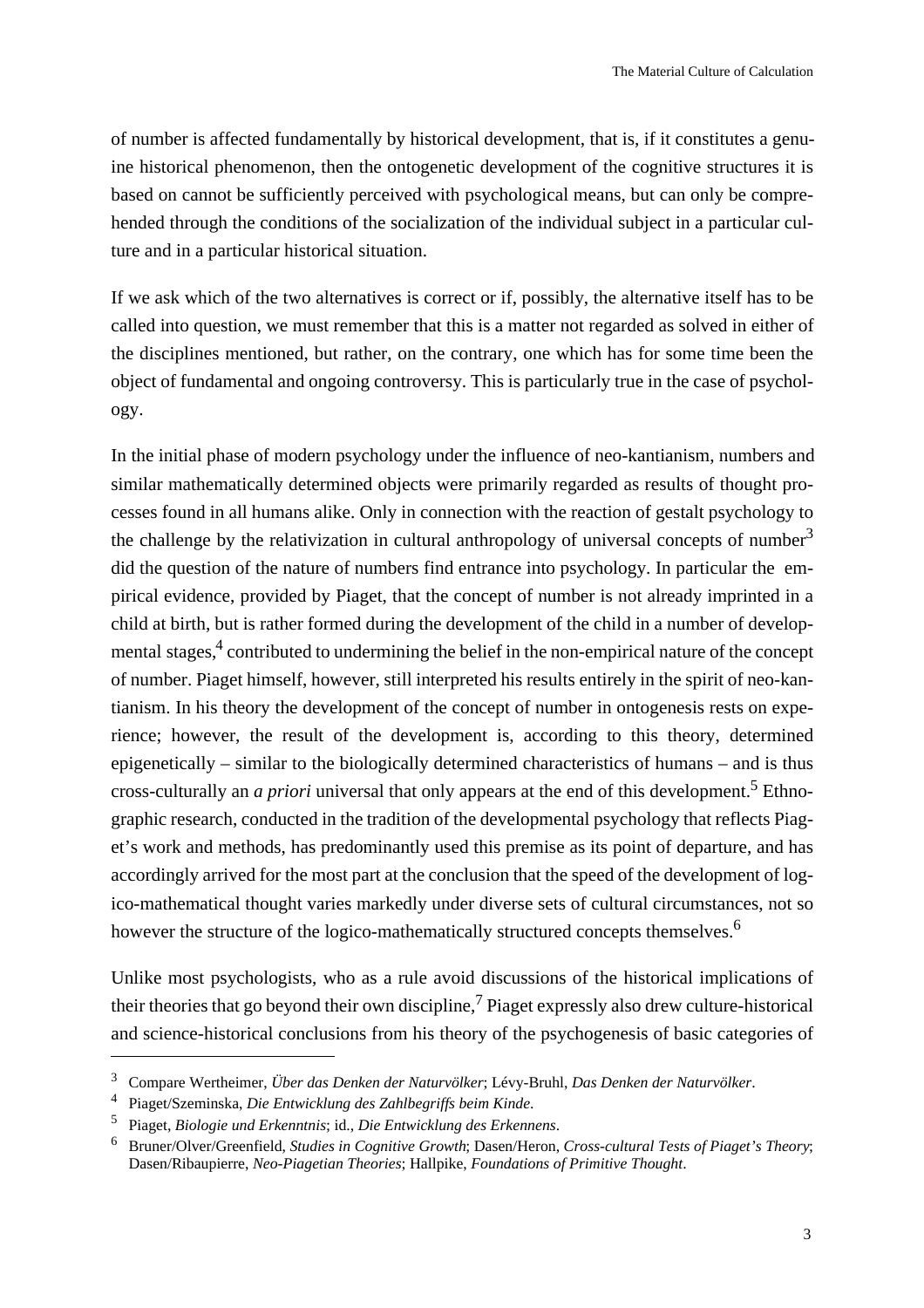logico-mathematical thought.<sup>8</sup> Central to his considerations was above all the question of how logico-mathematically structured concepts, for instance the concept of number, can be founded on cognitive universals on the one hand, and on the other be subject to fundamental historical changes. He offered a number of arguments suggesting that cognition in those primitive cultures that have no developed arithmetical activities is comparable to the pre-logical stage of ontogenetic development of the child, in which cognition cannot yet revert to mental operations that are characteristic of the subsequent concrete operational stage of ontogenesis.<sup>9</sup> In following the consequences of such considerations, he distinguished two fundamentally different phases of development for each logico-mathematical concept: an initial phase in which the historical development passes through universal stages that are ontogenetically identifiable, and a second one in which the development is no longer subject to universal laws, but rather to an historical logic of development constituted by reflective abstractions. Such an implication of his psychogenetic theory can, however, only with difficulty be forced to agree with historical findings.<sup>10</sup>

Contrary to such universalistic interpretations of the concept of number, the examination of the particular mental processes going on in arithmetic processes led to theoretical approaches in which the emergence of numbers appears as the result of manifold learning processes.<sup>11</sup> Modern cognitive science has increasingly supported this view, recently by providing evidence that many arithmetic accomplishments can be attributed to the construction of relatively simple "mental models".<sup>12</sup> Further alternatives came into the discussion through the work of psycholinguists and their interpretation of the concept of number as a linguistic phenomenon, without, however, bringing the question closer to resolution. Under the influence of Chomsky's theory, numbers have been ascribed to a biologically determined syntax of language.<sup>13</sup> Psycholinguis-

<sup>7</sup>Brainerd, *The Origins of the Number Concept*, pp. 3-22, at the beginning of his study on the origin of the concept of number, discusses its historical development. His psychological remarks concerning the various historical periods, for example the assertion that an abstract concept of number is already apparent in Egyptian numerical notations from the time around 3500 B.C., remain, however, unsubstantiated and reflect no discernible connection with the remaining content of the study.

<sup>8</sup>Compare Piaget/Garcia, *Psychogenesis and the History of Science*.

<sup>9</sup>Piaget, *Die Entwicklung des Erkennens*, vol. 2, pp. 73-77. For the parallelism of ontogenesis and historiogenesis compare also Bachelard, *Die Philosophie des Nein*; id., *Die Bildung des wissenschaftlichen Geistes*; Arcà, *Strategies for Categorizing Change*; Strauss, *Ontogeny, Phylogeny, and Historical Development*; Dux, *Die Zeit in der Geschichte*, in particular pp. 23-35.

<sup>&</sup>lt;sup>10</sup> Compare Damerow, *Ontogenese und Historiogenese des Zahlbegriffs*.

<sup>&</sup>lt;sup>11</sup> Compare for example Gelman/Gallistel, The Child's Understanding of Number; Brainerd, The Origins of the Number Concept; Fuson/Hall, The acquisition of early number word meanings; Smith/Greeno/Vitolo, A model of competence for counting; Gallistel/Rochel, *Preverbal and Verbal Counting and Computation*.

<sup>&</sup>lt;sup>12</sup> For the theoretical bases of such explanations compare Minsky, *A Framework for Representing Knowledge*; id., *The Society of Mind*; Davis, *Learning Mathematics*; for the current state of research: Ashcraft, *Cognitive Arithmetic*; Campbell, *The Nature and Origins of Mathematical Skills*.

<sup>13</sup>Compare, for example, Hurford, *The Linguistic Theory of Numerals*; id., *Language and Number*.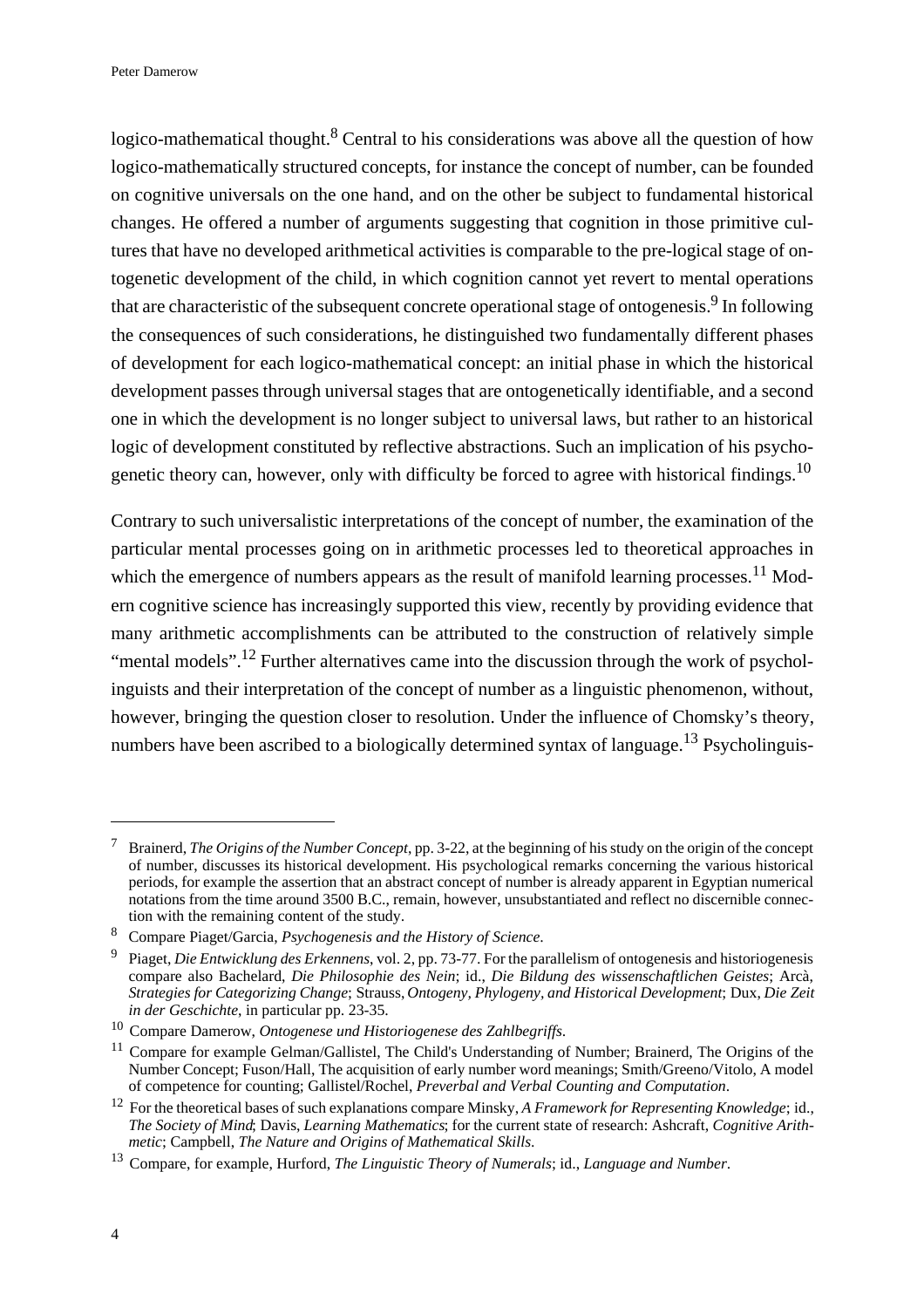tic investigations of the representation of logico-mathematical structures in language on the other hand suggest that we might understand such structures and the objects constituted by them better in a culture-relativistic context.<sup>14</sup>

Such contradictions between different conceptions of number obviously can not be solved within the limited point of view of a single discipline, since neither a study of the cognitive functions of the concept of number excluding the question of its historical changes, nor a study of the historical development of arithmetical techniques leaving out of consideration the cognitive functions of those techniques, do justice to the unsolved problems that are revealed in these controversies. In what sense does the concept of number represent a universal? In what respect is it subject to historical changes? What implications result for the relationship of the ontogenetic development of the concept of number to the historical changes of numerical techniques and arithmetical insights? These questions can only be answered by an historical epistemology of arithmetical thought that is compatible with psychological theories as well as with the results of historical research.

This view of the problems determines the theoretical program to be outlined in the following with the draft of a model describing the development of the number concept. The model will be introduced in two steps. In the first, some theoretical principles are explained, and some concepts clarified that are employed in the formulation of the model. To be outlined is in particular the theory of reflection and its relation to the external representation of cognitive structures, which will in turn form the theoretical link between historical developments and those cognitive structures which are individually shaped in ontogenesis. In a second step based on formulated principles, stages of the historical development of the concept of number will be defined, explained, and identified historically.

<sup>&</sup>lt;sup>14</sup> The classical study on culture-relativistic conceptions of cognition is Whorf, *Sprache, Denken, Wirklichkeit*. Moreover compare Pinxten, *Universalism versus Relativism in Language and Thought*; Levinson, *Relativity in Spatial Conception and Description*.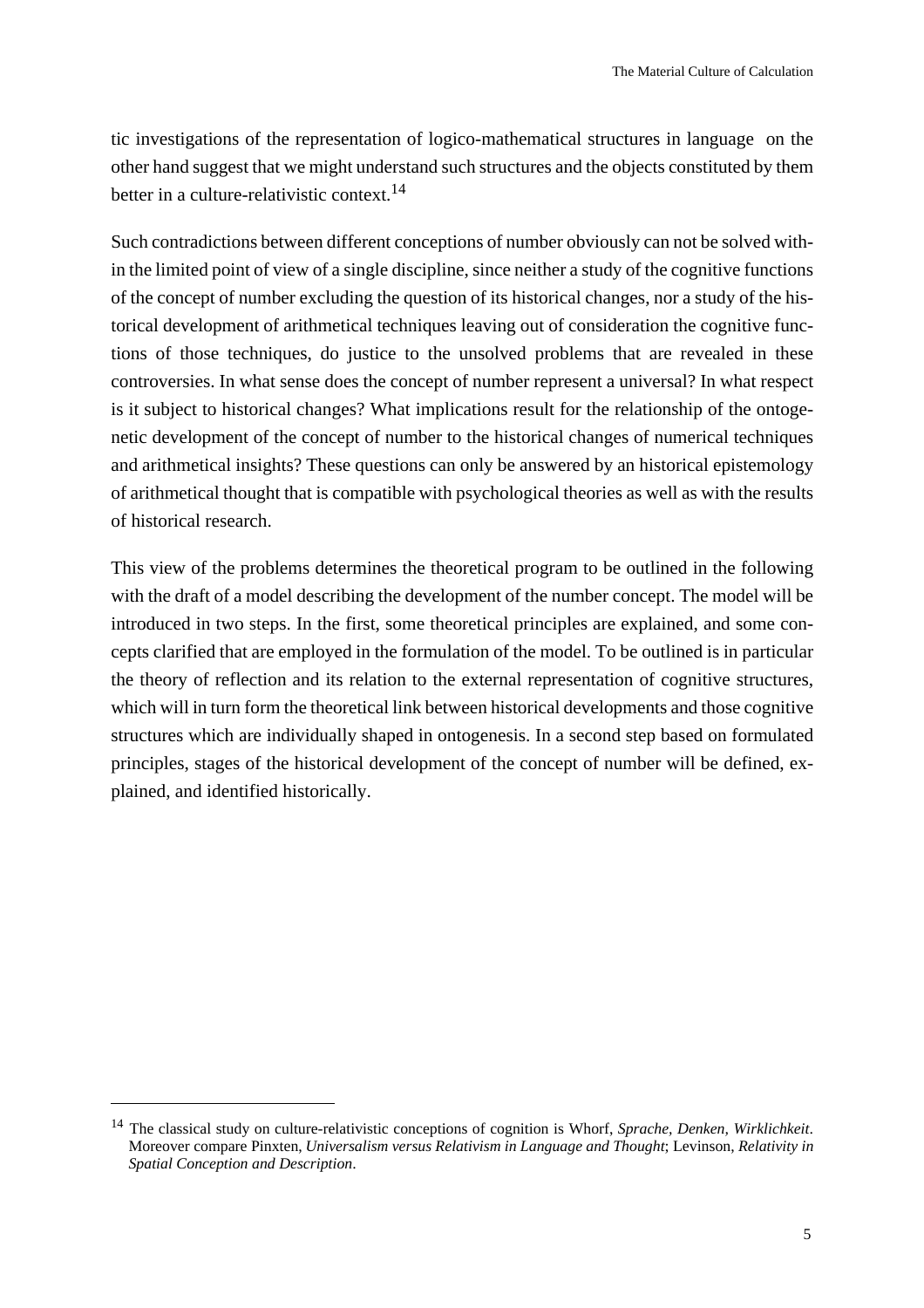Peter Damerow

## PRINCIPLES OF AN HISTORICAL EPISTEMOLOGY OF LOGICO-MATHEMATICAL THOUGHT

### ON THE NATURE OF HISTORICAL DEVELOPMENTAL PROCESSES OF COGNITION

Since the historical development of cognition is realized through the cognitive activity of individuals, the description of cognitive abilities in the study of their historical development can not, in principle, be different from that in the study of their individual development. The psychological description of cognitive structures is therefore an adequate medium for characterizing the stages of development of cognition in the case of the individual as well as that of historical development. Problematical, however, is the transfer of psychological concepts to historical development in the case of the developmental processes themselves, insofar as individual development of cognitive structures is a process fundamentally different from the historical development of culturally transmitted facts of knowledge and insight.

The *individual* development of cognition is a process in the psyche of the individual person. The identity of this process is founded in the unity of the individual psyche. It starts with the awakening of intelligence in childhood and ends with the death of the person. The *historical* development of cognition, however, is a collective process spanning populations and generations, based on the interaction of various individuals whose psyches are fundamentally independent one from the other. The process of transmitting cognitive structures from one generation to the next takes place in a network of individual paths of tradition, leading from the individuals of one generation to the individuals of the next and realized in symbolic, and in part also in immediate, interactions. There are no obvious reasons to assume that the network of those avenues of tradition might show analogies to the individual development of cognitive structures. The historical development of cognitive structures is by its nature a phenomenon that has to be interpreted socio-historically and not psychologically.

Nonetheless, the historical development of cognitive structures is based on interactive processes, founded on very particular conditions that can be described psychologically. Not every individual process of knowledge influences the historical development of cognition. Results of individual cognitive processes that are not systematically transferable, so as to be acquired in the process of socialization, are obviously largely irrelevant to the historical development. Likewise, the results of universal ontogenetic processes of development naturally cannot exhibit historical changes that might lead to coherent lines of development in the paths of tradition constituted by interactions. The network of those paths of tradition of cognitive abilities can apparently only then be subject to coherent processes of development when, in social interaction,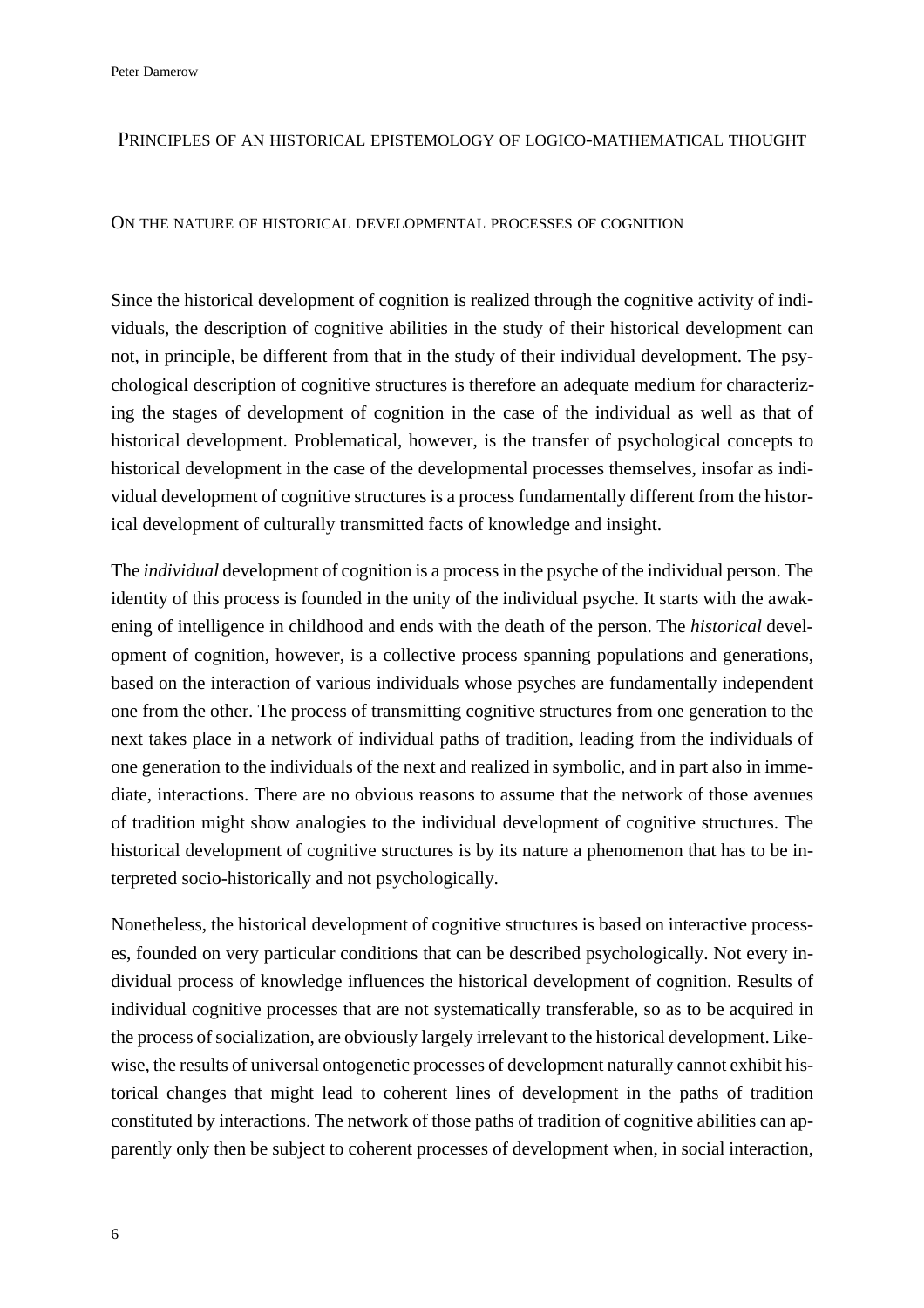results of individual cognitive processes are systematically reproduced and expanded by consecutive generations.<sup>15</sup> The reproduction of culture-specific forms of cognition in the process of socialization of the individual and the transfer of individual results of cognitive processes to other individuals are therefore the most important psychologically describable conditions for historical processes of cognition.

## BASIC ASSUMPTIONS CONCERNING THE DEVELOPMENT OF LOGICO-MATHEMATICAL THOUGHT

The theoretic model of the historical development of logico-mathematical thought which will, in the following, be described with reference to the development of arithmetical thought, is based on the findings of developmental psychology insofar as it assumes that Piaget's theoretical reconstruction of the development of the number concept in ontogenesis correctly reflects this process in all essential points. In order to allow for the specific nature of historical processes in the development of cognition, however, Piaget's application of the ontogenetic stages of development to the historical processes of development is rejected. Instead of accepting Piaget's psychologically defined developmental stages, the stages of historical development are redefined in a specific, historical manner.

The model is essentially based on two assumptions: *Firstly*, it is assumed, following Piaget's genetic epistemology, that logico-mathematical concepts are abstracted not directly from the objects of cognition, but from the coordination of the actions that they are applied to and by which they are somehow transformed. According to this assumption the emergence of mental operations of logico-mathematical thought is based on the internalization of systems of real actions. The internalized actions form the starting-point for meta-cognitive constructions, through which they become elements of systems of reversible mental transformations that, following Piaget's terminology, we will call here 'operations'. The meta-cognitive constructs that are generated by reflective abstractions, that is, the abstract, logico-mathematical concepts, one of which in particular is the concept of number, can thus be understood as internally represented invariables of transformations to which objects are subjected in the course of action. Thus the experience of objects appears to be preformed by logico-mathematical *a priori* forms (such as, for example, the structures of number, space and time); these structures themselves, although they are subject to processes of development that have their origin, at least indirectly, in the experience of objects, can therefore no longer be changed by those experiences.

<sup>&</sup>lt;sup>15</sup> This aspect has been emphasized in particular by the culture-historical school of psychology; compare for example *Vygotsky, L. S. (1986). Thought and Language*; Leontjew, *Probleme der Entwicklung des Psychischen*.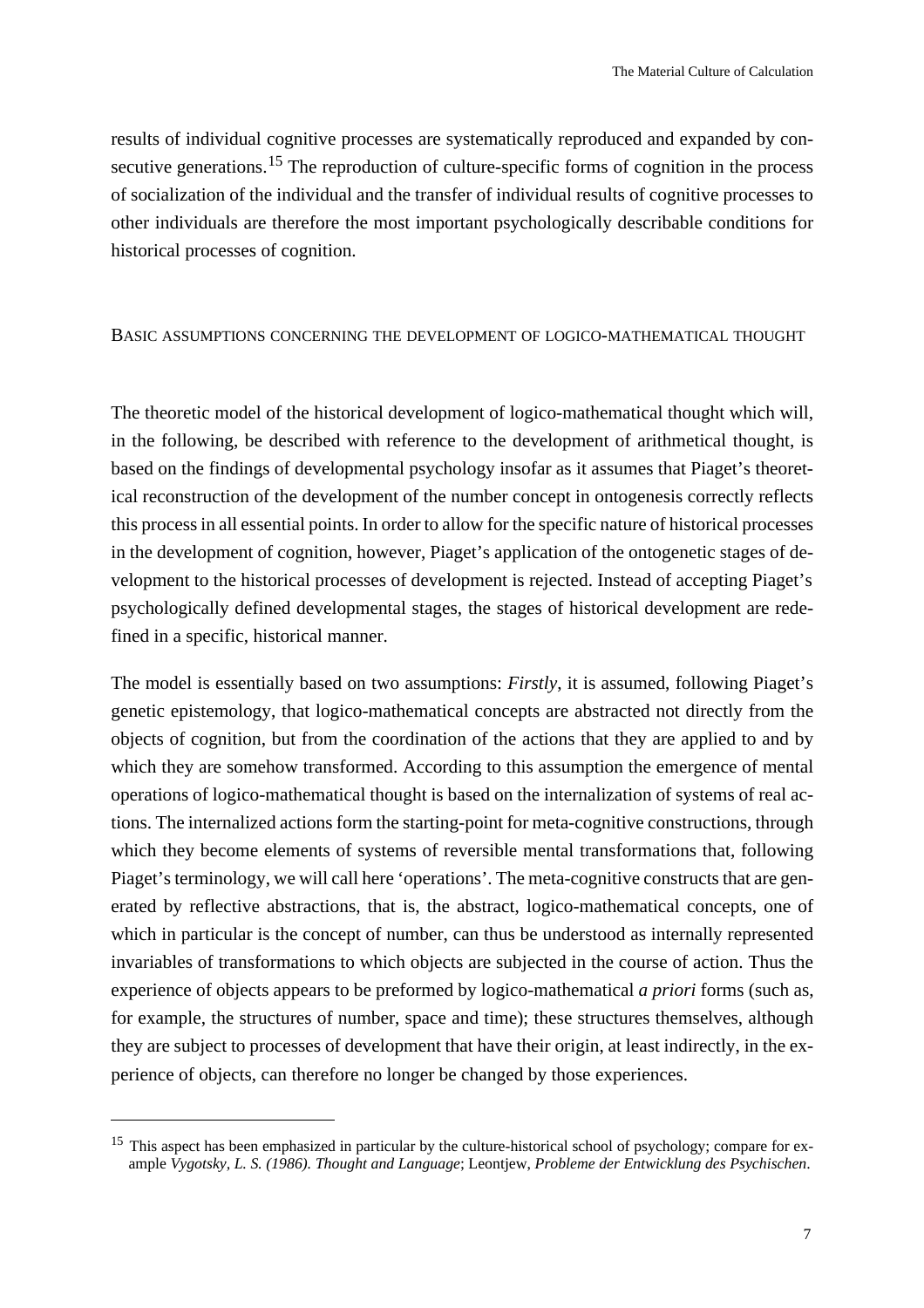*Secondly*, differing from Piaget's theory, it is presumed that the basic structures of logico-mathematical thought are not determined epigenetically, but are developed by the individual growing up in confrontation with culture-specific challenges and constraints under which the systems of action have to be internalized. The challenges are embodied by material means of goal-oriented or symbolic actions that are shared external representations of the logico-mathematical structures. Thus, according to this assumption, the cognitive structures, according to which logico-mathematical competence is defined, are in ontogenesis not construed independently from processes of socialization, but have as their constitutive condition the co-construction of cognitive structures by means of interaction and communication. Such co-constructions on the micro level of social interaction make it possible that cognitive structures are transferred from one individual to the next and so, on the macro level of social development, are transmitted as intersubjectively shared schemata of interpretation. This process gains historical continuity through collective external representations which, as will be shown, embody both cognitive structures and levels of reflection, and thus levels of abstraction.

The first of these two assumptions formulates a developmental-psychological, the second a knowledge-sociological precondition for a theory of the historical development of logico-mathematical thought. By combining both assumptions, a twofold result is achieved. On the one hand, psychological theories and conclusions receive a culture-historical interpretation; on the other, historical stages of the development of thought can be characterized psychologically. As will be shown in the following, particularly in the case of the development of arithmetical thought which is the subject of the present study, the historical stages of this development can be interpreted as subsequent meta-cognitive levels that are connected with each other by reflective abstractions.

### ON THE DEFINITION OF HISTORICAL STAGES OF DEVELOPMENT

The application of psychological concept formation to historical processes raises, however, a number of fundamental problems that need to be addressed first. One of these problems concerns the definition of historical stages of the development of cognition in general. The problem results from the fact that psychological definitions of abilities by their nature do not refer to collective subjects. Psychologically defined abilities can therefore not readily characterize historical stages of development. They can only be attributed to the individual person, to the members of a group, or to all members of the society in a particular historical situation, not however to the society as a whole. A definition of historical stages of development using psychological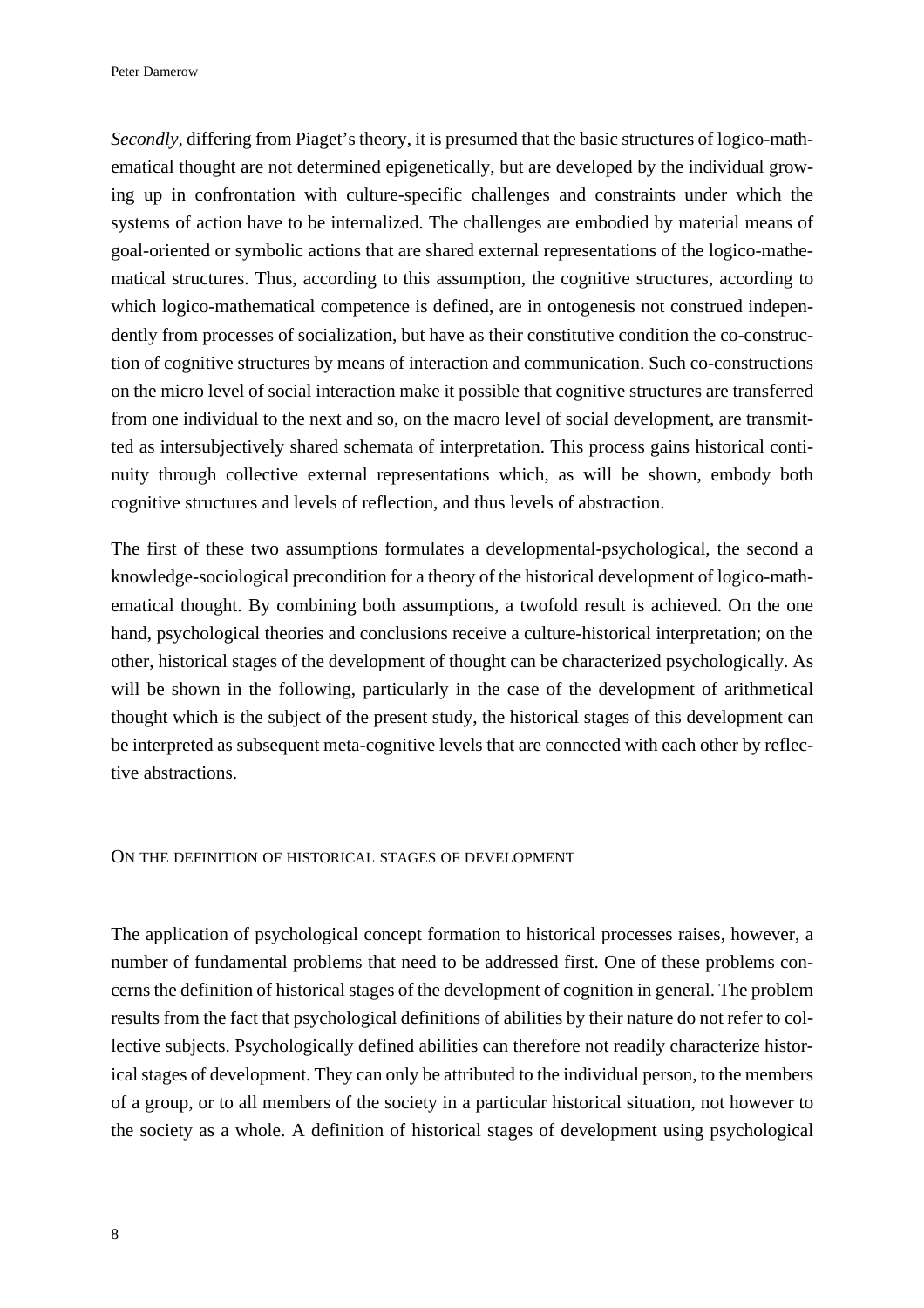concepts seems scarcely possible without determining, with a certain arbitrariness, on which of these different distributions of competence the definition of an historical stage as a criterion of its realization is to be based.

The second of the basic assumptions formulated above offers, however, a solution for this problem. If, according to this assumption, the historical development of cognitive structures is essentially based on their intersubjective communication and historical transmission by means of external representations, then the social distribution of the competence is of only secondary importance for this development. It then represents only a framing condition, determining above all the speed of development and the chances of realization for the cognitive potentials embodied in the representations. The historical stages of development, on the other hand, have to be defined primarily on the basis of analyses of such representations, and this in a manner that these definitions express adequately possible functions of the representations which define a given stage for the individual development of cognition.

The theoretical model of the historical development of logico-mathematical thought proposed here is therefore not primarily meant to explain the outstanding achievements of individuals nor the social distribution of abilities, but the historically changing potentials of development of the individual subject to the conditions prevailing at the time. In particular, the level of development of arithmetical thought in the various cultural epochs is not being measured by the actual results of arithmetical thought, but rather by the arithmetical means and external representations of cognitive structures that were, in the historically determined cultures, available for the ontogenetic development of arithmetic abilities, so that these could in principle evolve.

Once stages of the historical development of logico-mathematical thought are defined this way, the resulting theoretical model can be applied both to the analysis of the construction of new representations which result from outstanding individual achievement, as well as to the application of such a representation by a specifically trained group, or even to the general use of such a representation in a society whose educational system generally communicates such use. The results of those naturally diverse analyses illuminate various aspects of the particular historical stage of development that is defined by representations with certain cognitive characteristics, so that at this stage certain individual accomplishments become possible, certain professional qualifications become reasonable and certain goals of education become generally understandable.

The external representations by which the stages of development are defined cannot be deduced abstractly. They are concrete, historically and culture-specifically determined achievements of human history. Whether the culture-historical stages, definable for the individual abilities, for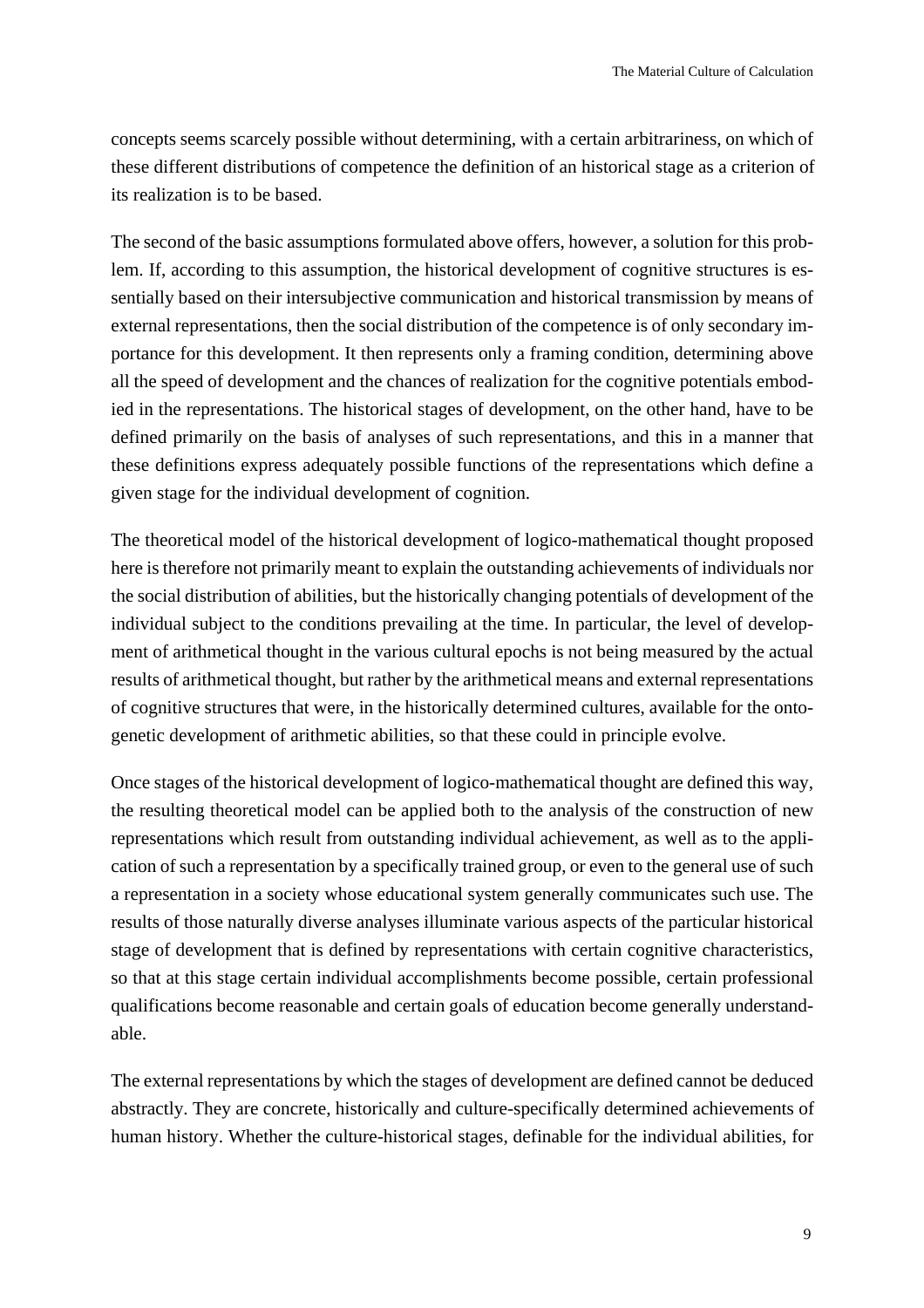instance the abilities of arithmetical thought, did indeed exist, is therefore a question that cannot be predetermined theoretically, but one that has to be answered subject to an analysis of actual history, in this case the history of arithmetic.

### THE TRANSITION FROM ONE STAGE TO THE NEXT

In the historical development of cognition, the transitions from one stage of development to the next higher one can occur in two fundamentally different forms, namely either by cultural exchange or by culture-immanent processes of construction.

The diversity of cultures coexisting and interacting with each other today results in such transitions in most cases taking place in the form of the adoption of representations that have shown themselves to be effective tools of cognition in another culture. For a global reconstruction of the history of cognition, those processes of transmission have to be studied carefully, in particular because this is the only way to judge which of the cognitive structures found in many, or even in all cultures are biologically inherent in human nature and which, on the other hand, are a result of a transfer of representations of these structures to many or all existing cultures and only give the impression of constituting a cognitive universal of the human race.<sup>16</sup>

Determinative for defining historical stages of development in the processes of the culture-historical genesis of cognitive structures is, however, not this first form of development by cultural exchange, but rather the second form, the development of cognitive structures by culture-immanent constructions. This form of development is based first on individual cognitive achievements that lead to the modification of existing representations and to the construction of new ones. These representations become part of a culture by being embedded in existing paths of tradition, so that they can be integrated into the process of reproduction in this culture.

In both cases, a complex composition of conditions of interactive co-constructions and transmissions of cognitive structures from one individual to the next constitutes a necessary precondition for the emergence of a new, higher stage of development. In the light of these considerations, however, the individual, creative achievement, which spontaneous inclination tends to credit with a crucial role in the rise of new forms of thought, turns out to be only a pe-

 $16$  A typical problem of this kind is, for example, the debate about whether universal structures of language originate from the spreading of a "proto-language" or whether in those structures universal, biologically founded cognitive structures express themselves; see Bickerton, *A Two-Stage Model of the Human Language Faculty*; Renfrew, *Archaeology and Language*; Bateman et al., *Speaking of Forked Tongues*. Similar questions arise in the case of the transition to literacy. Can writing systems originate from completely independent roots? Are there, in particular, completely independent inventions of systems of arithmetic symbols?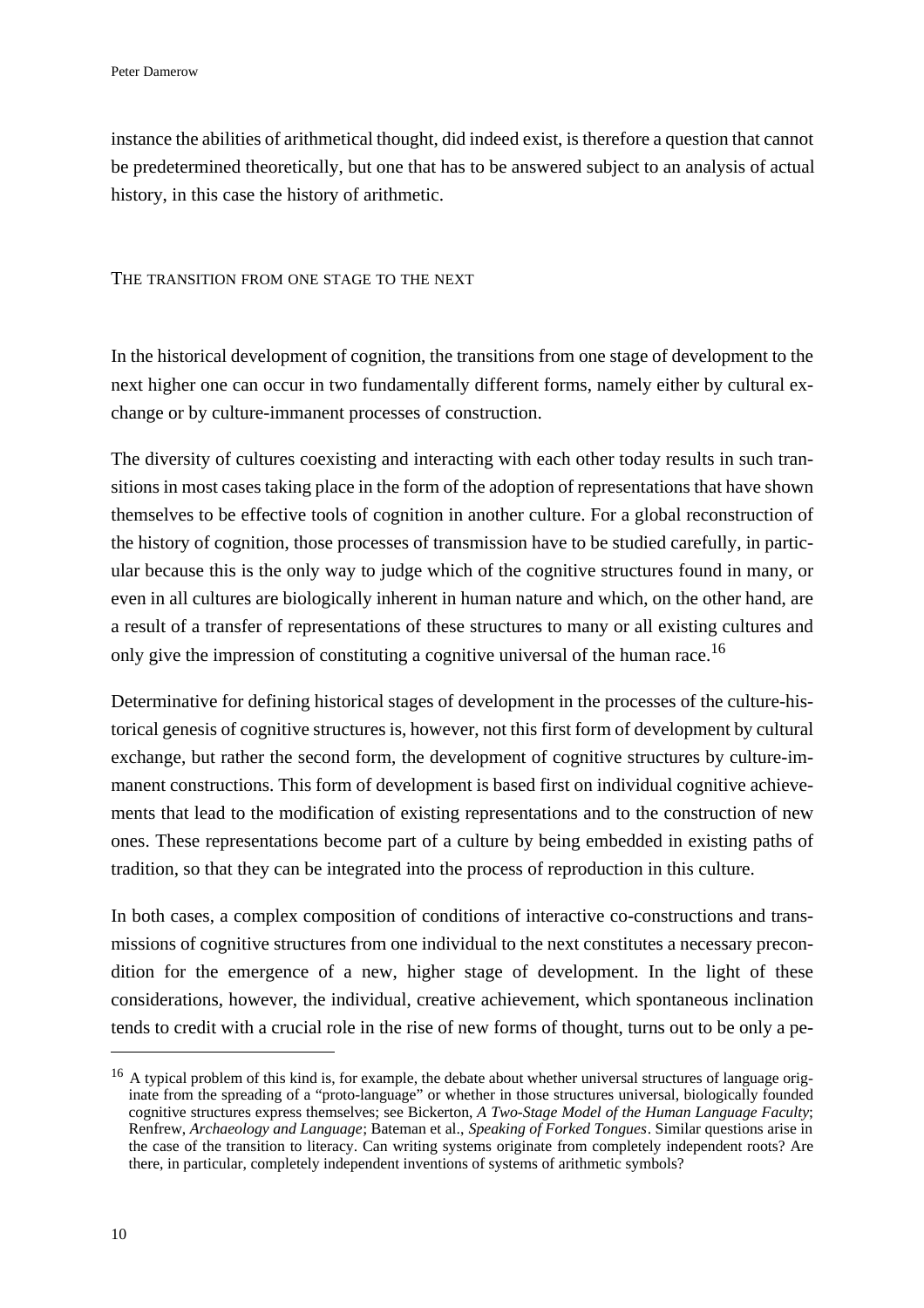ripheral condition of this development, pre-determined by the existing representations of cognitive structures and by contingent historical circumstances. Without submitting to historical determinism, we might note that any historical situation defines, employing an ensemble of historically transmitted representations of cognitive structures, a space of potential cognitive achievements which at once initiates the individual creative achievements and, at the same time, imposes narrow limits on them. But if these assumptions are correct and can, in particular, claim validity for the structures of logico-mathematical thought, then the question of how the meaning of historically pre-determined representations of a cognitive structure can be reconstructed by an individual in the ontogenetic process becomes a theoretical key question for the understanding of culture-historical development, one to which logico-mathematical thought is obviously also subject.

Therefore, in the following an attempt will first be made to satisfactorily address the question concerning the possibilities of adequate individual reconstructions of the cognitive structures embodied in collective representations of logico-mathematical thought. For this purpose, two kinds of representations will be distinguished that are fundamentally different with regard to the level of reflection crucial for their meaning. The former will be called first-order external representations, the latter second, or more generally, higher-order external representations. The difference consists, briefly stated, in the fact that first-order external representations stand for real objects and actions, higher-order external representations, however, for ideas and mental activities. How can such a differentiation be theoretically specified?

## FIRST-ORDER EXTERNAL REPRESENTATIONS

*Definition*: First-order external representations (or briefly: first-order representations) are material representations of real objects by symbols or by models composed of symbols and rules of transformation, with which essentially the same actions can be performed as with the real objects themselves.<sup>17</sup>

<sup>&</sup>lt;sup>17</sup> This and the definitions given in the following do not correspond with the terms introduced by Bruner for the characterization of external representations; compare Bruner, *On Cognitive Growth*. In particular, his classification into enactive, iconic and symbolic representations is not applied here, since, as will be discussed in the following, it appears unsuited to adequately conceptualize the reflective structure of representations and the reflective dynamic of the relationship between symbols and the objects they represent.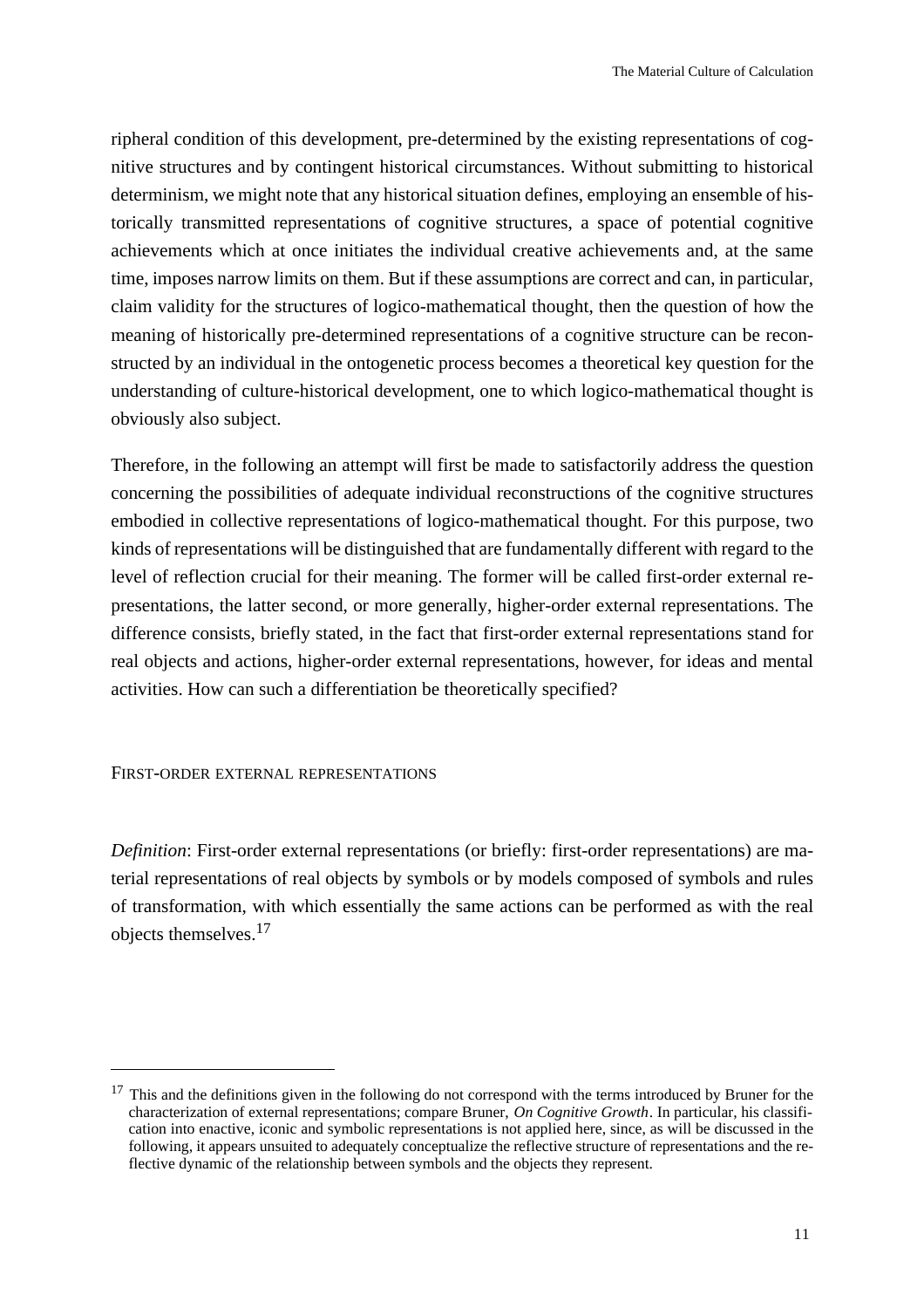Some simple examples may make this definition plausible:

- 1. The most elementary form of representation is the identification of a concrete object (or an attribute, a perception, etc.) with a name, a word or a sign. These symbols are first-order representations of the quality of objects to be constant, identifiable objects. Concrete objects can be imagined, recognized and in a given manner put together or grouped with other objects, and these actions can be performed in the same way with the symbols representing them.
- 2. Counters and similar symbolic counting aids that can be simultaneously configured in space are first-order representations of the cardinal structure of sets of objects. When they are linked with real objects in one-to-one correspondences, for example with the animals of a herd of cattle, the same cardinal transformations (increase, decrease, joining, distribution) can be performed with them on a symbolic level as can occur directly with the represented objects.
- 3. Names of numbers and similar symbols that can be arranged in temporal and spatial succession are first-order representations of the ordinal structure of intensive or extensive quantities. When they are put in homogeneous correspondence to such quantities, for example to the shades of a color range, the same ordinal operations (comparison, determination of maxima and minima, etc.) can be performed with them on a symbolic level as they can be performed directly with the represented quantities.
- 4. Constructions with compass, ruler and similar graphic instruments are first-order representations of metrical structures of the Euclidean plane. When compass and ruler are used to design the accurate drawing of the position of objects in a plane, for instance the drawing of the foundation walls of a building, then the same spatial transformations (moving of objects, measurements of distances etc.) can be performed in the drawing as they can be performed directly in the empirical plane that is represented.
- 5. Cutting and pasting of areas performed in a fitting medium of geometrical representation is a first-order representation of the additive structure of areas. When the geometrical representation of a real area, for example of agriculturally productive land, is assigned, the same additive operations (extending, reducing, dividing, etc.) can be performed with the transformations of the geometrical representation as with any quantity that is linearly dependent on the real area represented (division of fields, distribution of crops, planning of water requirements for irrigation, etc.).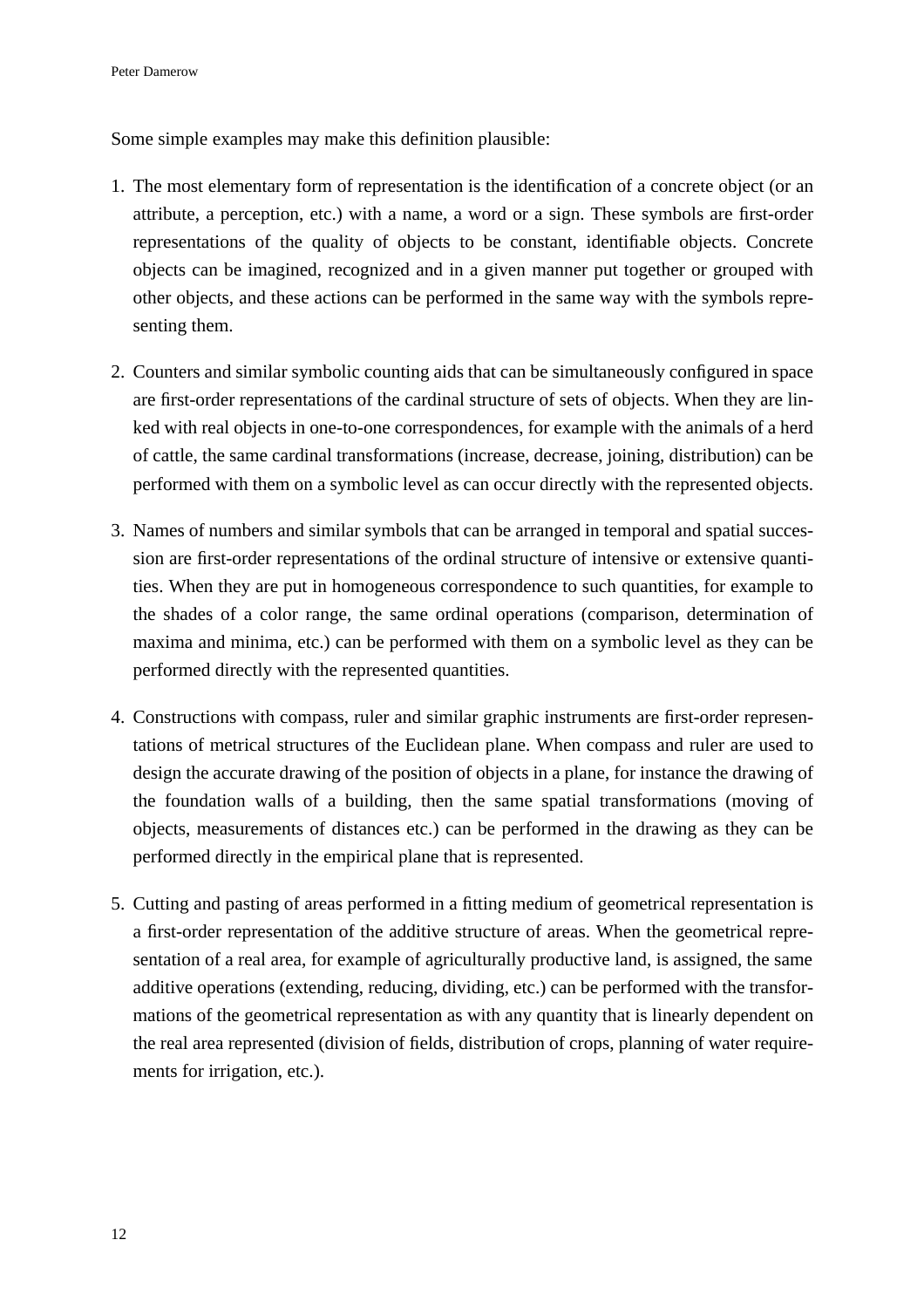The usefulness of first-order representations is based on the fact that actions can as a rule be performed much more easily with the symbols of the representation than with the real objects they represent, since they are not, to the same degree, subject to accidental restrictions characteristic of real situations. Actions which can be performed with the real objects obviously can not be actually replaced by the symbolic actions. The function of symbolic actions is rather exclusively of a cognitive nature: they are a device to anticipate the results of real actions. The purpose of performing symbolic actions of first-order representations is not to substitute real actions, but to plan and control them.

First-order representations, however, are significant not only for the execution of mental operations of existing cognitive structures, but even to a much higher degree for their construction. Unlike in the case of the application of such structures, the symbolic actions can, in the case of the mental construction of cognitive structures by the internalization of systems of actions, completely substitute the real actions. Symbolic actions in the system of rules of a model which is a first-order representation initiate the construction of the same cognitive structures as actions with the real objects they represent.

This quality of a system of actions is in the following to be indicated by the use of the expression *constructive*. The symbolic actions that are performed with first-order representations are in this sense, concerning the cognitive processing of the objects and actions represented by them, *constructive* operations. They can serve as tools in the construction of cognitive structures, since to perform them adequately is no more than to perform the actions represented by them dependent on the precondition that the acting individual has at his disposal already the cognitive structures, whose construction is initiated by these actions.

First-order representations, therefore, share certain physical qualities with the objects and actions for which they stand. They are, however, more abstract, since the same symbols are always used in diverse contexts. This leads to a differentiation in the meaning of symbols characteristic for this kind of representation. A symbol in a first-order representation embodies an object that is abstract and remains the same in all contexts of application; it is implicitly defined by the rules of transformation of the representation; on the other hand, in each case of application it also represents a concrete object, which, simply because it changes from application to application, cannot be identical with the first.

13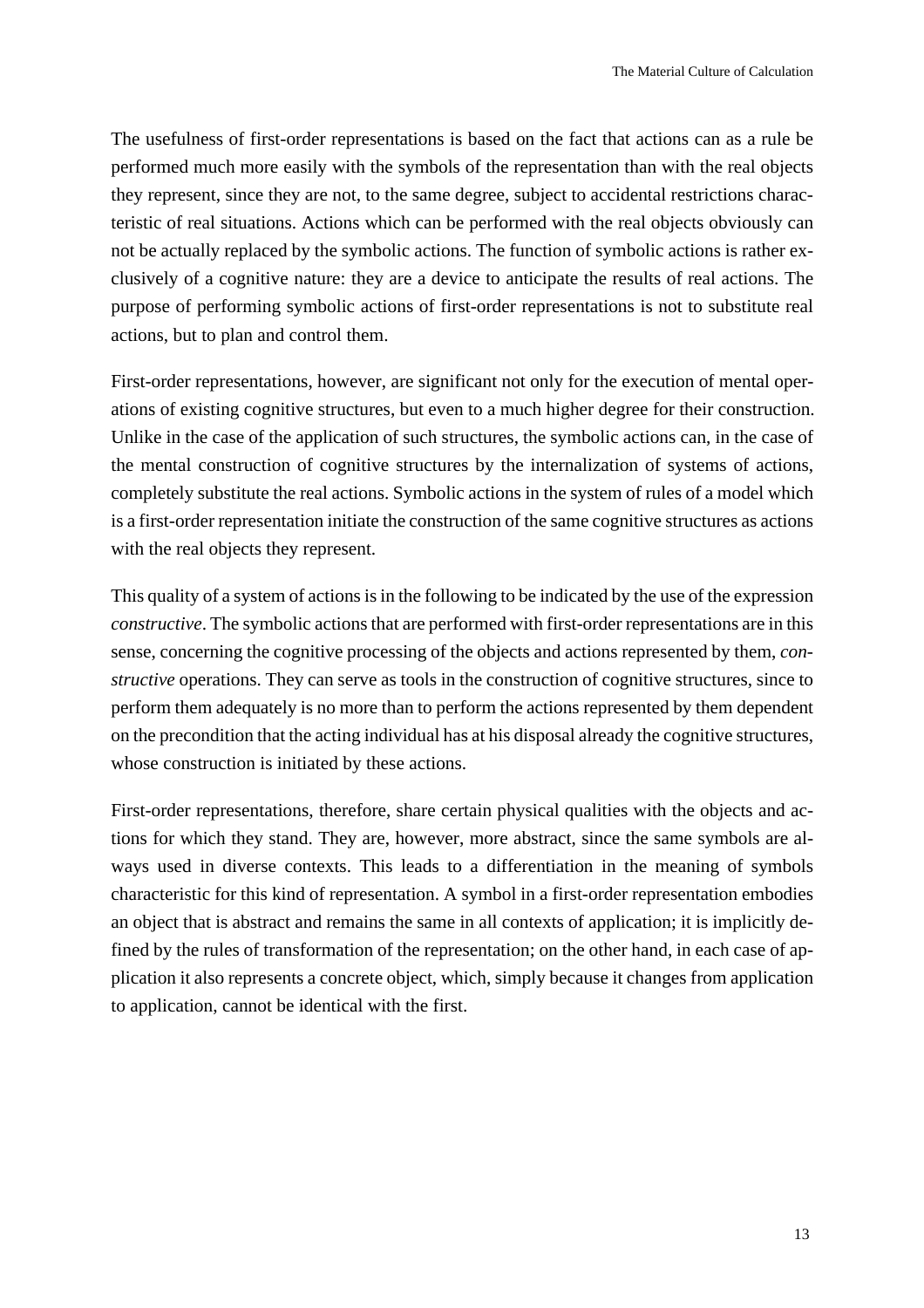Peter Damerow

## SECOND-(OR HIGHER-)ORDER EXTERNAL REPRESENTATIONS

*Definition*: Second-(or higher-)order external representations (or simply second-order representations) are material embodiments of mentally constructed objects by symbols or by models composed of symbols and rules of transformation which correspond to the operations of the cognitive structure that implicitly define the mental objects embodied by them.

Adequate application of second-(or higher-)order representations requires that they are placed in relation to real objects and actions. This happens by assimilating these objects and actions to the cognitive structure that gives the representation its meaning. Its use therefore requires the adequate interpretation of its meaning and does not, as is the case with first-order representations, result already from the assignment of symbols and symbolic actions to underlying real objects and actions.

Here again some examples to illustrate the definition:

- 1. Conventionally determined names of numbers (one, two, three, …) and non-constructive numerals  $(1, 2, 3, ...)$  are, from a certain developmental stage of the number concept on, second-order representations of *abstract numbers*. Their application to real objects corresponding to this stage requires the understanding of the concept of number.
- 2. The use of the word "number" and of a general terminology related to the attributes of numbers,18 the use of variables as *universal numbers* and even *abstract calculations* with numerals independent of concrete applications, are examples of the use of higher-order representations of the number concept. Their applicability is based on the reflective manipulation of numbers and their representations, for example on the correct use of predicatelogical rules of substitution for variables.<sup>19</sup>
- 3. Theorems of Euclid's *Elements*, for instance of the Pythagorean theorem, are second-order representations of the *metric structure of the Euclidean plane*. Albeit propositions on geometric figures, they are independent of these figures insofar as the objects they relate to are

<sup>&</sup>lt;sup>18</sup> That the use of the term *number* can be seen as an indication of a higher level of meta-cognition compared to the simple use of designations of numbers is apparent from the fact that non-literate cultures, even those with developed systems of counting, do not as a rule possess terms of this kind. This is in keeping with the fact that in those cultures even abstract counting without identification of concrete objects of counting is often regarded as meaningless. Even the early high civilizations with developed mathematics, for instance Egypt and Babylonia, do not have a term corresponding to our word *numbe*r.

<sup>&</sup>lt;sup>19</sup> The use of variables instead of specific designations of numbers offers the possibility to determine precisely the degree of generalization of statements and to verifiably change it by substitution of variables. It thus opens a potential means of representation for a higher level of meta-cognitive insights.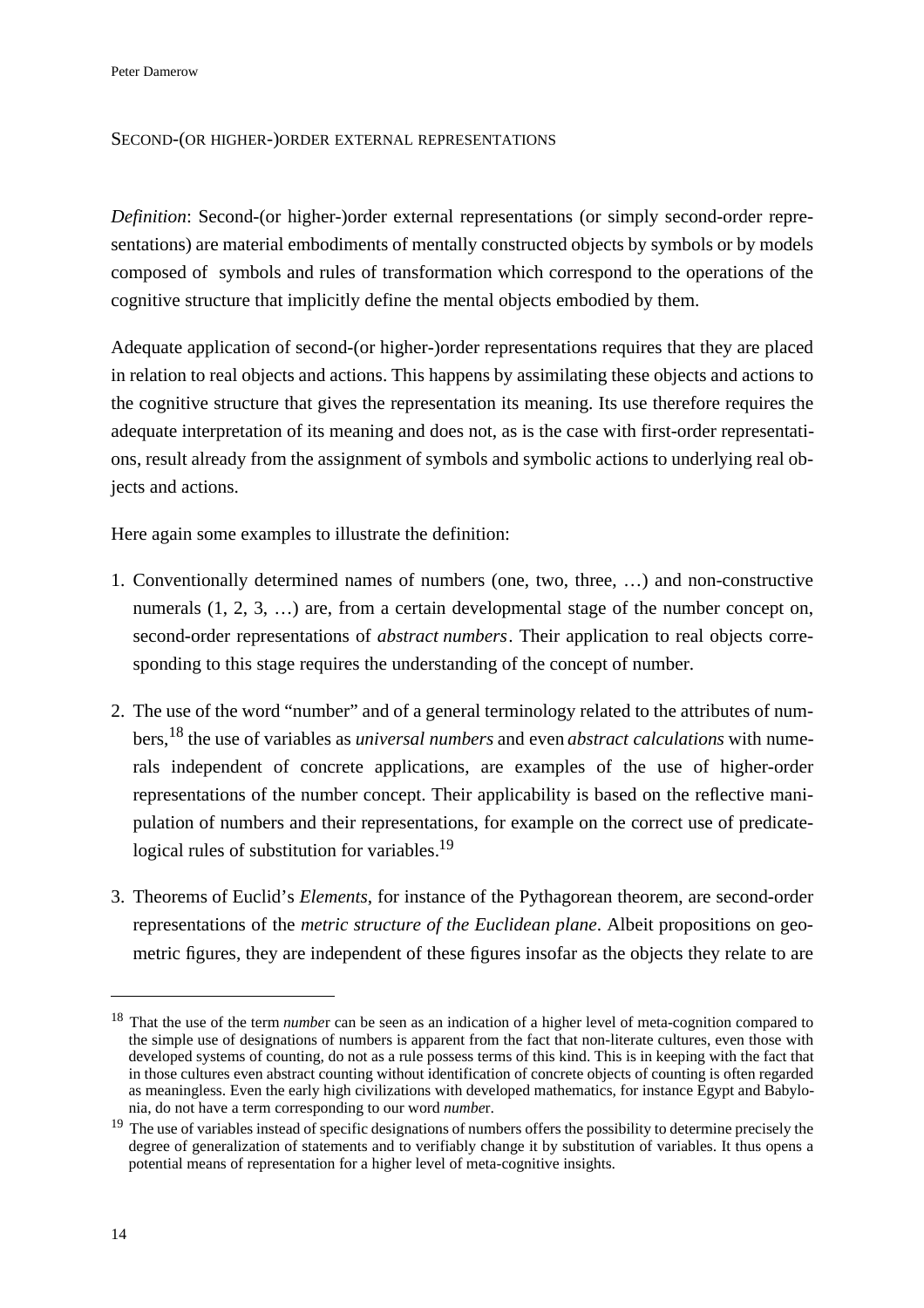no longer concrete figures but rather "virtual" mathematical objects that are implicitly defined by axioms and definitions within a framework of deductive representation.

Real objects and actions are only indirectly represented by second-order representations. Therefore, such representations are not constructive in the sense indicated above with regard to the cognitive processing of the objects and actions indirectly represented by them. The adequate application of those representations requires that the cognitive structure which implicitly defines the mental objects is already constructed in some way, since the symbolic actions of such a representation correspond to the elements and operations of this structure and not, as is the case with first-order representations, to the indirectly represented real objects and actions.

Since symbols are meaningless without the cognitive structure for which they embodyrepresentthe elements and operations, this structure can also not be reconstructed from the symbolic transformation rules of the representation. Contrary to first-order representations, second-order representations are, therefore, not constructive with regard to their meaning. They are, however, constructive in another respect, that is, with regard to the meta-cognitive objects that are constructible by reflective abstraction. To clarify this, some basic considerations concerning the nature of collective external representations are necessary.

All collective external representations have a material base that serves to produce the symbols and to realize the symbol transformations. Second-order representations are therefore not just indirectly related to the real objects and actions, but also directly. They are indirectly related to those objects and actions to which the cognitive structure represented by them is applied. They are directly related to those real objects and actions (signs and sign transformations) that the symbols and symbol transformations are realized with.

This dual relation to real objects and actions is present in all external representations, but in second-(or higher-)order representations it results in a different form of meaning differentiation of the symbols. As stated above, in the case of first-order representations this dual relation results in a differentiation of meaning into the abstract object that the symbol stands for, and into the concrete object to which it is applied. In the case of second-order representations, the concrete object is replaced by the abstract object and the abstract object is replaced by an object which is implicitly defined by the symbols and symbol transformations and which, insofar as it relates to the cognitive structure represented, is of meta-cognitive nature.

A close relationship between second-(and higher-)order representations and the process of reflective abstraction exposes itself here. This is the process which, according to the first assumption formulated above, creates logico-mathematical concepts. The material symbols and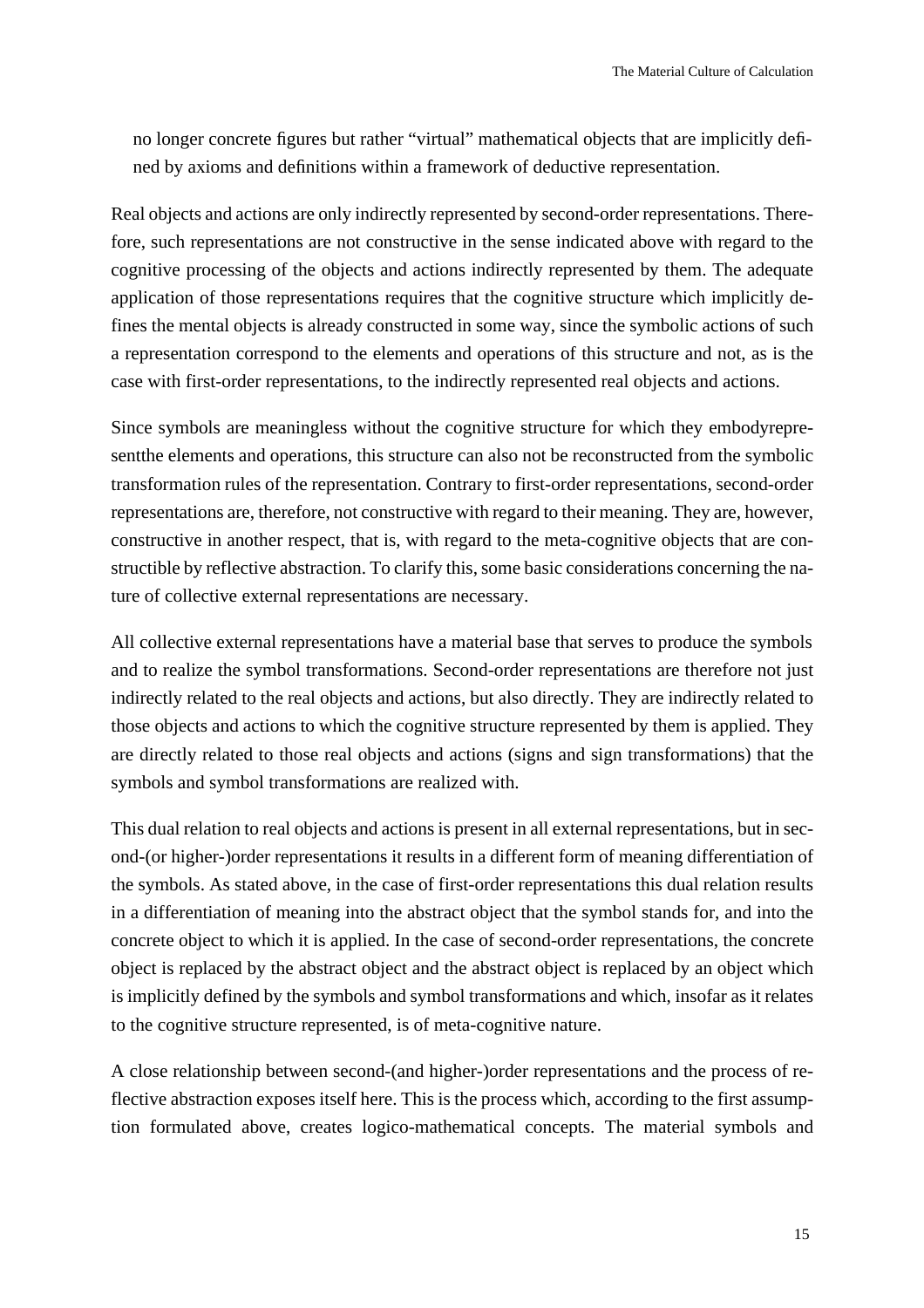symbolic actions of second-(and higher-)order representations can themselves become objects of cognition. They then initiate the construction of precisely that kind of concept formation and cognitive structures for which Piaget coined the term 'reflective abstraction'.

The above arguments concerning the constructive nature of first-order representations can thus be analogously applied to second-(and higher-)order representations. The former are constructive with regard to the cognitive processing of the real objects and actions represented by them, the latter with regard to the meta-cognitive processing of the cognitive structures initiated by the former. They can serve as tools in the construction of meta-cognitive structures, because their adequate application and the execution of symbolic actions require knowledge of their meaning, but not of the meta-cognitive structures initiated by their application. second-(and higher-)order representations can therefore be considered as first-order representations of symbols and symbol transformations. While they are not constructive with regard to the cognition of the indirectly represented real objects and actions, they are certainly constructive with regard to the meta-cognitive level of cognition that has as its object these cognitive structures and their first-order representations themselves.<sup>20</sup>

second-(and higher-)order representations are thus constructive tools of meta-cognition. Just as first-order representations are, because of their constructive nature, suitable to represent both collectively and externally the fundamental cognitive structures of logico-mathematical concept formation, second-(and higher-)order representations are suitable to represent both collectively and externally the reflection processes that constitute the meta-cognitive structures.

## THE HISTORICAL CHANGE OF COGNITIVE FUNCTIONS OF REPRESENTATIONS

As a rule, representations change their function in the process of historical development as well as in individual cognitive development. In particular, higher-order representations develop from first-order representations.

All systems of counting, for example, were originally first-order representations. They mainly represented ordinal structures, as a rule by the temporal succession of a conventionally determined counting sequence. Primarily, they represented cardinal structures only insofar as, with

 $^{20}$  An excellent example of such a transfer of the constructive character of the representation to a meta-cognitive level is offered by the emergence of the deductive method in Greek mathematics, which will be discussed below. At first, arithmetic insights were constructed by figured numbers, that are patterns of geometrically arranged counters, geometrical insights by constructions with compass and ruler. The definitions and logic rules of deductive systems (e.g. those of Euclid's *Elements*) are no longer constructive in this sense, but they are with regard to the structuring of the mathematical knowledge gained in the process.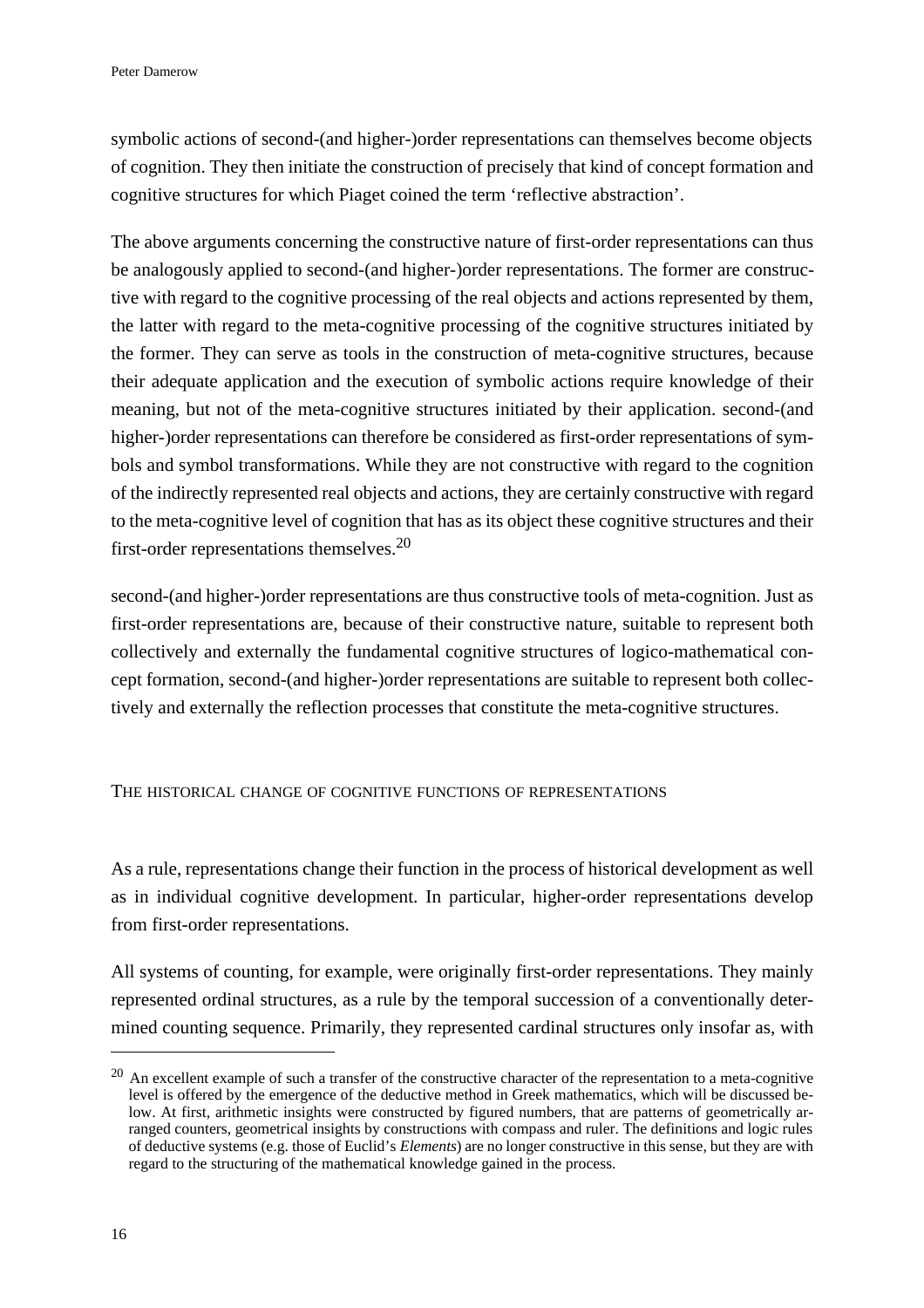a one-to-one correspondence of real objects with names of numbers in the process of counting, they also served in the identification of cardinal numbers. With the development of the number concept, abstract numerical qualities were attributed to their meaning, so that they became second-order representations of numbers with all their arithmetic rules; that is to say, they now also represented structures like multiplication which have no parallels in the symbolic action of counting. When the abstract concept of number had finally developed, the names of numbers became the abstract infinite counting sequence, to which were ascribed, step by step, all deduced abstract qualities of numbers, for instance the infinity of the number of prime numbers. The counting sequence thus becomes a higher-order representation of the abstract number concept.

The change of the function of representations was in similar fashion also characteristic of the development of geometry. The prehistory of deductive geometry was shaped by the use of drawings and later also of true-to-scale constructions as first-order representations of relationships in empirical space. Constructions were still playing an essential, though different role in Euclid's *Elements*. The ancient version of Euclid's geometry comprised not only theorems with the proofs of their truth, but in addition, and to almost the same extent, constructions with the proofs that the constructed figures possess the required qualities. The analysis of the proofs by means of modern theory of proof demonstrates that the constructions were indeed essential to the *Elements*, for information was derived from the figures concerning the respective position of points, straight lines, triangles, etc., which tacitly was entered into the proofs. Judging from a modern perspective, it appears that in this way gaps in the proofs were bridged. With respect to developmental history, however, the duality of constructions and proofs in Euclid's *Elements* has to be seen as an indication that figures still served here as first-order representations complementing the deductive second-order representation in written language. The information derived from these figures was later only taken from the so-called visualization (German "Anschauung"), that is, figures that were only *mental images* and the real figures, including the Euclidean constructions, degenerated in the new editions and revisions of the *Elements* into helpful but basically dispensable illustrations. They now served only as second-order representations of the geometric meanings implicitly defined by the deductive structures, insignificant for deduction. All the more important became their role now at the meta-level of judging the epistemological function of Euclidean deductions. The representability of all results of such deductions in real geometric figures appeared to prove the *a priori* nature of deductive geometry. With the construction of non-Euclidean geometries and the development of modern formalism, however, this view had to be revised. The visualization lost its constitutive importance as it became, in a technical manner, dispensable in a proof. Hilbert's *Grundlagen der Geometrie* might be interpreted as proto-typical of this transition. This rephrasing of Euclid's geometry repre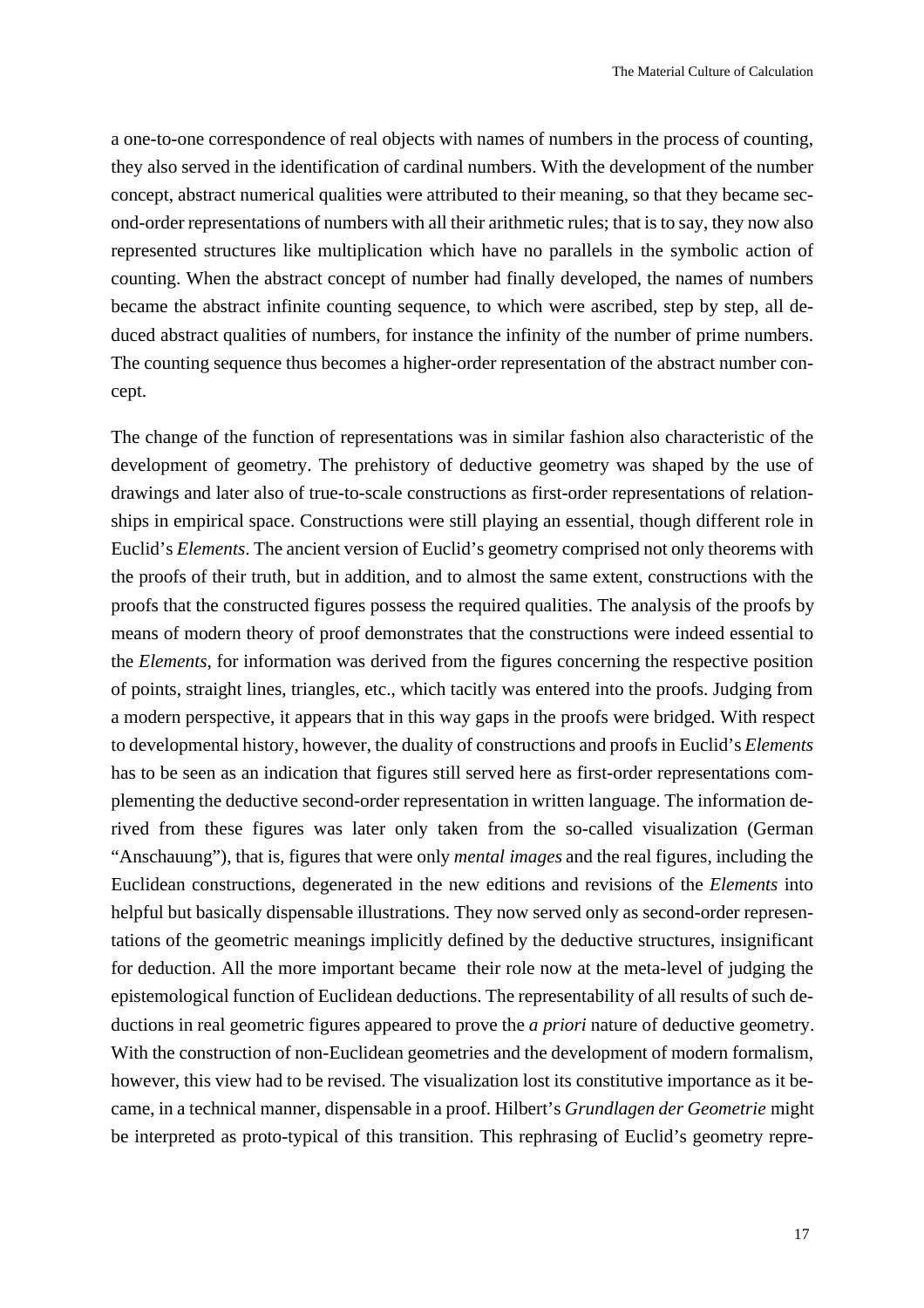sents a developed system of meta-cognitively determined knowledge that was purposefully construed to prove the complete independence of geometric deduction from any real geometric figure and any "visualization", that is, also of any mental image of geometric figures. Geometric figures have since been understood as "models" of abstract structures, i.e., as higher-order representations, and this reinterpretation opened completely new possibilities for their use as means of achieving and processing knowledge.<sup>21</sup>

# ONTOGENETIC RECONSTRUCTION AND THE HISTORICAL TRADITION OF COGNITIVE STRUCTURES OF LOGICO-MATHEMATICAL THOUGHT

Having attempted to clarify the diverse roles of first and higher-order representations, we can now return to the key question, mentioned above, of a theory of the historic development of cognitive structures based on the assumption that this development depends on the historical transmission and elaboration of external representations. This is further the question of how the individual can, in the process of ontogenesis, reconstruct the meaning of representations. The preceding considerations demonstrate that to answer this question three different processes and their combined effect have to be examined:

- 1. the process of the ontogenesis of universal structures which are independent of culture-specific representations, and which constitute the common precondition of all history-specific structures of logico-mathematical thought,
- 2. the process of the reconstruction of the meaning of first-order representations, and
- 3. the process of the reconstruction of second-(and higher-)order representations.

The basic assumptions constitutive for the theory presented here: first, that logico-mathematical concepts are abstracted invariants of transformations (transformations which are realized by actions), and second, that those abstractions are historically transmitted by collective external representations, imply a particular relationship between these processes. Culture-dependent logico-mathematical abilities, part of which are doubtless arithmetical skills, cannot originate from processes of the first kind alone. Their formation in ontogenesis also requires the abstrac-

 $21$  The meta-constructive character of higher-order representations may, for example, be used to prove, through the construction of models, the relative consistency of a deductive system. The so-called "Klein model" is a Euclidean model of the hyperbolic type of non-Euclidean geometry; it demonstrates that a contradiction in hyperbolic geometry would generate a contradiction in the Euclidean geometry. By means of meta-mathematical semiotic reflection, a geometric figure is here constructed which, contrary to Euclid's constructions, serves only meta-cognitive purposes.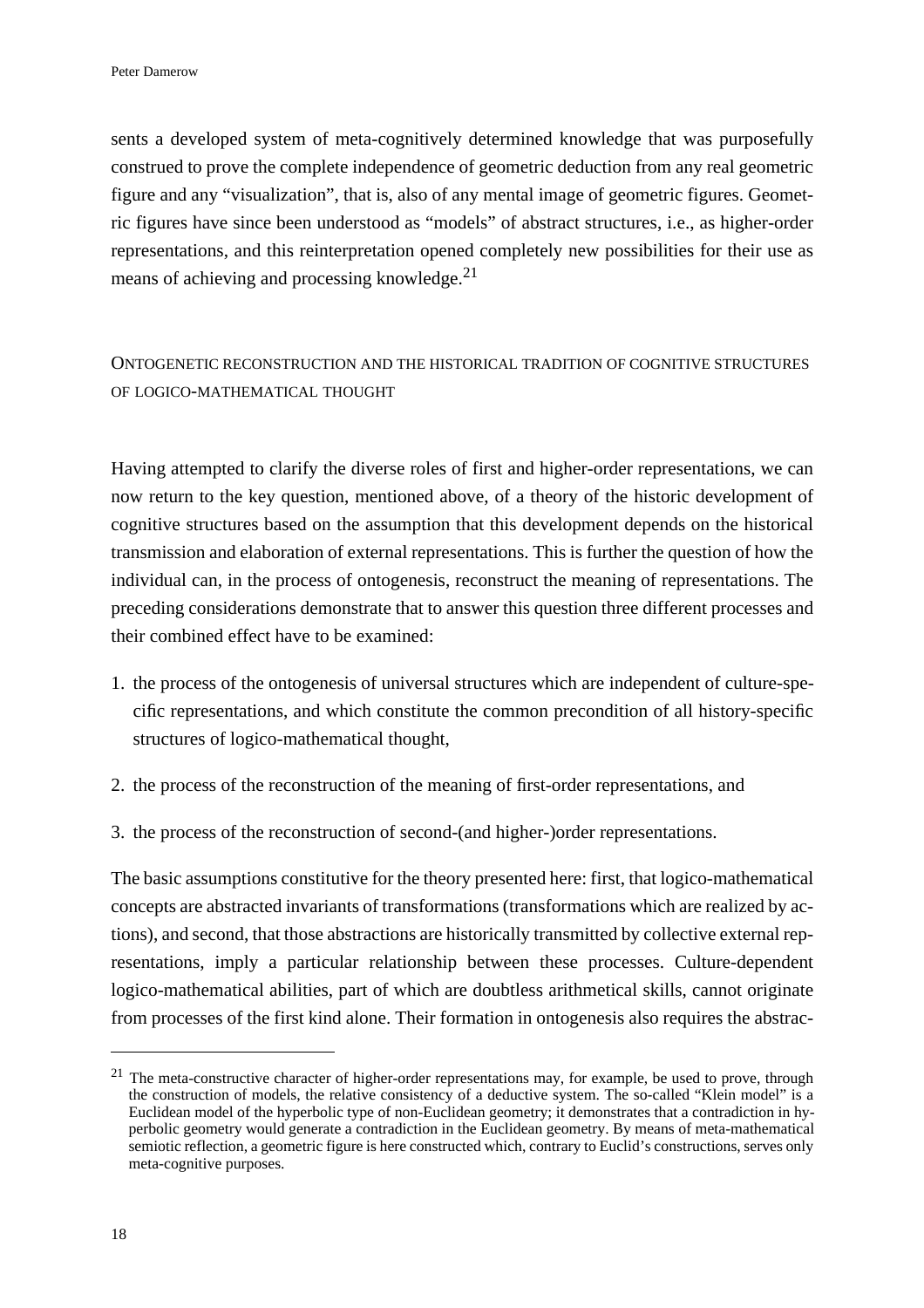tion of cognitive structures from historically transmitted symbolic actions in the context of representations of these structures and, in this connection, possibly also communication with already competent interaction partners.

Since the mere reconstruction of the meaning of first-order representations does not yet require specific cognitive structures of logico-mathematical thought, they play a special role: first-order representations are the starting-point of abstraction and thus to a certain extent determine the structure of the semantics, reconstructible through reflective abstraction, of second-(and higher- )order representations. In the same way that first-order representations can, as representations of real objects and actions, initiate the construction of new cognitive structures, they also make possible the reconstruction of those cognitive structures which already exist historically and which give a specific logico-mathematical meaning to the culture-specific representations.

second-(and higher-)order representations, that is, representations of mental objects, require, however, that these objects are already constituted by the construction of corresponding cognitive structures. They have, in other words, already been constructed or reconstructed by means of first-order representations. The properties of the mental objects that are represented by the symbols can, in general, not be inferred from the transformation rules for these symbols. But since second-(and higher-)order representations represent, at the first order, the mental objects and transformations on a meta-cognitive level, namely on the level of operating with the symbolically represented cognitive operations as these relate to objects, they have, as soon as the cognitive conditions for their application are present, the same function in the reconstruction of reflected meaning as first-order representations have for the meaning of concrete logico-mathematical activities themselves.

But on a meta-cognitive level, namely on the level of operating with the symbolically represented cognitive operations, second-(and higher-)order representations represent the mental objects and transformations in first order. Thus, they have, as soon as the cognitive conditions for their application are present, the same function in the reconstruction of the reflected meaning of mental transformations as first-order representations have for the meaning of concrete logico-mathematical activities themselves.

This model of the process of ontogenetic reconstruction of the meaning of representations, differentiated according to the kinds of representation, provides a powerful theoretical tool for the explanation of historical as well as individual processes in the development of logico-mathematical thought. According to this model, any process of abstraction of logico-mathematical structures starts with first-order representations, for instance with counters, standards of measurement, drawings or with terms for intuitively comprehended quantities, for geometrical ob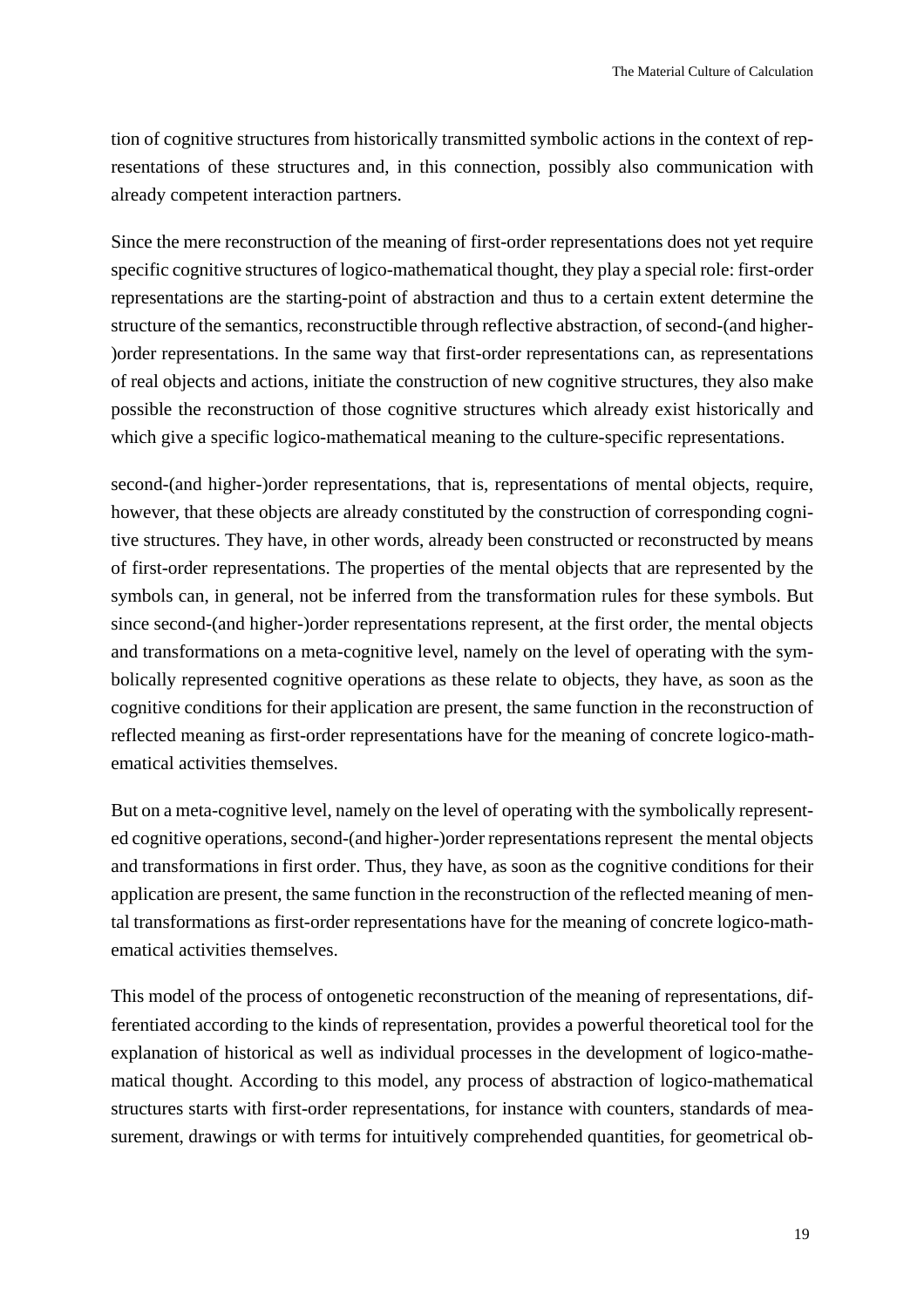jects, for relations, etc. As long as thinking about real objects and actions occurs without reference to such means of representation, they do not gain any meaning beyond their physical perception. Two sheep in this kind of thinking are two individual sheep and not a cognitive construct formed by the general term sheep and the number two as an abstract mental object.

Representations are by their nature, however, more general than the objects represented. Two counters that stand for two sheep may in a different context represent two cows. Yet even counters are at first only perceived as counters and not as representatives of numbers. They are concrete objects, tally objects, which by their nature nonetheless represent potential abstractions. This abstraction is not arbitrary; rather, it reflects a universal pattern in the actions with the represented objects which are in the first order represented by the symbolic actions performable with the tally objects.

By performing symbolic actions with first-order representations instead of performing real actions with the represented objects, the structure of the actions is isolated from its real context and thus the construction of a corresponding cognitive structure by reflective abstraction is initiated. This cognitive structure constitutes a mental object that is more abstract than the objects of the real actions and is no longer based on direct empirical experience. At the same time, the first-order representation develops into a link between the abstract concept constructed in this fashion and its adequate application to the real objects that formed the starting-point of the process of reflective abstraction.

On the other hand, the constructed abstract concept may itself be embodied by a global symbol or by an elaborate symbol system, for example by a *terminus technicus* or a system of axioms. From this kind of embodiment originates a second-order representation. This second-order representation reflects the real objects and actions on the level of cognitive competence constituted by the abstract concept, and at the same time it initiates on a meta-level the abstraction of a new structure. Again, the abstraction is not arbitrary, but rather reflects a universal structure of the mental operations that are characteristic of thought about the real objects and actions on the level of the abstract concepts constructed in first order.

Since such a second-order representation is at the same time a first-order representation of the meaning of the abstract concept represented, it is a useful tool for performing the mental operations that constitute this concept. The execution of symbolic actions with the symbols of the abstract concept, instead of only mentally performing the operations (for example, working with an arithmetic algorithm), objectifies the mental activity and so again initiates the construction of meta-cognitive operations in the same way as the original first-order representation initiated the construction of the abstract concept, which is now embodied by the second-order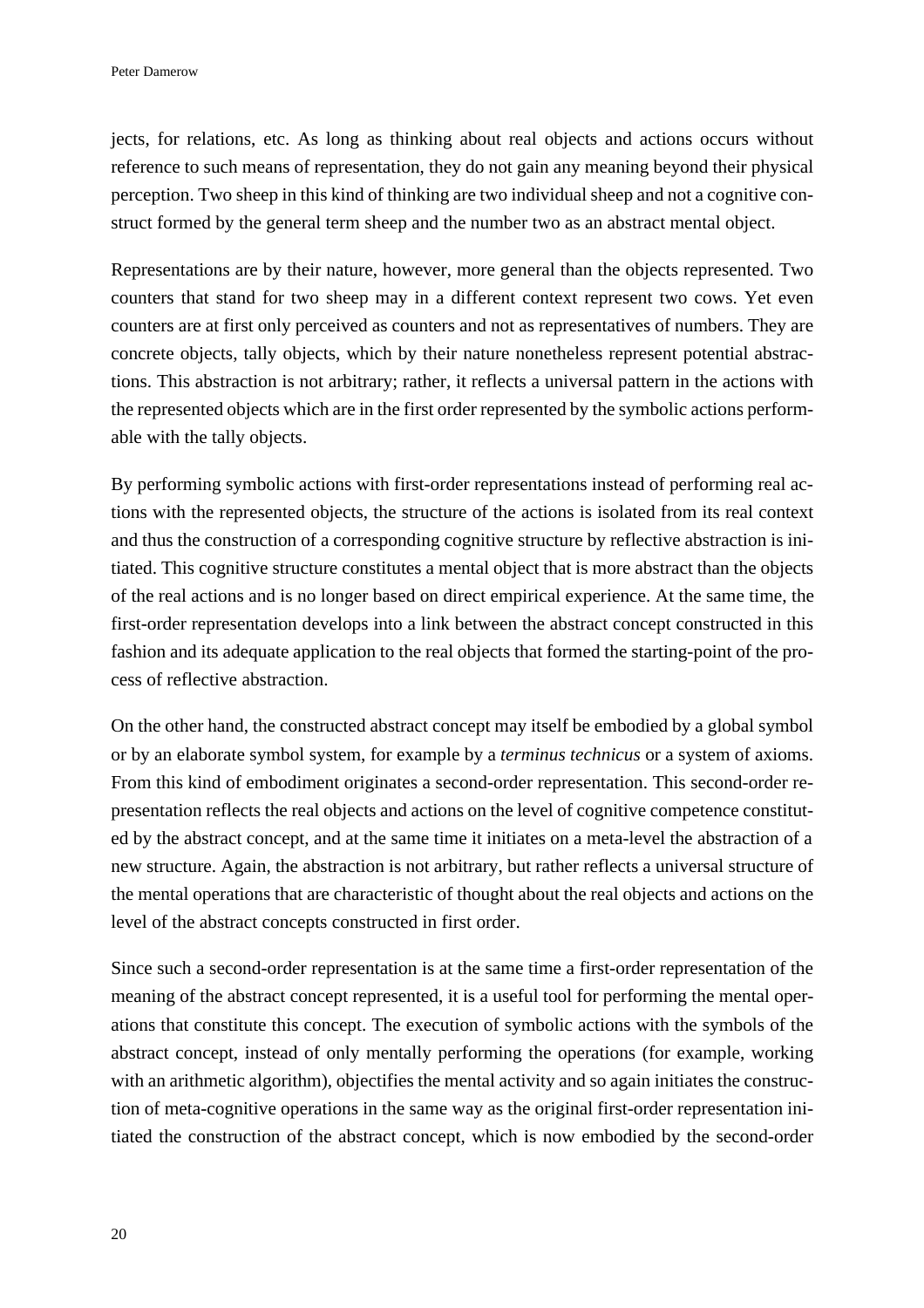representation. Any process of development of the logico-mathematical thought may thus be interpreted as an iteration and recombination of such reflective abstractions that are initiated by culturally transmitted representations.

The historic development of logico-mathematical thought is thus based, according to this theory, on two psychologically explicable processes, namely on individual construction and on the ontogenetic reconstruction of the meanings of representations. These processes, however, come about in culture-specific, historically changing symbolic scenarios which cannot themselves be the objects of psychological explanations. The scenario of culturally transmitted representations of cognitive structures in logico-mathematical thought is an external precondition for the psychological explanation of ontogenetic processes of development. The historical development and transmission of these structures is a stochastic consequence of innumerable individual constructions and reconstructions. Systematically influenced by culture-specific scenarios, however, these constructs represent a development whose regularities can be explained historically and sociologically.

Thus the historical development of logico-mathematical thought does not simply occur, as is for example assumed in Piaget's theory, in parallelism with the ontogenetic development. It is true that in ontogenesis the meaning of higher-order representations has to be reconstructed, and this reconstruction of logico-mathematical meaning establishes a connection with the same elementary systems of action that also constituted the historical starting-point for the construction, reflection and representation of the cognitive structures of logico-mathematical thought; but the individual can only reconstruct those meanings that are indeed present in the systems of action and representations of a particular cultural environment.

Three different kinds of systems of action are thus of consequence for a reconstruction of the historic development of logico-mathematical thought.

*First*, there are systems of action of universal nature, they are quasi part of the biological properties of humans and can consequently be found in all cultures. Among those systems are, for example, such actions as the reaching for objects, the arranging of objects, the movement within a given space, etc. These most universal human activities correspond to the universals of logicomathematical thought. Such universals are supercultural cognitive structures that are not subject to historical changes. $^{22}$ 

 $22$  According to Piaget, the logico-mathematical operations of operative intelligence pre-exist as practical intelligence in the pre-operative phase of ontogenetic development in the form of senso-motorical schemata of action. These "proto-logic" systems of action have been systematically examined, in particular by Langer; compare Langer, *The Origins of Logic*.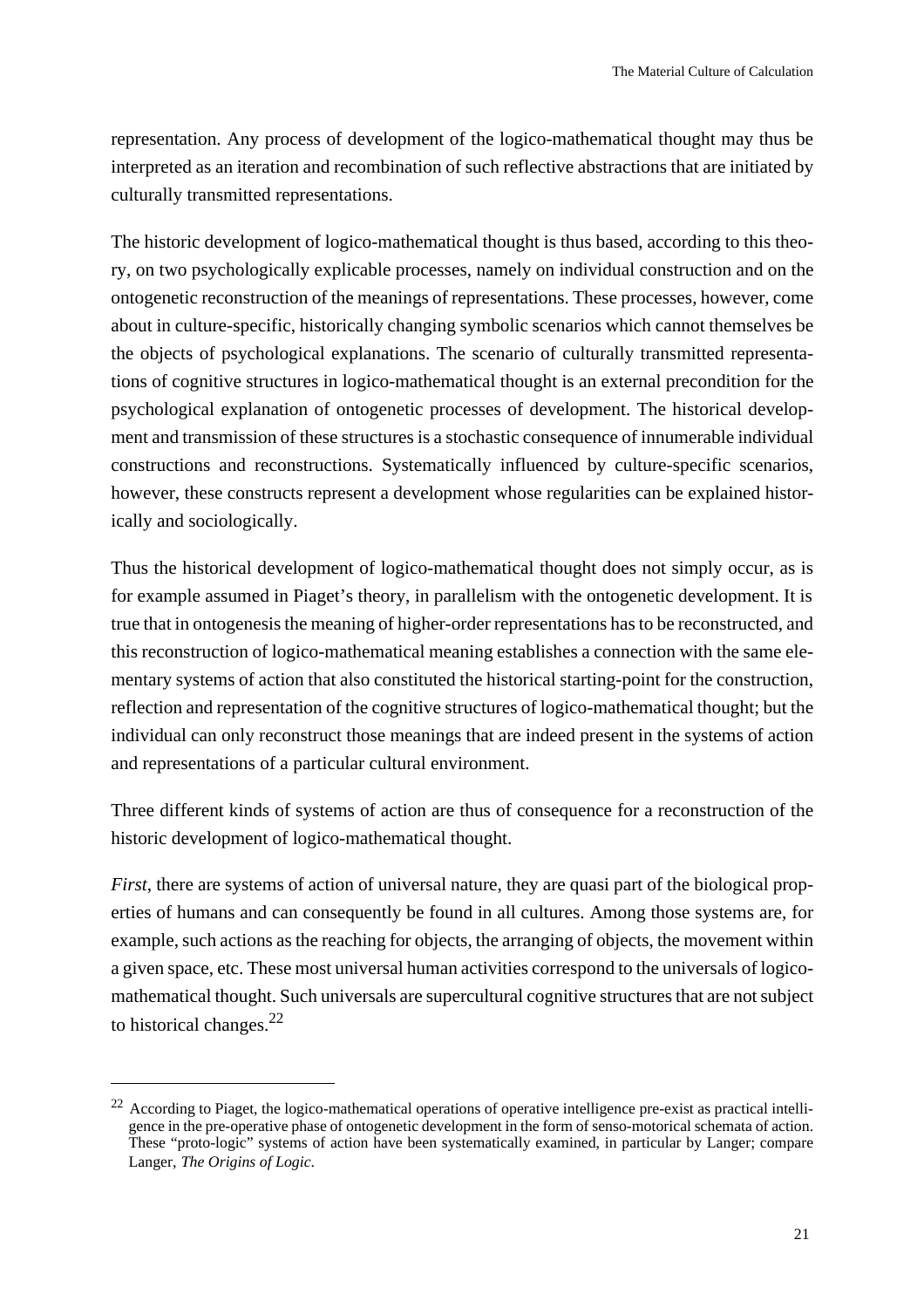*Second*, there are very common systems of action that are not part of our biological properties, are therefore subject to historical changes, and are not found in all cultures in the same fashion. Once these systems exist, they exhibit in their simplicity little if any fundamental variation and are therefore largely transmitted by the same kind of first-order representations.<sup>23</sup> To these systems of action are to be reckoned, for example, the techniques of counting which are manifest in almost all cultures.

*Third* and finally, there are countless culture-specific systems of action and higher-order representations that are of importance for the reconstruction of the historical development of logicomathematical thought since without them the complex cognitive structures of culture-specific forms of abstract thinking that they embody cannot evolve in ontogenesis.<sup>24</sup>

A reconstruction of the historical development of logico-mathematical thought needs to explain in particular the origin of that characteristic peculiarity of the cognitive structures underlying this thought pattern which constitutes the starting-point of the present inquiry: the properties of the implicitly defined objects appear to be logically determined. They apparently are no longer connected to the empirical knowledge that constituted the starting-point for their construction. If the theory of the function of higher-order representations submitted here is correct, there is, however, a simple explanation for this characteristic. The independence of implicitly defined objects may be interpreted as the immediate consequence of the relative independence of higher-order representations from the meaning of lower-order representations that are their object; for the elements of the meta-cognitive structures they represent cannot be related directly to their reflected objects, so that the relations between them cannot be empirically falsified.

This results particularly in the fact that the symbolic transformations of a higher-order representation at the level of immediate identification of real objects and actions in a cognitive structure constituted by a first-order representation no longer need to be any meaningful operations. This consideration provides an explanation for one of the most peculiar phenomena to be found in the individual as well as in the historical development of mathematical thought: in the course

<sup>&</sup>lt;sup>23</sup> Such systems and their cognitive effects have been made the object of research in developmental psychology, in particular by Piaget; compare Piaget, *Die Entwicklung des Erkennens*. To the extent that such systems (for instance, the technique of constructing one-to-one correspondences to a standard of counting) are indeed nearly universal (compare Pinxten, *Epistemic Universals*; Dasen, *Are Cognitive Processes Universal?*), they can be identified in historical representations with relative ease ; compare for the concept of number, for example, Menninger, *Zahlwort und Ziffer*; Tropfke, *Geschichte der Elementar-Mathematik*; Ifrah, *Universalgeschichte der Zahlen*.

<sup>&</sup>lt;sup>24</sup> All arithmetical skills that result from processes of learning are probably based on these culture-specific systems of action and representations. Those skills have been described and examined for example in Campbell, *The Nature and Origins of Mathematical Skills*. Even though there are precious few ethnographic studies concerning those skills (compare the summary article Ashcraft, *Cognitive Arithmetic*), there is no doubt that they are largely of culture-specific nature and depend on the arithmetical tools that are known to us from ethnological and historical sources.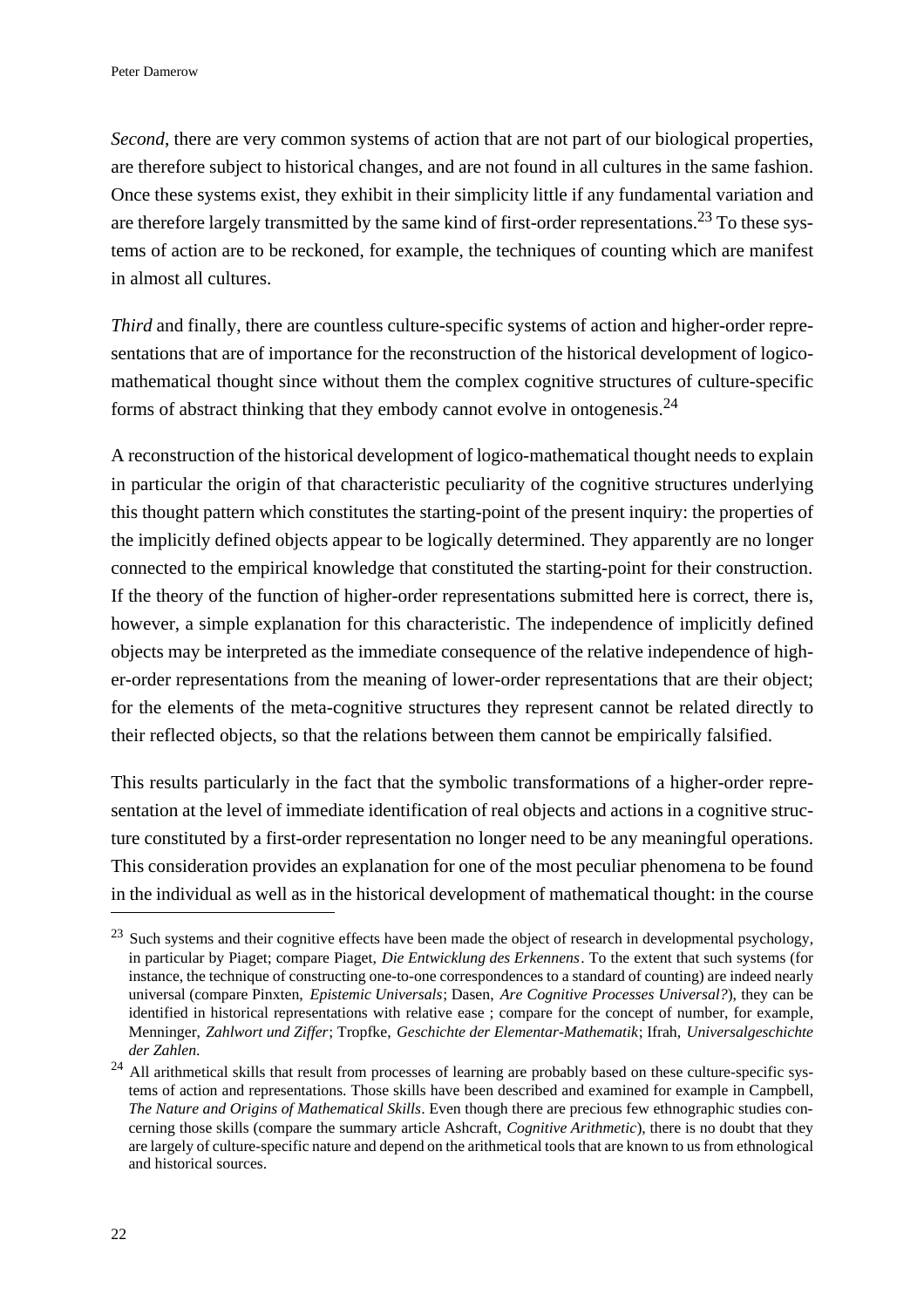of development, formal conclusions contradict more and more interpretations of mathematical concepts at a lower level of abstraction, until finally, at a sufficiently high level of abstraction, those contradictions become irrelevant. In light of the theory on the function of representations presented here, this phenomenon appears as an inevitable consequence of reflective abstractions.

From those abstractions result, for example, seemingly unreal constructs like "negative", "irrational", "transcendental" and "imaginary" numbers. Those numbers can no longer be interpreted as "natural" numbers in the sense of the original representation of sets of objects by counters. As long as numbers are applied exclusively to the context of their origin in actions with concrete sets of discrete objects, such numbers therefore appear to be artificial concept formations, absent any real correlate. Once numbers are understood formally, that is, as implicitly defined entities, however, the unreal character of these objects disappears.

A similar example is provided by non-Euclidean geometries. Those geometries appear absurd and unthinkable as long as geometrical concepts are, as Euclid's postulates indicate, applied in principle to finite figures constructed with compass and ruler. The canonical application of the concepts makes the construction of Euclidean models of non-Euclidean geometries,<sup>25</sup> completely familiar to us today, at first appear as unmotivated reinterpretations of the basic concepts. What is used as a convincing technique of proof at a meta-cognitive level, appears to common sense as a violation of the quasi "natural" meaning of geometrical concepts.

## HISTORICAL STAGES OF THE DEVELOPMENT OF THE NUMBER CONCEPT

Having developed principles of an historical epistemology of logico-mathematical thought in section one, we will attempt to construct in the following section a theoretical model of the historical development based on those principles. After the description of basic arithmetical activities, stages of development that can result from these actions through reflective abstraction will be illustrated with the help of the theory outlined in section one.

 $25$  For example the »Klein model« of hyperbolic geometry mentioned above.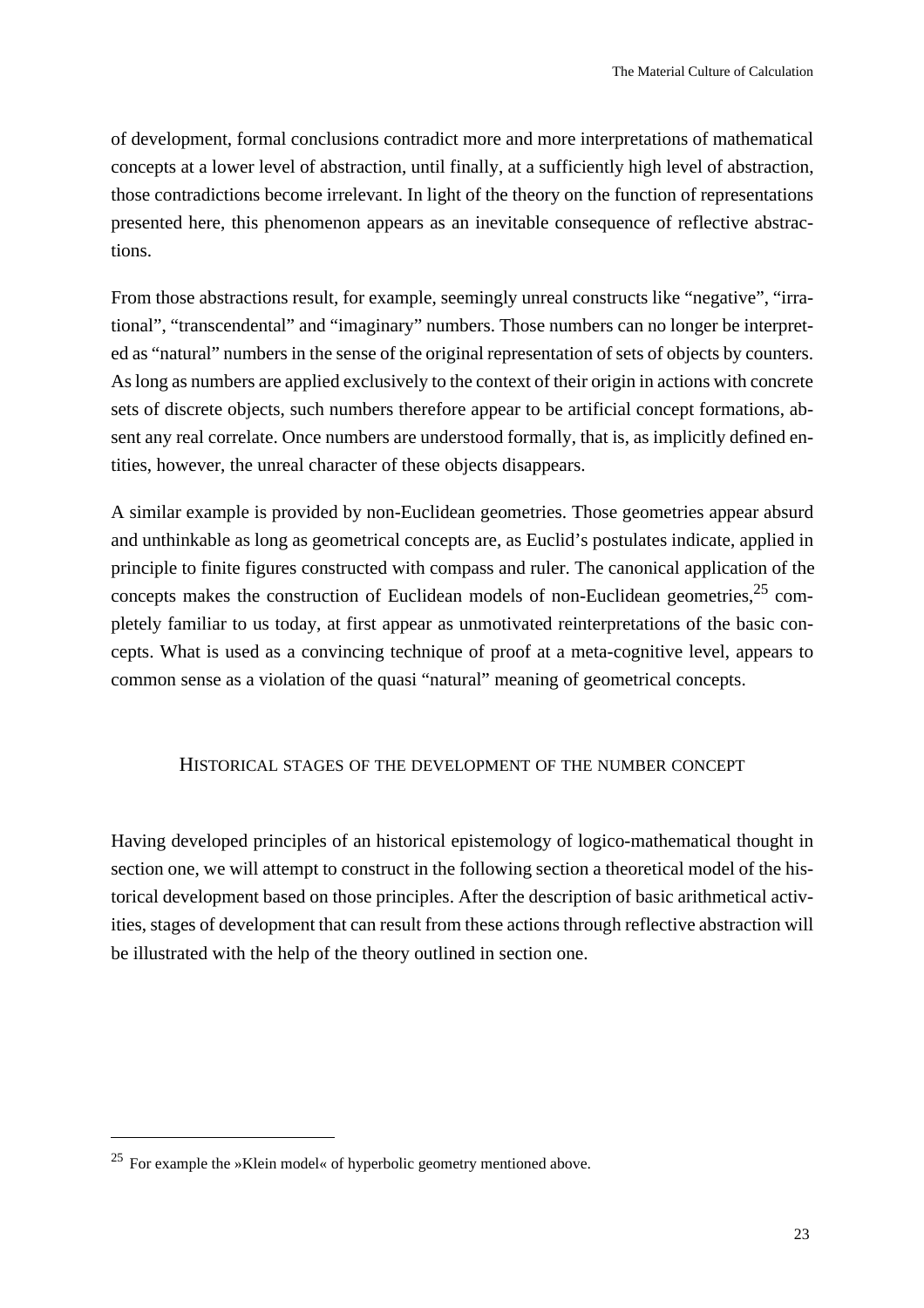Peter Damerow

### ARITHMETICAL ACTIVITIES AS A BASIS OF THE CONCEPT OF NUMBER

According to the considerations presented above, assumptions about systems of action that were historically constitutive for the concept of number, that is, assumptions about the historical nature of certain arithmetical activities and their relation to cognitive universals, have to be the starting-point for the construction of the model. Those systems of action from which the concept of number can be abstracted have been described in particular by developmental psychology. However, the possibilities for psychology to identify and empirically test the causal connections between conditions of development and results of development are very limited in the case of actions that are as fundamental and ubiquitous in our culture as those on which the concept of number is based, for such conditions of development can scarcely be varied systematically. Only ethnographic and historical examinations can here provide information more reliable for our purposes.

The arithmetical activities that have to be reviewed as a possible basis for the historical origin and development of the concept of number are all closely related to the most fundamental structures of the number concept, that is, to the structures of the so-called "natural" numbers, the positive integers.<sup>26</sup>

- 1. Natural numbers are ordered linearly. Their use as ordinal numbers, that is, as a tool to identify orders, is based on this order.
- 2. Natural numbers can be interpreted as equivalence classes of finite quantities of discrete objects. They can therefore be used as cardinal numbers for the identification of quantities.
- 3. Two fundamental arithmetical operations are defined on the set of natural numbers, namely, addition and multiplication. It is therefore possible to calculate with the numbers.

These fundamental structures that are, in natural numbers, integrated in a specific way into an overall structure, now indeed presuppose the existence of certain systems of action. To determine in a specific case the relations of order that are to be represented by numbers, comparisons have to be made. To determine quantities, one-to-one correspondences have to be constructed.

 $26$  The following list is not to be understood as a paraphrase of an axiomatic representation. The structure of natural numbers can be characterized axiomatically in various ways. Through the Peano axioms, numbers are reduced to the iteration of units. Their definition as equivalence classes of sets with equal cardinality characterizes them as a structure of one-to-one correspondences. In a definition as semigroup with specific characteristics numbers are characterized by arithmetical operations. Those reductions of the structure of natural numbers to a few basic conditions are of only limited interest for the reconstruction of the origin and development of numbers, for numbers have historically certainly not been deduced from an (axiomatically describable) original definition, but probably rather originated through the integration of structural elements of their overall structure.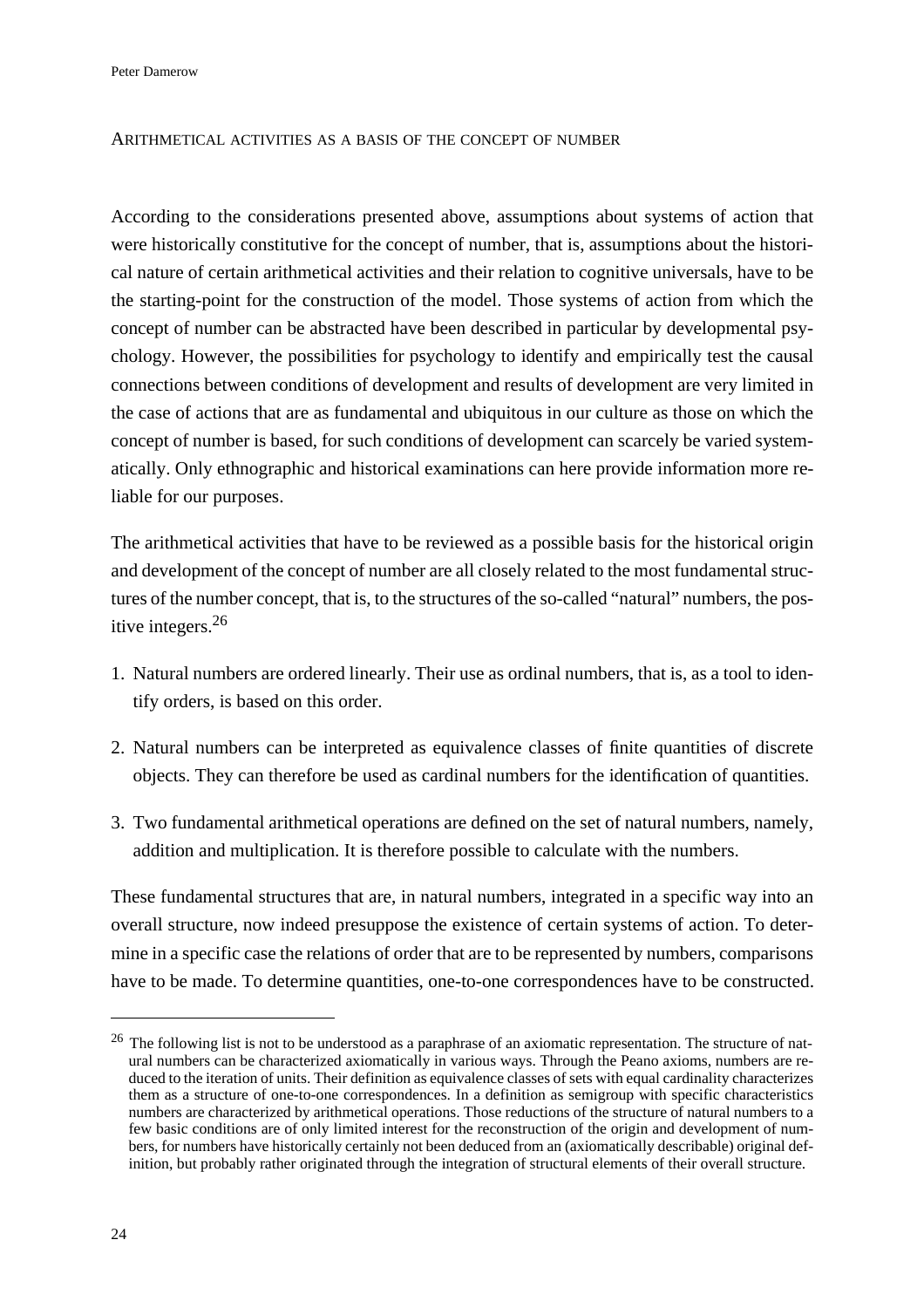The additive relationship between three numbers corresponds to the combination of two sets of objects to form a third, the multiplicative relationship corresponds to a repetition of the same action or the reproduction of the same configuration of objects.

These actions of comparison, correspondence, combination and repetition, integrated into systems, will here be designated as *arithmetical activities*. They link the cognitive structures of arithmetical thought with the concrete objects and situations of empirical experience, for they constitute the means by which quantitative values and relations are attributed to empirical experience. Their importance in the development of the fundamental structures of the number concept lies in the fact that they can in principle also be reasonably executed independent of each other and, in particular, independent of an idea of number which acts to integrate them. If according to the assumption formulated above, logico-mathematical concepts are therefore constructed from internalized actions by reflective abstraction, it is obvious that these arithmetical activities in particular are the ones from which the fundamental concept of number is abstracted in individual development.

# DEVELOPMENTAL STAGES OF THE NUMBER CONCEPT AS META-COGNITIVE LEVELS OF REFLECTION

Studies in developmental psychology have shown that such arithmetical activities are to a considerable degree based on cognitive universals independent of culture.<sup>27</sup> On the other hand, it is obvious, considering the great cultural differences in the actual formation of even such fundamental arithmetical activities, that in their core they are already of an historical nature. They are not based on cognitive universals alone, but are also constituted by certain culture-historical processes of transmission. If developmental stages of arithmetical thought are therefore defined as reflective abstractions of historically developing arithmetical activities, that is, as meta-cognitive levels reflecting actions of comparison, correspondence, combination and repetition, this definition does not anticipate the answer to the question concerning the degree to which the concept of number is determined by cognitive universals, but rather the definition provides, to the contrary, an analytical tool to study the question in historical sources.

If the historical development is thus interpreted as a sequence of gradually attained levels reflecting the systems of action of arithmetical activities, this results in a describable structure of process. In the first place, basic cognitive constructs of arithmetical thought are abstracted from

<sup>27</sup>Compare Langer, *The Origins of Logic*.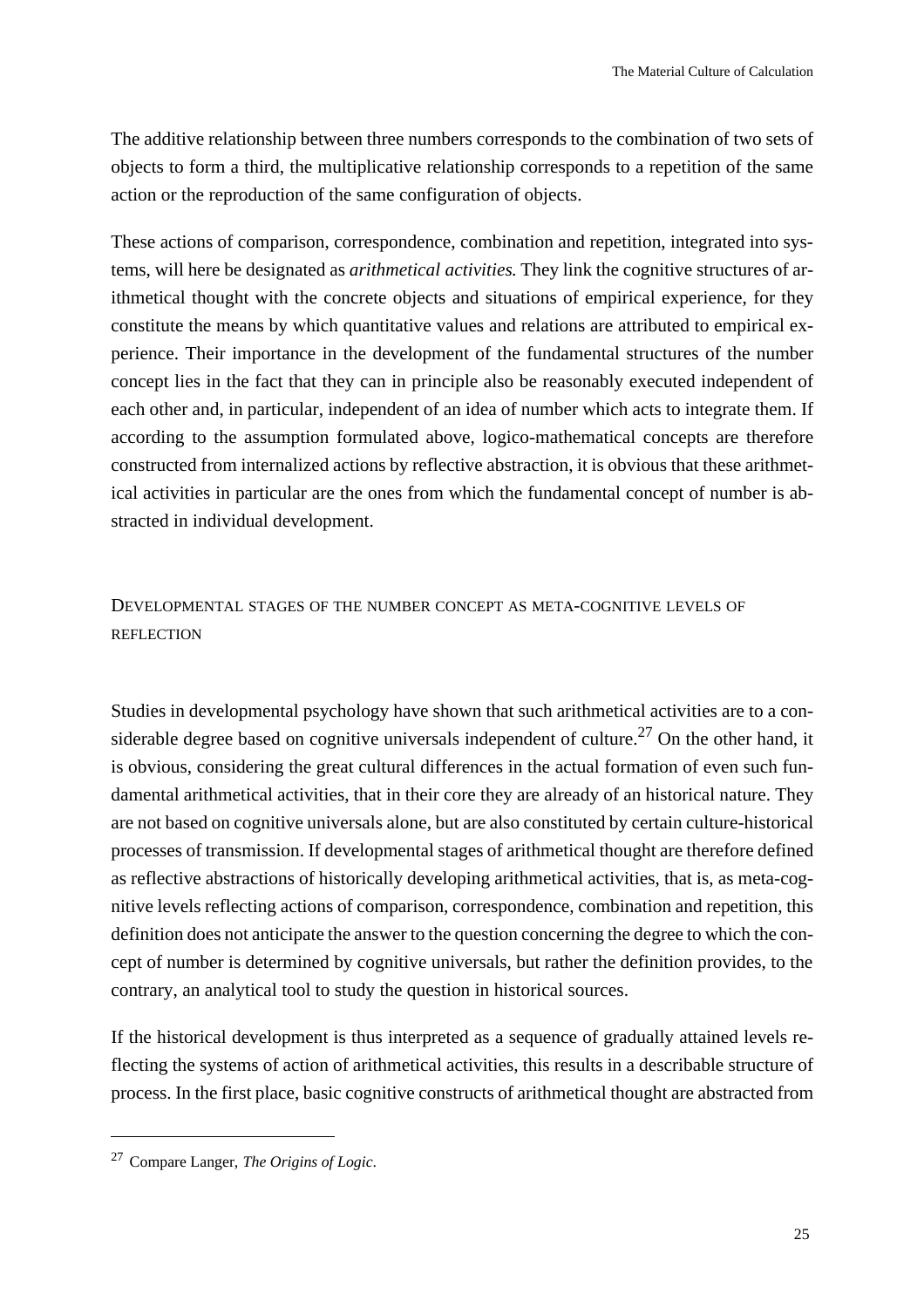the actions of arithmetical activities themselves, then from symbolic actions with vicariously used tally systems, body-counting, calculi, etc.; further, from manipulating symbols that only indirectly represent counted objects, that is, from the signs of developed systems of numerical signs and calculation aids, and, finally, from the formal use of the written representation of logical conclusions concerning properties of numbers and numerical relations. This way, a model of the historical development of arithmetical thought is provided, in which four distinguishable phases in the history of the number concept can be described.

- 0. Before the development of the concept of number, there must have been a period characterized by the complete *lack of arithmetical activities* in the above defined sense.
- 1. In a first stage of the development of the concept of number, the real actions of fundamental *arithmetical activities* were created and became part of culturally transmitted techniques. Their symbolic representation resulted in first-order representations of these arithmetical activities in the form of concrete tools for the control of quantities.
- 2. A second stage of development was reached when cognitive constructs that originated from the reflection of the real and *symbolic actions* of the first stage were represented by symbols, and culturally transmitted by means of those representations. With regard to the original arithmetical activities, the resulting symbol systems were thus second-order representations. The transformations performed with the symbols no longer represented the fundamental arithmetical activities with real objects directly; rather, they now represented mental operations with the concepts reflectively abstracted from them.
- 3. A third stage of development was finally achieved by coding, in written language, these concepts and the mental operations that constituted them; i.e., they were submitted to *formal rules for logical transformations* in a form specified in writing.

Since reflection and abstraction are two processes which are at the same time dependent on each other, yet are not identical, and since the specific form of abstraction which produces logicomathematical concepts can be interpreted as a consequence of the reflection, the last two stages can be further subdivided into two substages according to their degree of abstraction.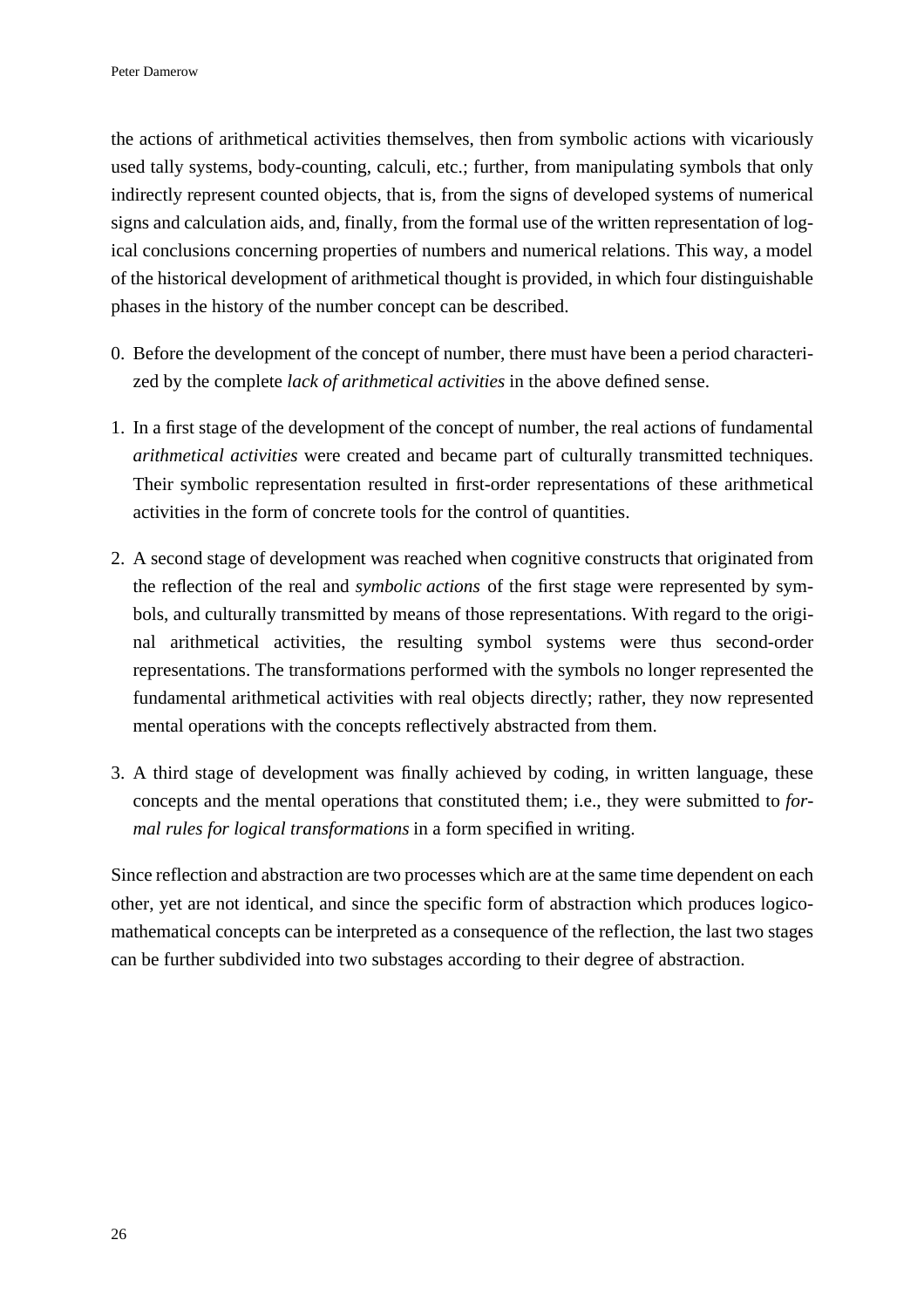The stages of development thus definable as levels of reflection of the systems of action of arithmetical activities will below be designated in the following ways:

- 0: pre-arithmetical quantification
- 1: proto-arithmetic
- 2: symbol-based arithmetic
- 2a: level of context-dependent symbol systems
- 2b: level of abstract symbol systems
- 3: theoretical arithmetic
- 3a: level of deduction in natural language
- 3b: level of formal deduction

These theoretically postulated stages have to be validated by historical analyses. This will be done here in a preliminary form by specifying the stages, and by identifying them historically, allowing them to be compared and contrasted with the results of historical research in order to test the assumptions they are based on. For this purpose each stage will *first* be defined theoretically. *Second*, semiotic characteristics will be described that may serve as criteria for assigning arithmetical techniques of a cultural context to this particular stage of development. *Third*, some concrete historical examples will in each case illustrate the respective goals of research that result from the proposed theoretical model for an historical epistemology of the development of the concept of number.

PRE-ARITHMETICAL QUANTIFICATION (STAGE 0)

*Definition*. The level of pre-arithmetical quantification designates here a stage of development in which no arithmetical activities can be found with the exception of comparisons, so that judgments of quantities, if they are made at all, can only be based on those comparisons. Pre-arithmetical quantifications in the sense of this definition are consequently based only on comparisons, and require neither the construction of correspondences and thus the identification of quantities, nor the composition of quantities by arithmetical operations, for instance the construction of numbers through the repetition of units.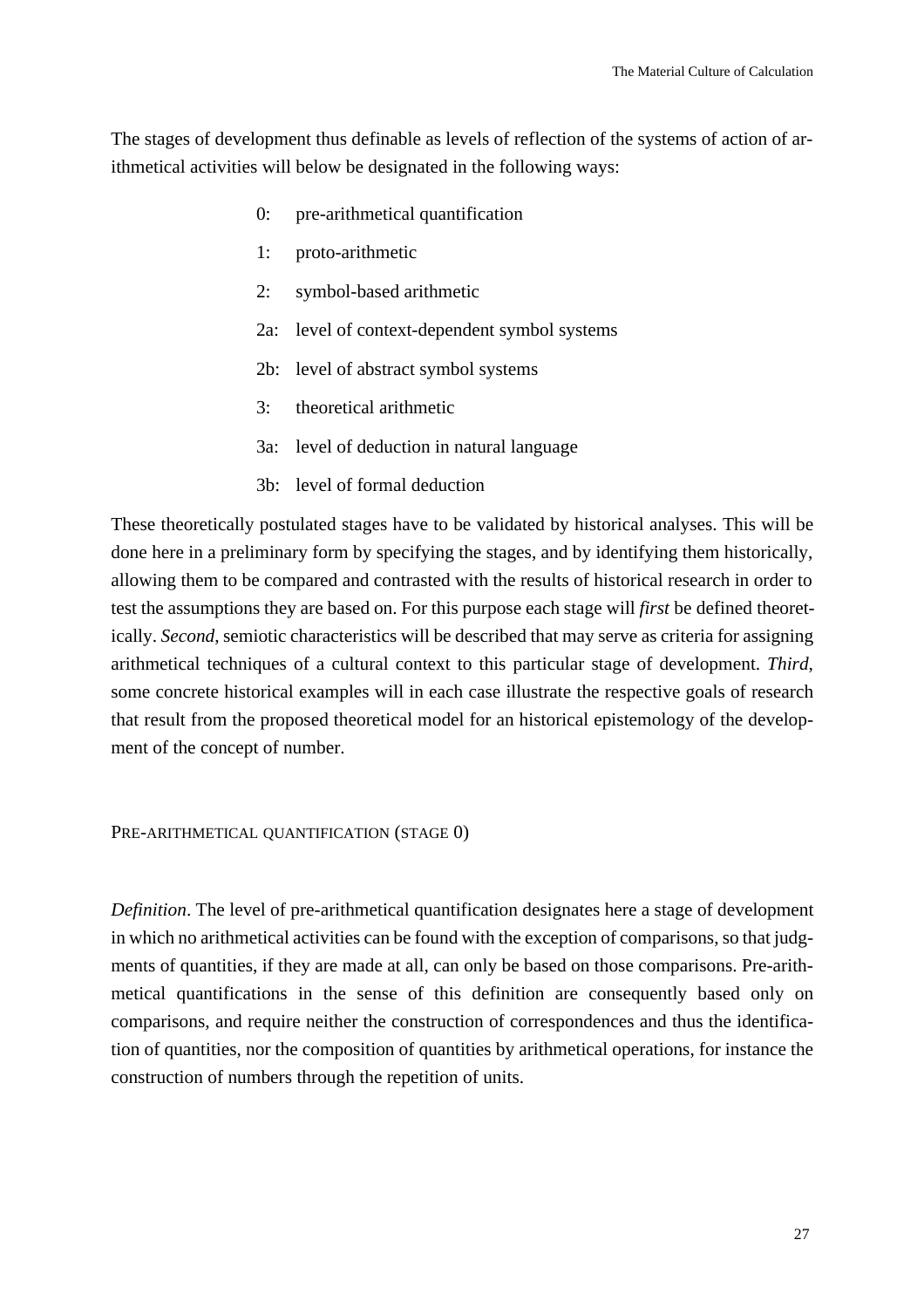*Semiotic characteristics of pre-arithmetical quantification*. The most noticeable difference of the level of pre-arithmetical quantification from all levels of genuine arithmetical activities is the absence of socially transmitted standards that might serve as tools for the construction of one-to-one correspondences. On the pre-arithmetical level there are no structured sequences of counting and no tally systems such as finger counting, counting notches, counting knots or calculi. No words, signs or other symbols are used that possess any arithmetical meaning. The language at this stage possesses terms for quantities, yet these are of exclusively qualitative nature. Insofar as there are any rudimentary words for numbers at all, these are not used for counting; rather, they are simple special terms of quality, that is, designations for intuitively and globally understood quantities. The quantitative aspects of an object of cognition are not yet distinguished from its specific physical appearance and from implications of its quantitative aspects.

*Historical identification of pre-arithmetical quantification*. An historiogenetic theory of arithmetical thought first addresses the question as to which original conditions for the historical development of this thought pattern are already preconditioned by the cognitive universals founded in human nature and therefore not subject to historical change. In particular, the question arises as to whether cultures ever existed that corresponded to the definition of a pre-arithmetical level given here. The answer to this question ensues from the fact that non-literate cultures existed until recently, cultures that had no counting techniques before their contact with European cultural tradition. The definition of a pre-arithmetical level certainly applies to such cultures.

The number of cultures for which the assignment to this level can be clearly demonstrated is, however, small. The best known examples are the Australian aborigines<sup>28</sup> and South American natives who are, following older reports, frequently also referred to as cultures without words for numbers.29 It is difficult to identify such cultures with certainty today, however, since even the most remote primitive peoples have been in extended contact with modern civilization. Through trade, which often provided the first systematic contacts with Western culture, those cultures very quickly assimilated arithmetical activities and concept formations. Thus the possibility cannot be ruled out that the number of cultures to be assigned to the pre-arithmetical level was much larger in the period before their contact with the later colonial powers. Proof that many of these cultures did not possess developed counting procedures before their contact with Western culture is currently only feasible through often speculative linguistic inferences.

<sup>28</sup>Compare Dixon,*The Languages of Australia*, pp. 107f.; Blake, *Australian Aboriginal Languages*, p. 33; further the numerous examples in Dixon/Blake, *Handbook of Australian Languages*.

<sup>29</sup>Compare for example Lévy-Bruhl, *Das Denken der Naturvölker*, pp. 156f.; Gnerre, *Quantification and Numerals in an Amazon Language*, p. 74.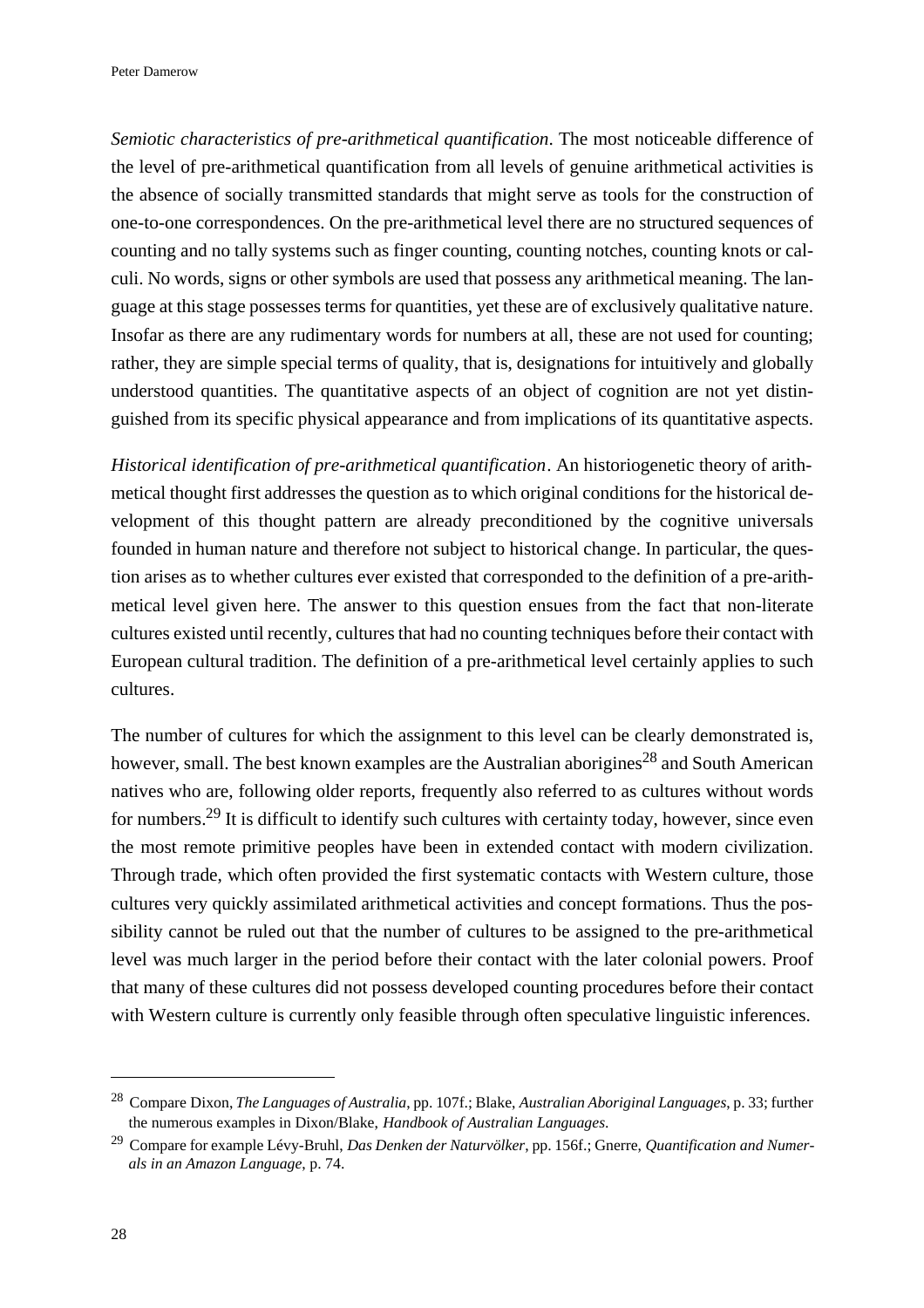Such proof is made the more difficult by the fact that many peoples not only adapted the arithmetical techniques of colonial settlers and conquerors, but they also changed quantifications in their own language, for example, by inventing new, indigenous words for counting and new arithmetical techniques.<sup>30</sup> Moreover, the linguistic material can often only be collected by interviewing a few elderly informants,31 whose children and grandchildren attend public schools in order to learn reading, writing and arithmetic.<sup>32</sup> The influence of such contacts in many cases invalidates the information that can be gained from the informants, in particular because it is not the explicit transmission in oral communication, leaving identifiable traces in the language, which results in the transition from the pre-arithmetic level to proto-arithmetic, but rather the adoption of arithmetical activities which begins changing the semantics of existing terms. Identifying with certainty the pre-arithmetic level in the development of arithmetical thought *historically* constitutes an even larger problem, since written sources usually do not reach far enough in to the past even to gain linguistic material for an identification according to semiotic criteria. An important clue is provided by the fact that from periods before the Late Neolithic no objects or signs, for example counting notches or calculi, have been identified that might have served as tally systems, or might have had another kind of arithmetical function. It is true that Paleolithic, Mesolithic and in particular Neolithic finds, especially of bones, often exhibit repeated signs such as regular patterns of notches, and that these have occasionally been interpreted to be representations of numbers,  $33$  but such an interpretation can hardly be justified factually, since these sign repetitions lack the characteristic subdivision by counting levels that would be expected in signs with numerical meaning, and which is indeed present in all known real counting systems.

<sup>30</sup>Compare Dixon, *The Languages of Australia*, p. 108; further in particular: Saxe, *Culture and the Development of Numerical Cognition*.

<sup>&</sup>lt;sup>31</sup> The sequence of counting of the Iqwaye, studied by Mimica, was, for example, reconstructed mainly from the information given by two persons; compare Mimica, *Intimations of Infinity*, p. 27.

<sup>32</sup>Compare the detailed description of the cultural environment in Lancy, *Cross-Cultural Studies in Cognition and Mathematics*.

<sup>33</sup>Compare for example Heinzelin, *Ishango*; further in particular Marshack, *The Roots of Civilization*; compare also the controversy about Marshack's interpretations, which is documented by: D'Errico, *Paleolithic Lunar Calendars*; Marshack, *On Wishful Thinking and Lunar "Calendars"*; D'Errico, *On Wishful Thinking and Lunar "Calendars": Reply*.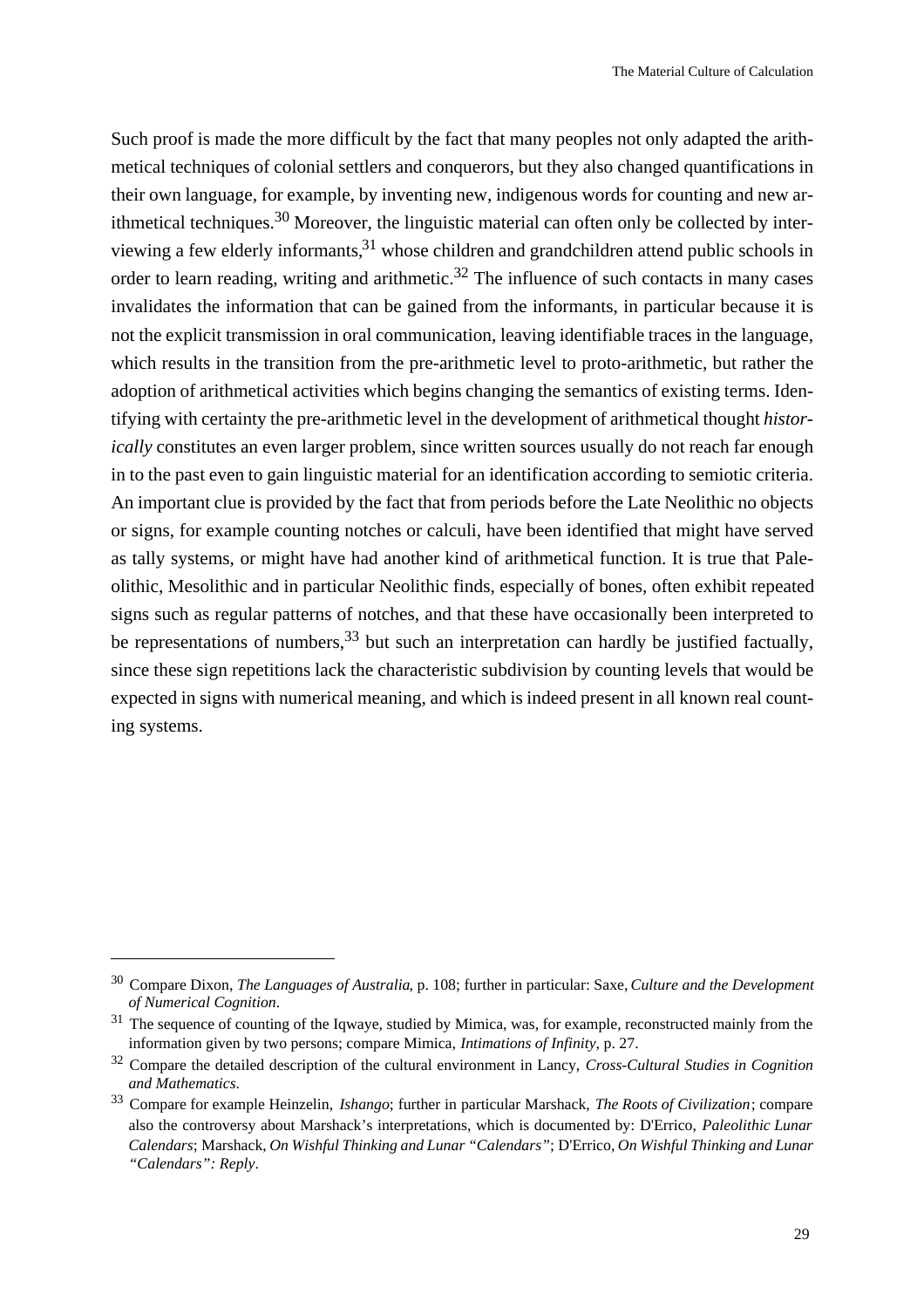## PROTO-ARITHMETIC (STAGE 1)

*Definition*. As the proto-arithmetic level in the historical development of the concept of number a stage of development will be designated here in which first-order representations of quantities are constructed by means of one-to-one correspondences to standard sets of concrete objects or other symbols.

*Semiotic characteristics of proto-arithmetic*. The earliest genuine arithmetical activities historically attested are without exception based on objects themselves being represented by symbols, their quantity however by the repetition of these symbols. Symbols are the most simple tools for the construction of one-to-one correspondences that can be transmitted from generation to generation. Structured and standardized systems of symbols, from which standard amounts can be formed that are assigned to the quantities to be identified, are therefore the oldest tools for the identification and control of quantities.

Since symbols, in order to represent quantities, may be repeated either temporally or spatially, in principle two different kinds of such simple standards for the representation of quantities can be distinguished. The former will here be called counting sequences, the latter tallies.

A *counting sequence* in this sense is a standardized sequence of words or symbolic actions which is assigned to the elements of a given set in a fixed sequence, realized in time, a process that is generally called counting. Through the process of counting, a linear (temporal) first-order representation of the ordinal structure of such a given quantity is realized.

*Tallies*, on the other hand, are to be understood here as concrete objects such as signs, knots, notches or calculi, that can be arranged and combined in a simple way for the purpose of constructing correspondences. By assigning such objects to the elements of a given set, a spatial first-order representation of the cardinal structure of a given quantity is realized.

Thus, counting sequences and tallying systems are two different forms of first-order representations of finite sets of objects, namely, representations of different aspects of their quantity bound with specific advantages and disadvantages regarding the practical problems that are to be solved with their assistance. Common to both forms are certain characteristic structures originating from their function. The deliberate construction of correspondences initiates, in the course of historical development, processes acting to extend their range of application. Genuine counting sequences and tallying systems therefore exhibit two typical structural patterns that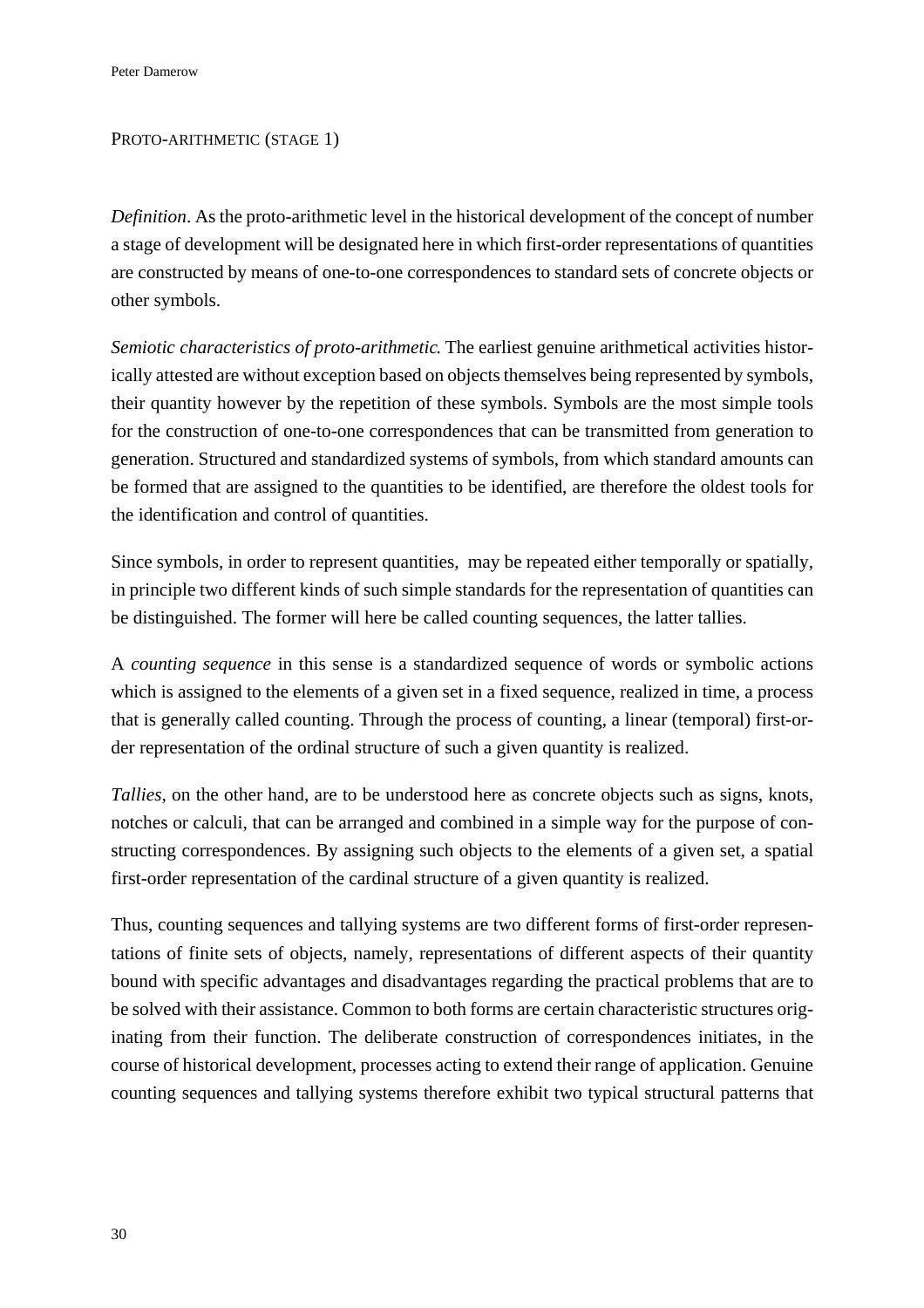are a consequence of their progressive improvement in the direction of an infinite counting sequence. First, older counting limits are preserved as inherent steps of the counting procedure. Second, counting limits are systematically overcome by certain techniques.

The predominant procedure for extending the range of application of counting sequences and tallying systems is, when a counting limit is reached, to start over with counting in connection with a counting procedure of higher order which determines how often the primary procedure had been used. The repeated application of such techniques of passing counting limits generates a hierarchically structured symbol system which can, with this technique, be extended to virtually any required order of magnitude.

The mentioned characteristic structures of genuine counting sequences and tallying systems resulting from this procedure are important indicators of arithmetical activities that have to be attributed to the proto-arithmetic level of the development of the concept of number. On the basis of their hierarchically organized structures, tools for the construction of one-to-one correspondences that have served in the control of quantities can be identified even when there are no historical sources that give us definite information concerning their original purpose. Thus there is in principle no problem in distinguishing cultures that have reached the proto-arithmetic level of development from cultures at the pre-arithmetic level. Nevertheless, this distinction may in some cases be difficult. There are, for example, cultures which use rudimentary sequences of less than ten number words without any structure that would indicate their use in the construction of correpondences. According to the here submitted definitions, however, developed symbol systems for ordinal relations without reference to arithmetical activities on which the concept of number is based should occur at most as a transitional phenomenon leading from the pre-arithmetic to the proto-arithmetic level. Linguistic research, however, appears to indicate that there are cultures in which rudimentary counting sequences have been transmitted over an extended period of time without substantial modification. There are two possible explanations for such cases. Those cultures either developed and transmitted techniques of intuitively identifying small quantities without the construction of one-to-one correspondences, or the rudimentary counting sequences indeed exhibit techniques for the construction of one-to-one correspondences which nonetheless remained extremely limited and did not experience any development of their inherent potentials even over extended periods of time, because they were of only small practical significance under the particular conditions of the culture in question. In the first case those cultures would have to be assigned to the pre-arithmetic, in the second case to the proto-arithmetic level.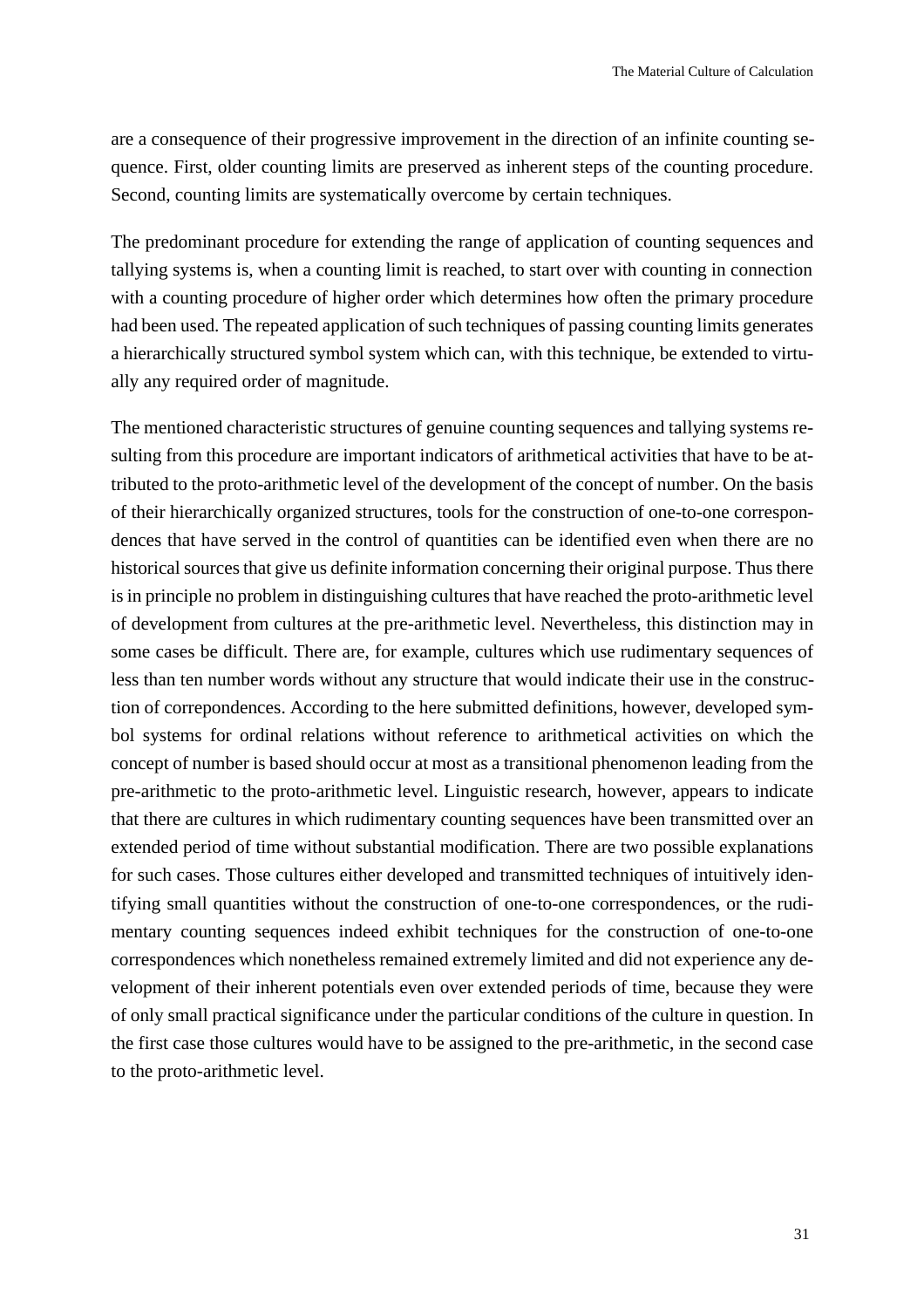The proto-arithmetic level is distinguished from higher levels in the development of the concept of number through the absence of arithmetical procedures, that is, of symbolic transformations, that correspond to such arithmetical operations as addition and multiplication. Those arithmetical procedures require that the symbols which are transformed according to formal rules no longer represent the counted objects, but rather their quantity. According to the definition above of the proto-arithmetic level, however, this level is precisely characterized by the fact that symbolic transformations apply to representations of objects by tallies.<sup>34</sup>

*Historical identification of proto-arithmetic*. Proto-arithmetical tools and techniques are known to us mainly from surviving non-literate cultures. Most of these cultures are probably to be assigned to the proto-arithmetic level insofar as they actually command arithmetical techniques of their own and have not already adopted arithmetical techniques and concepts from European cultural tradition. Such cultures do display a wide variety of counting sequences and tallying systems for the construction of correspondences, realized in all kinds of forms, whereas arithmetical techniques that are based on the symbolic representation of quantities and the numerical relations between them are encountered relatively seldom. Their proto-arithmetical tools are used almost exclusively for the identification of quantities, not, however, for symbolic transformations with the purpose of quantitative prognosis of results from real interaction with sets of objects.

The study of the proto-arithmetic level in surviving non-literate cultures is of great significance for the reconstruction of the development of the concept of number insofar as there is almost no opportunity to study this stage of development in historical sources. Provided that the conditions in surviving non-literate cultures are comparable to those in historically early periods, which display similar cultural techniques and are of similar scale in the disposal of natural resources, the study of such surviving cultures provides hints for the interpretation of pre-literate period achaeological finds with possible arithmetical functions.

The assignment of surviving cultures to historically early non-literate cultures can, however, hardly proceed other than through criteria that only indirectly indicate arithmetical thought. Comparisons of various surviving non-literate cultures with regard to their stage of development in arithmetical thought suggest that the forms of agricultural cultivation, of animal husbandry and housekeeping connected with sedentariness rendered social conditions that made proto-arithmetical techniques useful and their systematic transmission and development possible. Beginning with this assumption, a proto-arithmetic level of development can be identified in the Late Neolithic and the Early Bronze Age.

<sup>34</sup>Compare Lévy-Bruhl, *Das Denken der Naturvölker*, in particular pp. 155ff.; Gay/Cole, *The New Mathematics and an Old Culture*; Hallpike, *Foundations of Primitive Thought*, in particular pp. 236ff.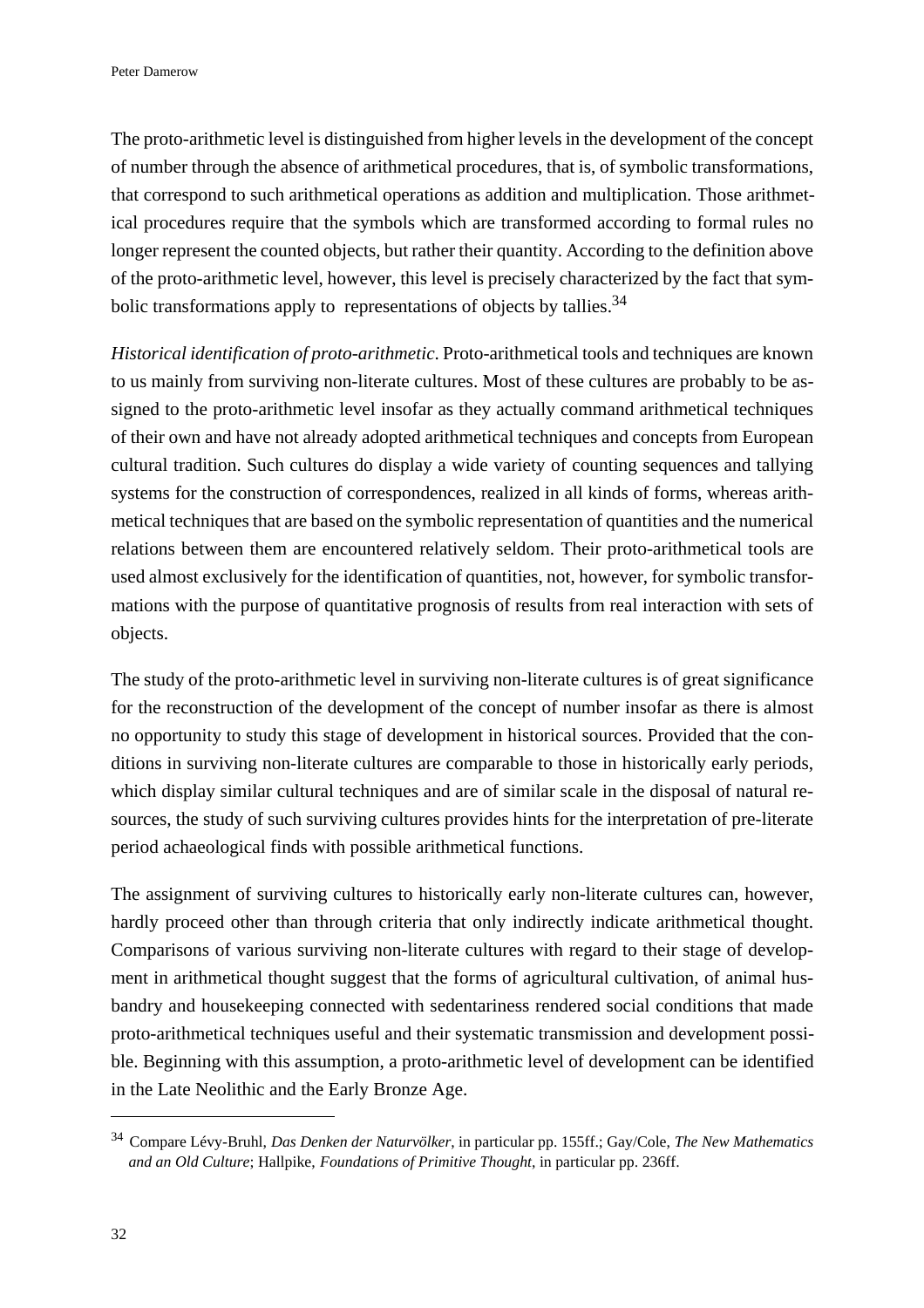A system of clay tokens possessing apparent proto-arithmetical functions has indeed been identified as one widely used in the Near East during that period (we are speaking here of a time span from the beginning of sedentariness in the areas surrounding the Mesopotamian lowland plain and in the Nile valley around 8000 B.C. until the emergence of cities around 4000 B.C.).<sup>35</sup> These tokens were found by the thousands in excavations, especially in those of the Mesopotamian alluvial plain and the Persian highland. The oldest clay objects ascribed to these symbols are dated to the beginning of the 8th millennium.<sup>36</sup> Their identification as belonging to a tallying system is based, as will be shown below, on finds from the transitional phase to symbolbased arithmetic in the cuneiform texts developed around 3200 B.C.

## THE TRANSITION FROM PROTO-ARITHMETIC TO SYMBOL-BASED ARITHMETIC

The first stage in the development of arithmetical thought about which we have detailed information from historical sources is the level of symbol-based arithmetic. Although, as was shown, we have relatively exact knowledge of the proto-arithmetic level indirectly through surviving non-literate cultures, the degree to which conclusions about the past history of symbol-based arithmetic can indeed be drawn from insights into the proto-arithmetic in those cultures cannot be known with certainty. It is an unfortunate fact that in surviving non-literate cultures the transition from proto-arithmetic to arithmetic occurs almost exclusively through the adoption of techniques of the Indian-Arabic tradition from European culture and not by the culture-immanent development of a symbol-based arithmetic from its proto-arithmetic precursors, corresponding to historical development.

Considering this problematic situation, it is of fundamental importance for the understanding of the origin of arithmetic that in recent years the study of archaeological sources from the dawn of literacy in the Near East has lead to the identification of peculiar forms of arithmetical activities which are, in all likelihood, phenomena of the transition from proto-arithmetic to symbolbased arithmetic. Therefore, some remarks are in order here concerning this transition, which may be interpreted as the origin of arithmetic proper.

<sup>&</sup>lt;sup>35</sup> The discovery of this function is of recent date. The first publications in which these objects were, among other things, interpreted as arithmetical objects are the 1966 article by Amiet, *Élamites inventaient l'Écriture*, and the 1977 work by Schmandt-Besserat, *An Archaic Recording System*. Current literature on these clay tokens, however, is extensive .

<sup>&</sup>lt;sup>36</sup> Schmandt-Besserat, *Before Writing*; for the date in particular pp. 36f.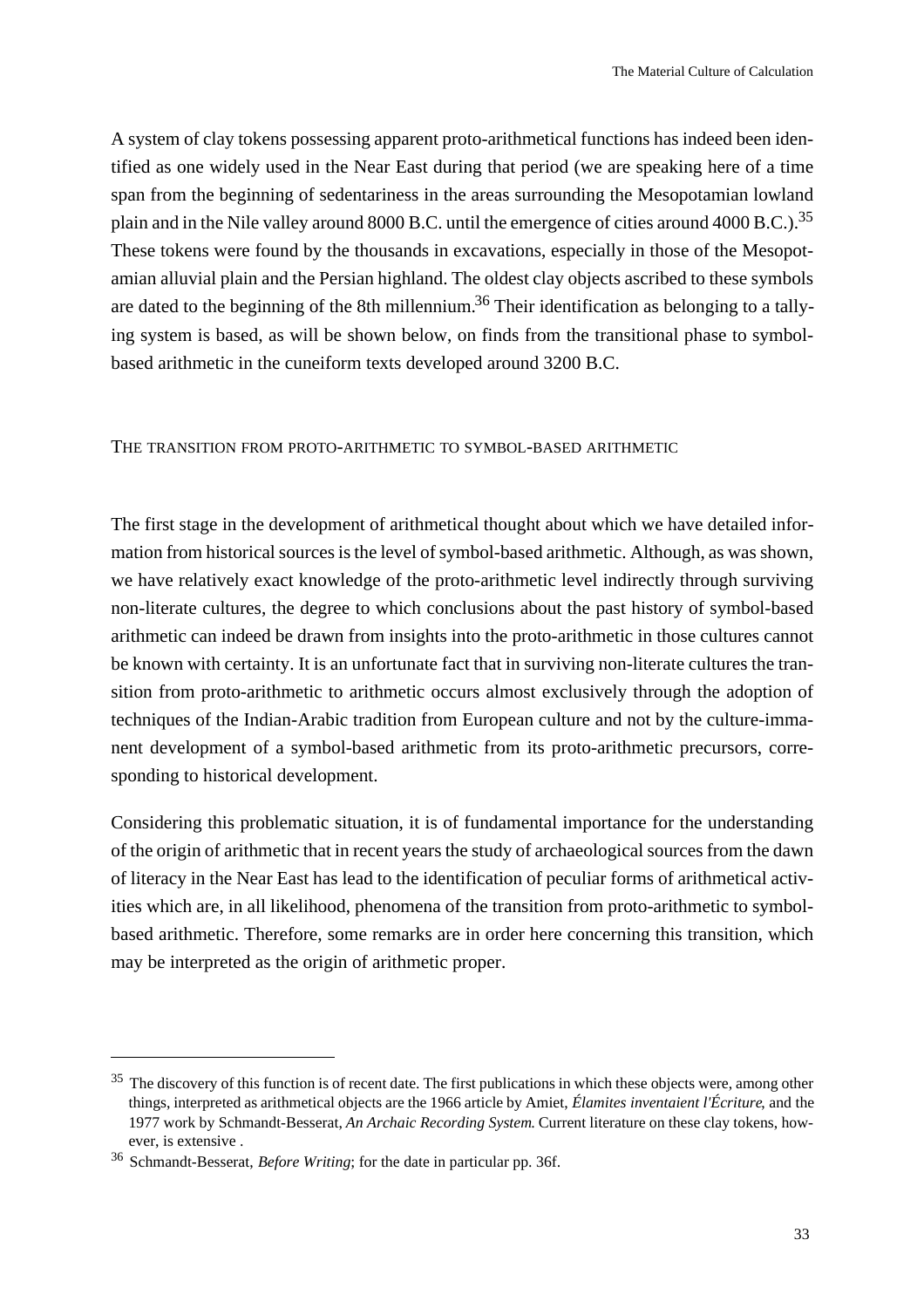*Definition*. The transitional phase from proto-arithmetic to symbol-based arithmetic will be understood here as an historical phase during which, the same as at the proto-arithmetic level, exclusively first-order representations of quantities were used. These are, however, already represented in a developed symbol system and not only by techniques of counting and tallying.

*Semiotic characteristics of the transitional phase*. The characteristic semiotic feature of this transitional phase are complex symbol systems used as counting units, whose numerical values, however, are not constant, but vary with the context of their application. They do not represent context-independent fixed numerical meanings, but rather units of counting and measurement of products whose numerical relations are determined by the social context in which they are standardized by conventions. They differ in particular from the counting and tallying systems of the proto-arithmetic level in that they are already the subject of genuine symbolic transformations. The basis is formed by transformations that still are first-order representations of real actions; that means they have to be interpreted as representations of economic transactions or real administrative activities. In addition, transformations occur that are not only symbolic representations of real actions, but use the potential of symbol systems for performing transformations with the purpose of purely getting knowledge about the outcome in situations, in which the performance of the respective actions with the real units represented would not be useful or even possible.

*Historical identification of the transitional phase*. The transition from proto-arithmetic to symbol-based arithmetic is obviously closely related to the invention of writing. With the exception of cuneiform, there is, however, insufficient documentation of the other early writing systems preserved from the time of their origin which would permit the identification of a period of transition from proto-arithmetic to symbol-based arithmetic. Only with cuneiform tablets do we possess rich sources from the period of that writing system's origin around 3200 B.C. These are about 7000 proto-cuneiform and proto-Elamite texts and text fragments, almost exclusively economical texts with records of quantities. The numerical notations in these texts offer unique source material for the study of the transition from proto-arithmetic to symbol-based arithmetic.

Seen from an historical perspective, this transition occurred during a relatively short period of time. The starting-point for the development was constituted by the clay tokens mentioned above, which had obviously been in general use as proto-arithmetical tools in the Neolithic period of the entire Near East. Together with the emergence of Mesopotamian cities and the beginnings of a form of state organization and the centralization in the administration of estates during the second half of the 4th millennium, a change in the system of clay tokens took place. The forms became more varied. Their safekeeping in closed and sealed clay balls demonstrates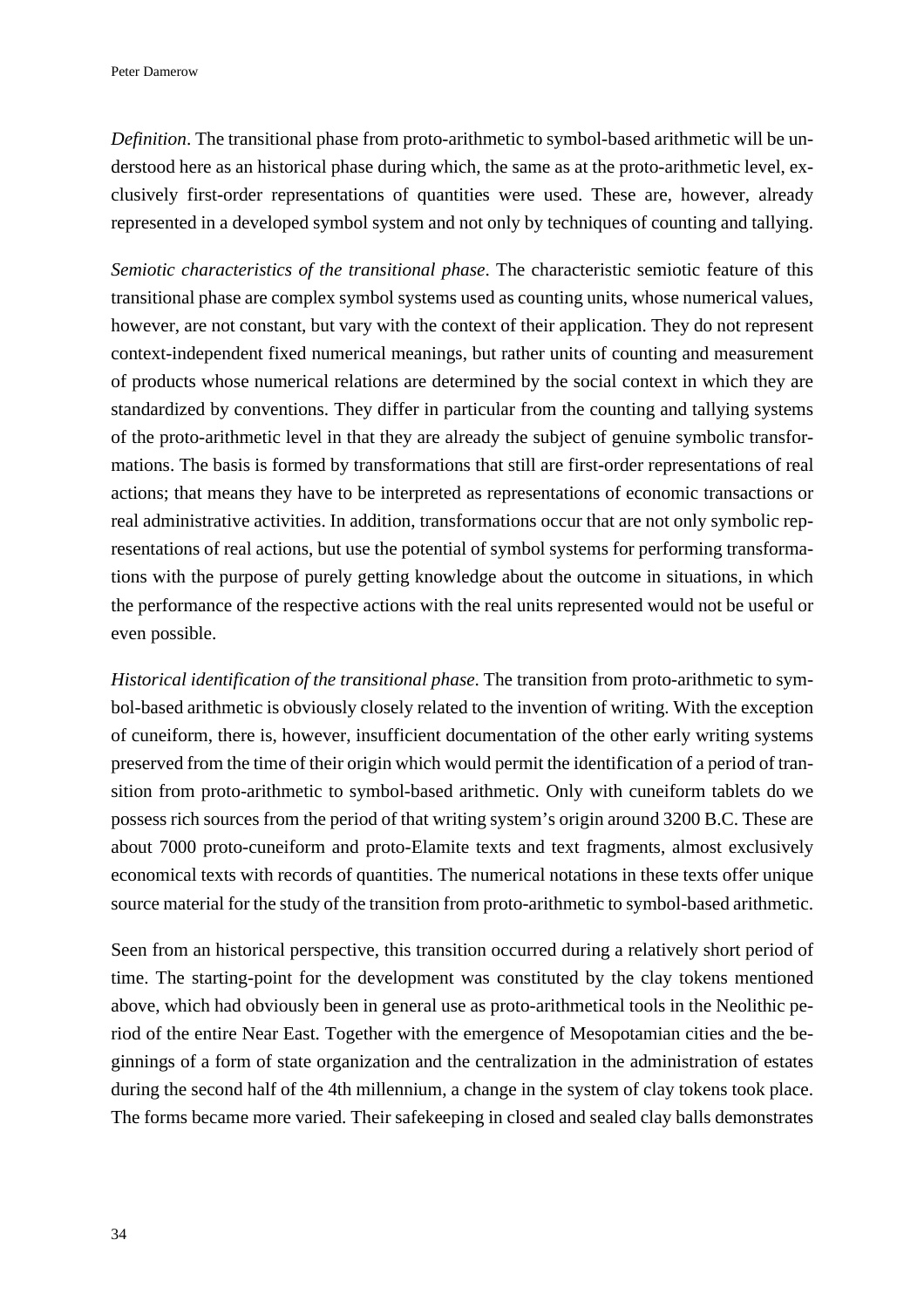that they were used for the encoding of important information. Finally, they were complemented and later completely replaced by markings that were impressed onto the surface of such clay balls or onto the surface of small clay tablets which were also sealed.

These so-called numerical tablets were the precursors of proto-cuneiform inscribed tablets. With the invention of this writing system around 3200 B.C., the numerical notations were supplemented with pictograms, and the tablets achieved a more complex structure through the inclusion in texts of several quantitative notations arranged according to their function, as in an administrative form. The number of numerical signs increased to some 60 signs, each representing various units of measurement and counting. But obviously even this differentiation of signs was not sufficient to fulfill the numerous demands for the representation of such units, since most of the signs were used to represent more than just one unit of counting or measurement, regardless of the quantities represented by these units. The unusual consequence of this – at least in our modern view – was that the numerical signs had no fixed numerical values. Rather, their numerical values were determined by their respective metrological context, and changed with their area of application, without any apparent attempt to attain unambiguous numerical values for the signs.<sup>37</sup>

Thus the transition from proto-arithmetic to symbol-based arithmetic occurred in a close relationship with the emergence of writing and the possibilities which expanded through this new form of symbolic representation. At first, the proto-arithmetic system of clay tokens became the central tool for the control of a locally centralized economic administration. The proto-arithmetical tools for the control of quantities with the help of clay symbols as representatives of the products to be controlled were exploited to the limit of their capacity, finally to be transformed into a more powerful form by the innovation of literacy, that is, into the form of representation through signs that could be flexibly created and manipulated. In a transitional phenomenon, a symbol-based arithmetic still closely related to the cognitive tools of proto-arithmetic thus developed in the early Mesopotamian city states.

The resulting peculiar semantic structures that characterized the numerical signs in this period of transition to symbol-based arithmetic existed for only a short period of time. Already the first texts from a phase following the archaic period, that is, the texts of the Early Dynastic period, exhibit the typical semantic structures of the numerical signs of symbol-based arithmetic and scarcely any traces of the semantics of numerical signs from the archaic transitional period.

<sup>&</sup>lt;sup>37</sup> For the decipherment of proto-literate systems of numerical signs compare Vaiman, *Über die protosumerische Schrift*; Friberg, *A Method for the Decipherment*; id., *Metrological Relations in a Group of Semipictographic Tablets*; furthermore in particular Damerow/Englund, *Die Zahlzeichensysteme der Archaischen Texte aus Uruk*; Nissen/Damerow/Englund, *Archaic Bookkeeping*.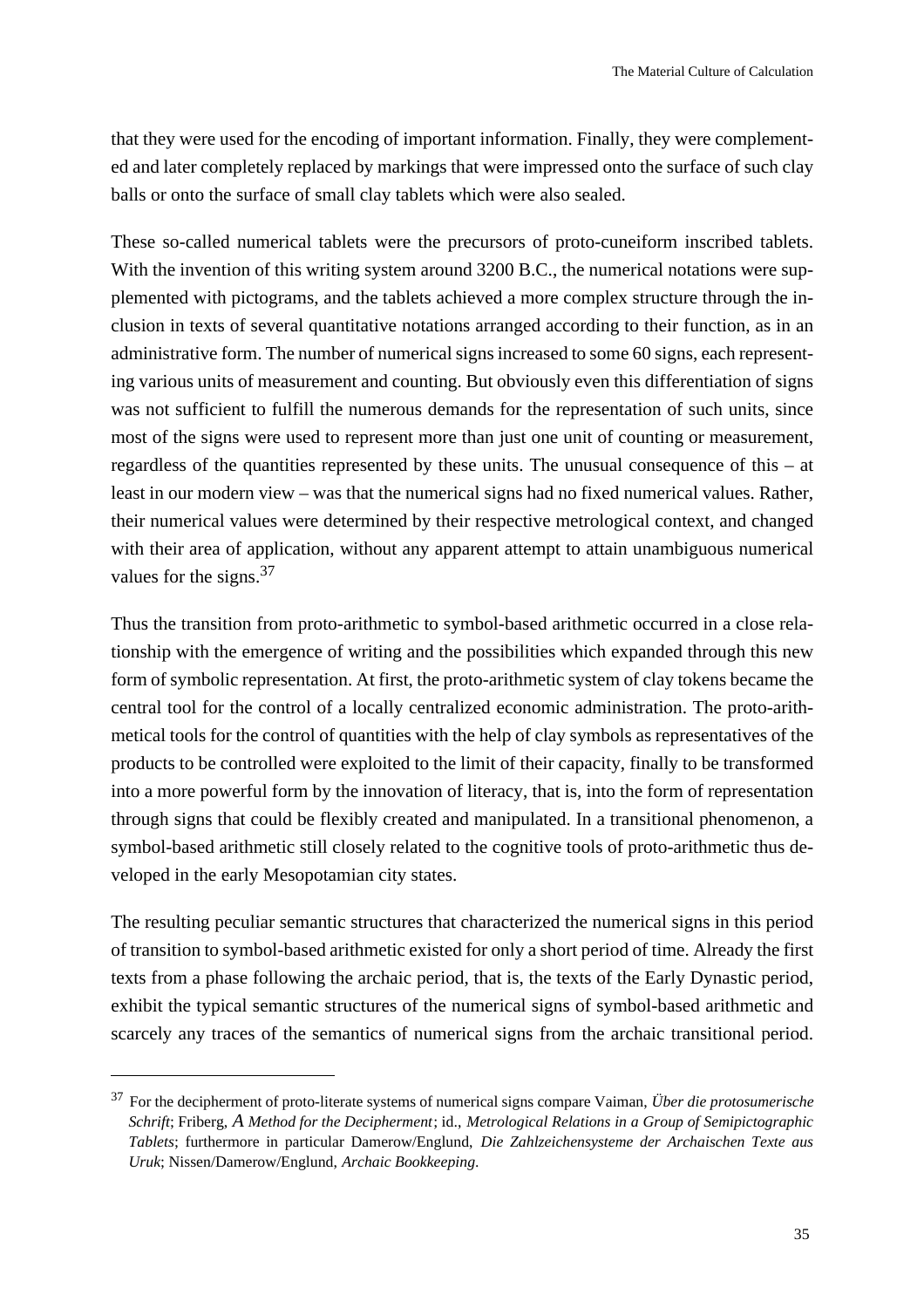This supports the assumption that the use in the archaic texts of numerical signs as counting units that are semantically determined by their context must be interpreted as a transitional phenomenon and not as an indication of the existence of a separate stage of development.

#### SYMBOL-BASED ARITHMETIC (STAGE 2)

*Definition*. The level of symbol-based arithmetic designates here a stage in the historical development of the concept of number in which second-order representations of quantities and arithmetical activities are constructed by the reflection of proto-arithmetical mental constructs and by their representation in a symbol system. This development produces semiotically structured systems of numerical signs. According to the degree of abstraction from the specific context in which these products of reflection originate, the level of symbol-based arithmetic is subdivided into two further levels, level 2a of context-dependent symbol systems and level 2b of abstract symbol systems.

*Semiotic characteristics of symbol-based arithmetic*. The striking characteristic of the level of symbol-based arithmetic is the emergence of complex systems of numerical symbols and of formal rules for their application. These symbol systems present themselves mainly in two different forms fulfilling different purposes, namely as systems of numerical signs and of calculation aids. The former are used predominantly for the registration of quantitative information, the latter for its processing.

Both forms of symbol systems usually consist first of signs for counting and measuring units that are hierarchically related. The signs are combined in numerical notations and as a rule are repeated according to the number of units they represent.

Such systems are thus still based on first-order representation of quantities, on a representation by sign combinations that are constructed to be in one-to-one correspondences with the units of real objects they represent. But contrary to simple counting sequence and tallying systems, these systems contain strict transformation rules for dealing with numerical signs and notations. Even if the transformations of sign configurations according to such rules correspond to the meaning of the signs, they remain strict insofar as they are no longer bound to contingent conditions of dealing with the symbolized units of real objects.

The rules according to which the symbolic transformations are performed may relate directly to the symbols, and may thus be explicitly stated. They may on the other hand only emerge from the strict application of the symbols according to their meaning, that is, they can remain implic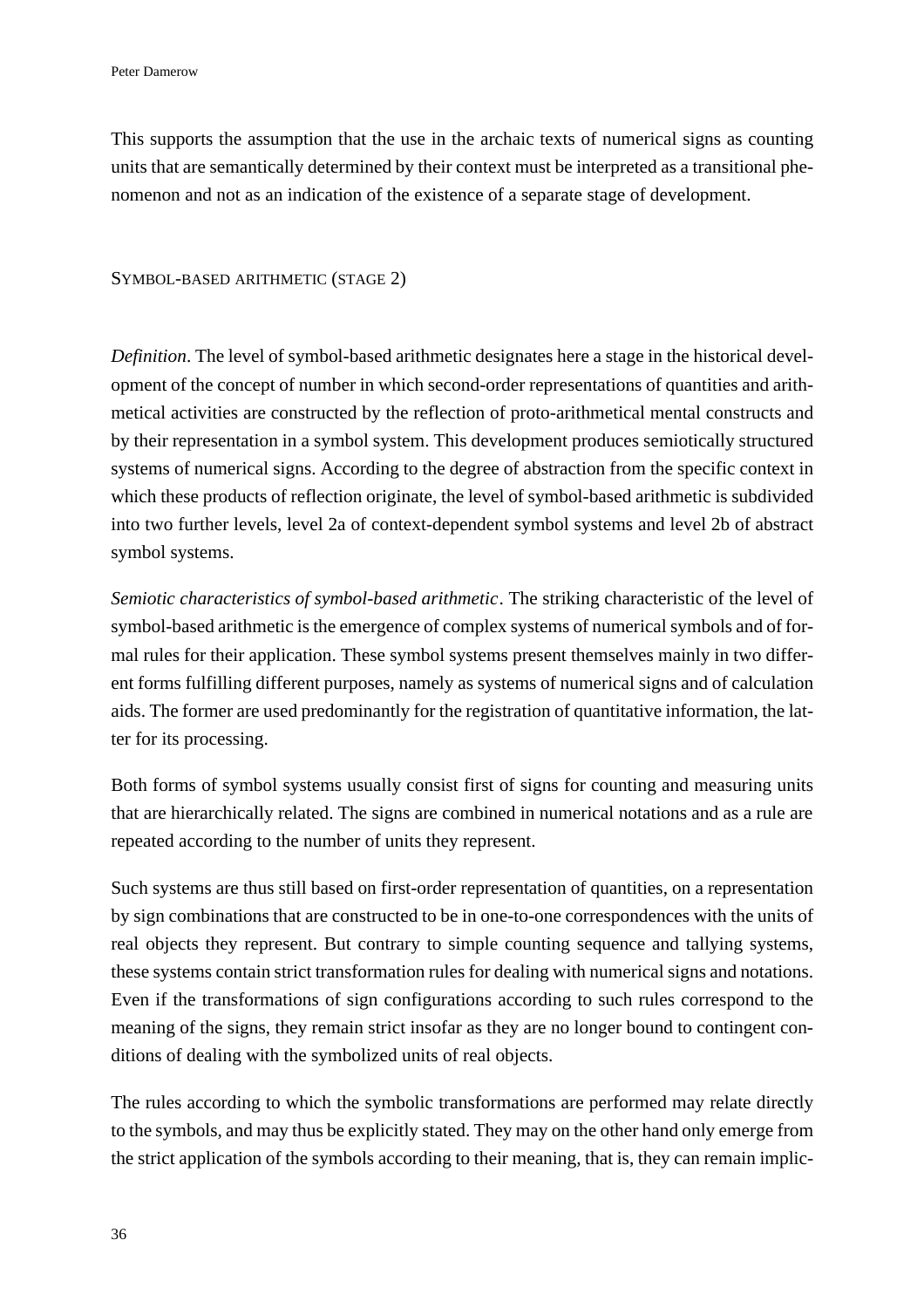it, transmitted in the context of meaning. The latter is still mainly the case at the level of symbolbased arithmetic. In historical sources those rules may be discerned from their consequences. In the case of arithmetical symbol systems, they can be identified in particular because of the exact numerical relations caused by them among numerical signs and notations.

Although at the level of symbol-based arithmetic the rules for symbolic transformations are still only implicit rules which can, moreover, be of a specific nature for their respective different contexts of application, they represent the first genuine *arithmetical techniques*. They constitute a new level of arithmetical activities in which objects are no longer the original real objects, but the numerical notations and their meanings. Therefore, at this level the direct relationship between the counting unit and the symbol representing it becomes more and more obsolete and the repetition of symbols gradually loses its function of supporting the arithmetical activities. Numerical notations as second-order representations are reduced to standardized signs.

The immediate consequence of the development of complex symbol systems is the emergence of formally determined *technical terms*. Terms that are at first related to specific applications of numerical symbols attain second meanings which are implicitly defined by their function in symbolic transformations. Even this technical meaning is, because of the implicitness of the semiotic rules, at first only associated with the objects and not with the symbols. Thus, in the beginning the technical terms in particular do not yet exhibit a differentiation between general and specific representational aspects, which later leads, for example, to the differentiation of general properties of numbers and specific properties of special representations of numbers.

*Context-dependent and abstract symbol systems*. Since numerical symbol systems characteristic of the level of symbol-based arithmetic are, due to the implicitness of their semiotic rules, at first still closely related to the meanings of the symbols in specific contexts of application, they are not necessarily from the outset applicable to arbitrary contents. Two sublevels of the level of symbol-based arithmetic can therefore be differentiated, based on the degree of independence of their cognitive constructs, represented by the numerical signs, from particular contexts of application: a level of context-dependent and a level of abstract symbol systems.

It is characteristic of the *level 2a of context-dependent symbol systems* that numerical notations still possess specific areas of application. Although quantities at this level are already symbolically represented by second-order representations, there is not yet a system of notations through which all special forms of notations can be transformed into a standardized form of representation. Consequently, the rules of sign transformation are intermingled with the specific meanings of the signs in their particular context of application and thus are rarely formal, that is, depending only on the form of the signs and sign combinations.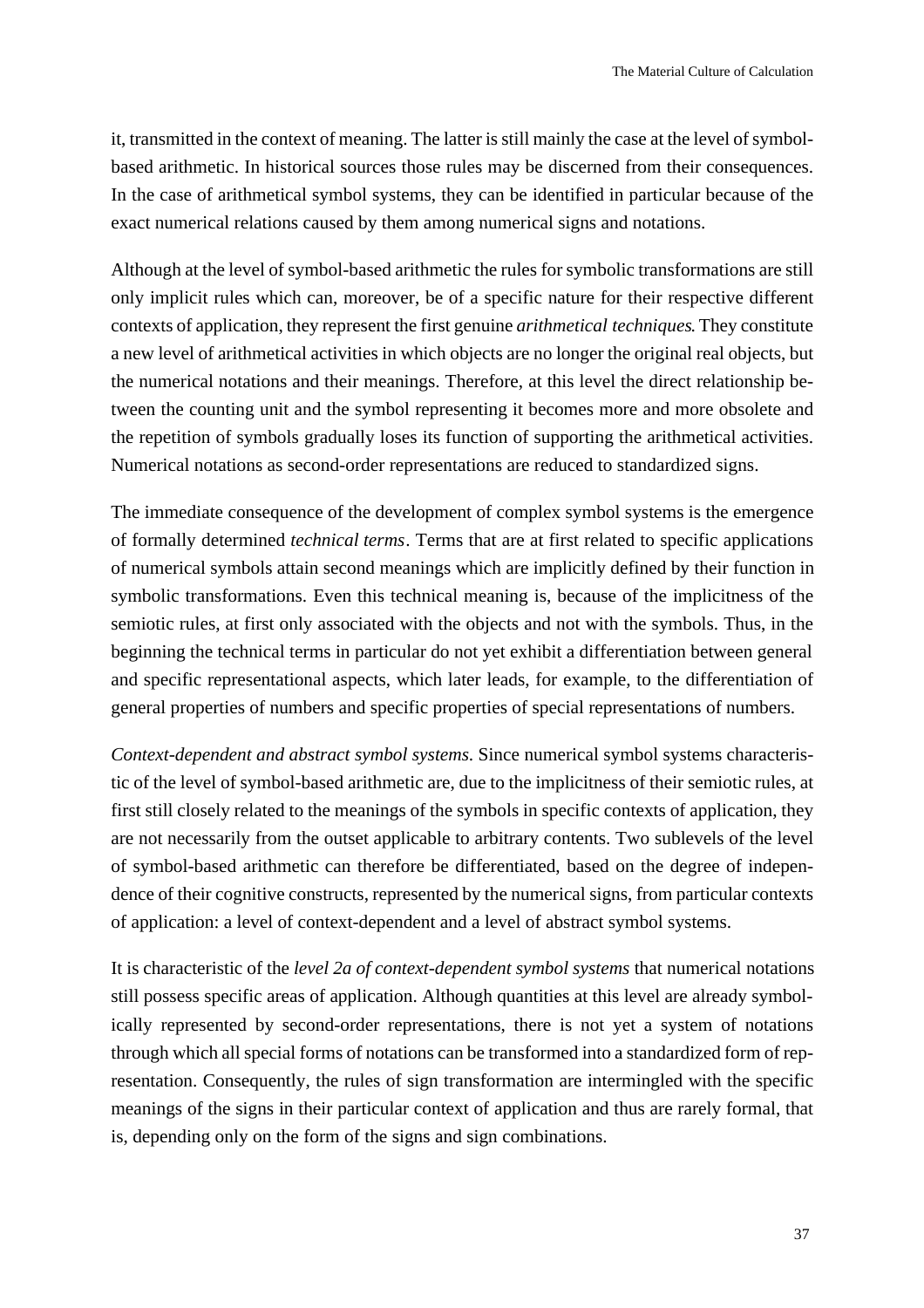On the *level 2b of abstract symbol systems*, however, there is an arithmetical symbol system that is generally applicable, independent of the context of application. It allows the standardized representation of all quantities, into which all particular application-specific representations can be transformed. There are no external limits to its application. Consequently, with such symbol systems formal operations can be performed, that is, without reference to any specific interpretation in their actual context of application.

Such abstract semiotic constructs without canonical reference to specific contexts of real objects and actions make possible for the first time forms of cognitive processing of abstract ideas that may be interpreted as early forms of genuine mathematical thought. The constitution of meanings reflecting formal symbolic transformations leads to knowledge of entirely implicitly defined artificial objects, with at best metaphorical reference to real contexts of application. This knowledge can be acquired, represented and historically transmitted as a first body of mathematical knowledge. However, the knowledge of abstract objects that are only mentally constructible is at this level not yet integrated into deductive systems with formal rules of inference. Thus the qualities of these abstract objects cannot yet be derived or substantiated with logical derivations. But mental operations with such objects created by reflection are for good reason usually considered an early form of mathematical thought.<sup>38</sup>

*Historical identification of symbol-based arithmetic*. Most, if not all, advanced civilizations, in particular the Egyptian empire, the Mesopotamian city states, the Mediterranean cultures, the Chinese empire, the Central American cultures and the Inca culture, have, independent from each other, developed or adapted from other cultures systems of numerical symbols that exhibit the semiotic characteristics of the level of symbol-based arithmetic. The basic symbols of these systems were, the same as at the proto-arithmetical level, signs for units and not for numbers, but part of the systems were now complex symbol transformations, that is, arithmetical techniques such as the Egyptian calculation using unit fractions,  $39$  the sexagesimal arithmetical technique of the Babylonians, $40$  the transformations of rod numerals on the Chinese counting board,<sup>41</sup> the calendar calculations in the pre-Columbian culture of the Maya,<sup>42</sup> or the technique of the use of knotted cords (quipu) as administrative tools by the Inca.<sup>43</sup>

<sup>&</sup>lt;sup>38</sup> Although detailed studies of the sources have been presented, there still exists the occasional prejudice that the Greeks were the first to develop abstract mathematics and that all pre-Greek mathematics was oriented exclusively towards practical purposes. This view can no longer be supported considering the original sources that have come down to us.

<sup>39</sup>Compare Neugebauer, *Die Grundlagen der ägyptischen Bruchrechnung*, pp. 137ff.; Chace, *The Rhind Mathematical Papyrus*; Vogel, *Vorgriechische Mathematik*, vol. 1, pp. 31-44; Gillings, *Mathematics in the Times of the Pharaohs*, pp. 20ff.; Damerow, *Abstraction and Representation*, pp. 188-199.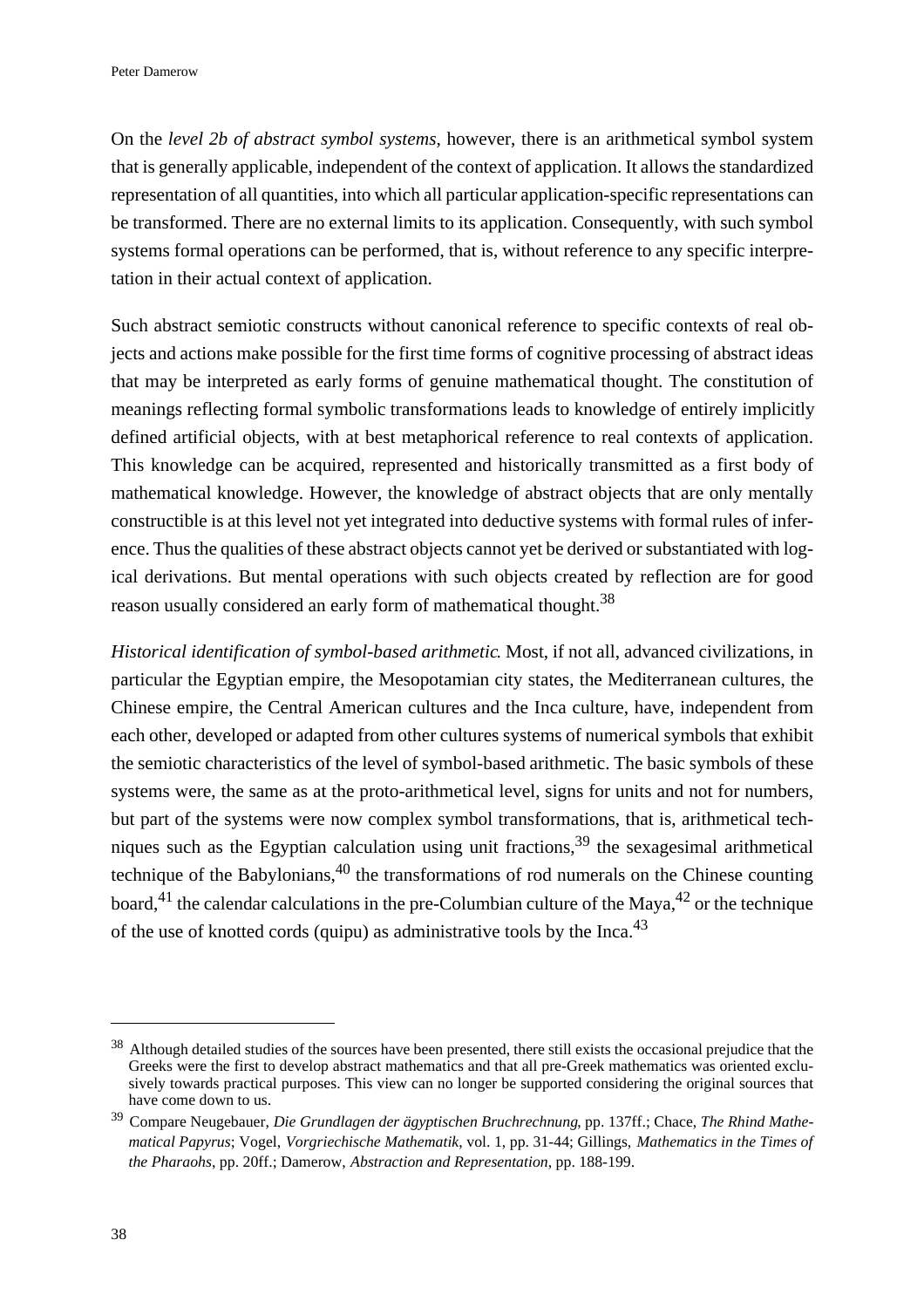The discussion of the transitional phase from proto-arithmetic to symbol-based arithmetic has already shown clearly that the development of these numerical techniques was historically closely related with the administrative problems that had arisen through the concentration of economic goods and services in the governmental centers of those cultures. There is nowhere an indication that such techniques might have existed in the rural cultures of the Neolithic and the Early Bronze Age periods before the emergence of these centers and might have only been adopted from them. Only the emergence of forms of state organization led to problems that were solved by means of the arithmetical techniques of the early civilizations: a dramatic rise in the quantities of products that had to be controlled, and an immense variety of decision-making implications that had to be executed administratively.

It is thus very probable that administrative bureaucracies have always been the institutions that created those complex techniques for the transformation of numerical symbols characteristic of the level of symbol-based arithmetic. As is obvious from preserved sources, these techniques as a rule served either the control of economic goods or other technical purposes, and this circumstance also determined the structure of symbolic transformations. Perhaps with the exception of addition, which, as a trivial consequence of the representation of quantities by repetition of symbols, developed in all cultures in almost the same form, the arithmetical techniques of the early civilizations reflect for the most part the culture-specific differences of the areas of application for which the respective systems had been developed.

*Historical identification of the transition to abstract symbol systems*. While the transition from proto-arithmetic to symbol-based arithmetic is relatively easy to identify, the historical identification of the transition from the exclusive use of context-dependent symbol systems to the construction of a unified abstract symbol system presents us with greater difficulties. The sources preserved from early civilizations are often too meager to allow of a sufficiently precise assessment of the area of application of a symbol system that would distinguish between contextdependent and abstract use of such a system.

<sup>40</sup>Compare Neugebauer, *Vorgriechische Mathematik*, pp. 4ff.; Vogel, *Vorgriechische Mathematik*, vol. 2, pp. 15- 35; Damerow, *Abstraction and Representation*, pp. 204-211.

<sup>&</sup>lt;sup>41</sup> Compare Needham, *Mathematics and the Sciences of the Heavens and the Earth*; Juschkewitsch, *Geschichte der Mathematik im Mittelalter*, pp. 12ff.; Li/Dù, *Chinese Mathematics*, pp. 3-19.

<sup>42</sup>Compare Thompson, *Maya Artihmetic*; id., *Maya Hieroglyphic Writing*, pp. 51ff.; Closs, *The Mathematical Notation of the Ancient Maya*; Gaida/Tear, *Kalender, Numerologie and lunare Astronomie*.

<sup>43</sup>Compare Locke, *The Ancient Quipu*; Ascher/Ascher, *Numbers and Relations from Ancient Andean Quipus*; Scharlau/Münzel, *Quellqay*, pp. 80-93.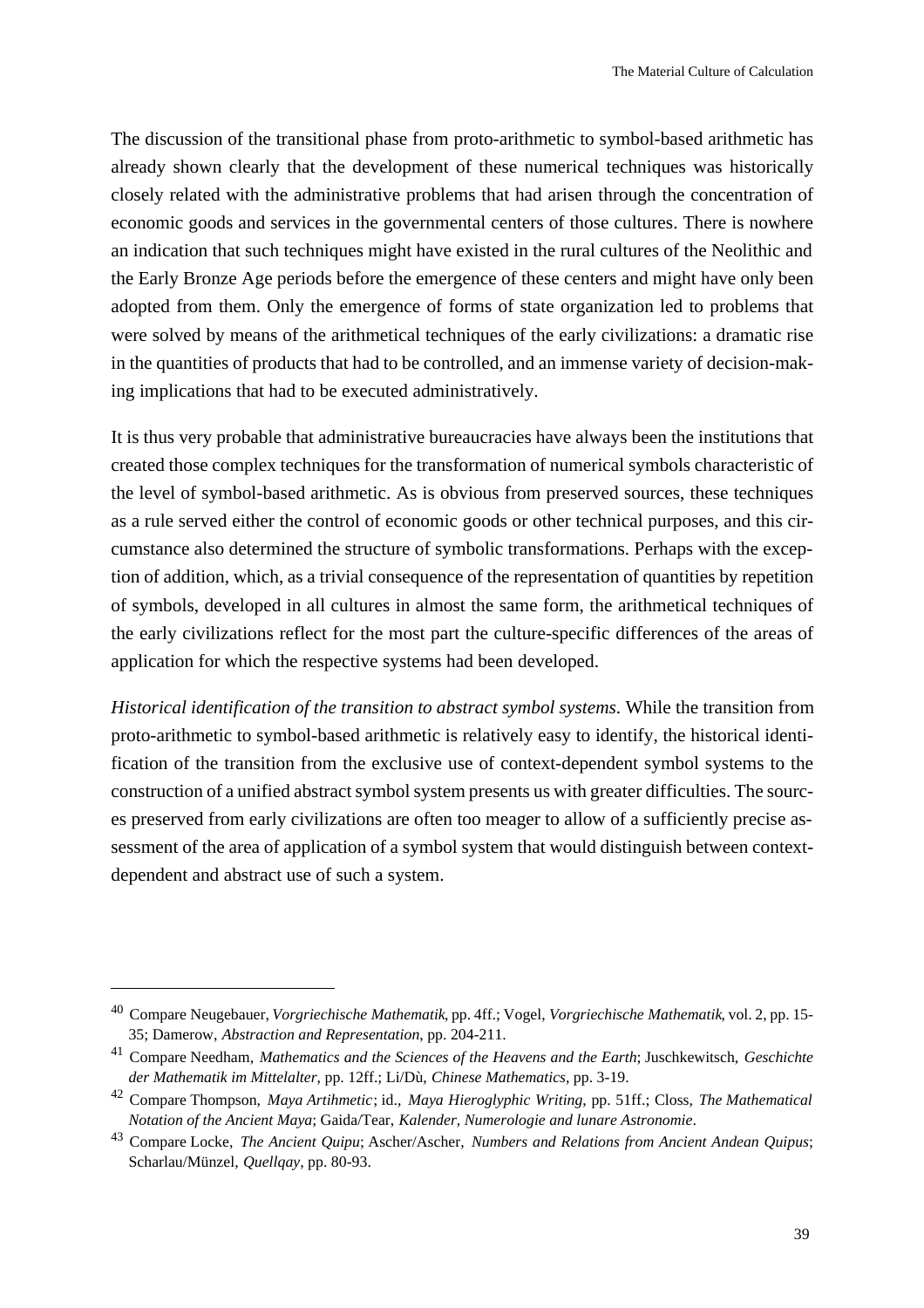Even at a stage when they are not yet universally applicable, moreover, the numerical symbol systems exhibit such great differences with regard to the scale of their area of application that some, when compared to the others, appear to be much more abstract systems. These are mostly the counting sequence systems, for counting procedures in contrast to measuring procedures are as a rule so object-neutral that fortuitous peculiarities of the counted objects can scarcely influence the counting procedure. The existence of such a neutral counting procedure is, however, a necessary, though not a sufficient criterion to assign a culture that uses such a counting procedure to the level of abstract arithmetic. Only the actual use of the procedure that allows the rendering of different forms of context-dependent numerical notations for qualitatively incongruous quantities in a unified form of representation, either mentally or through a symbolic technique, provides the numerical notation with that semiotic structure which is the criterion for attaining the level of abstract numerical symbol systems according to its definition given here. The identification of this generalized application of a system of numerical notations requires that sufficient sources have been preserved documenting the use of the system. The distinction proposed here between a level of context-specific numerical symbol systems and a level of abstract systems has been made in particular in view of the historical development of arithmetic in Babylonia, which fulfills this condition due to propitious circumstances of source material. Hundreds of thousands of preserved administrative texts offer an almost complete picture of the early use of arithmetical techniques.

These sources demonstrate that from the moment of the emergence of writing around 3200 B.C. until the invention of the sexagesimal place value system about 2000 B.C., exclusively contextspecific symbol systems were used.<sup>44</sup> One of these systems, a sexagesimal system<sup>45</sup> that was already strictly structured at the moment of the emergence of writing and which was used in counting discrete objects, probably corresponding to a similar sequence of number words, <sup>46</sup> did possess a very wide range of application. It was, however, not used for any objects whatever.

Only with the invention of the sexagesimal place value system around 2000 B.C. was an abstract system of numerical notations introduced that unified all forms of notations.<sup>47</sup> This invention had two far-reaching consequences for the development of arithmetic.

<sup>44</sup>Compare Damerow, *Abstraction and Representation*, chap. 7.

<sup>&</sup>lt;sup>45</sup> System S in Damerow/Englund, *Die Zahlzeichensysteme der Archaischen Texte aus Uruk*; not to be confused with the later sexagesimal place value system.

<sup>&</sup>lt;sup>46</sup> The recorded Sumerian sequence of number words was strictly sexagesimally structured; compare Powell, *Sumerian Numeration and Metrology*. Since this sequence of number words has only been preserved in very late sources, however, the possibility cannot be excluded that it was artificially created by the scribes of periods following that of the emergence of writing, based on sexagesimal numerical notations in the cuneiform texts available to them.

<sup>&</sup>lt;sup>47</sup> This date is based on the arguments presented in Damerow, *Abstraction and Representation*, chap. 7. A different opinion is held by Powell, *The Antecedents of Old Babylonian Place Notation*.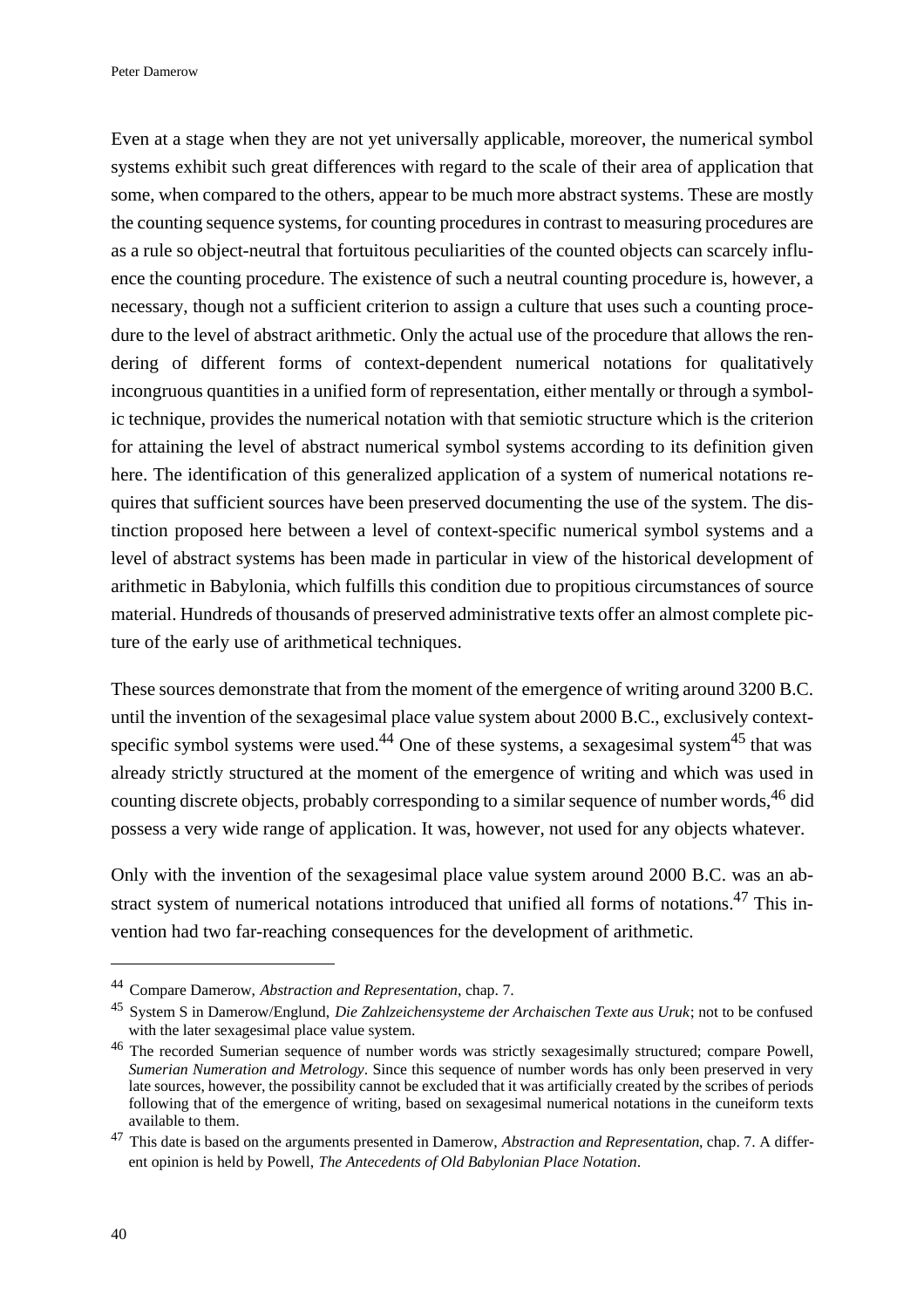*First*, it revolutionized the *Babylonian arithmetical technique*. Before the invention of the sexagesimal place value system, a multitude of arithmetical procedures obtained for specific problems, without any indication in preserved sources that these procedures might have been applications of universal, non-object-specific, symbolic transactions. Within the framework of the centralized administration of all resources, products and services, for example, were standardized but highly specialized book-keeping procedures that guaranteed a universal, continuous control of goods at their disposal; the bookkeeping rules, however, always remained subject to the administrative units organized according to the units of production.<sup>48</sup> The computation of the area of a field, the computation of the expected yield of grain and the computation of the labor necessary for cultivation were, for instance, performed with different numerical notation systems and with different procedures, although, from a modern perspective, all three cases were simple multiplications. Even in the artificial conversions of products and services into uniform equivalents of value, which are documented for the period of the 3rd Dynasty of Ur (ca. 2100 to 2000 B.C. – the latest phase of the exclusive use of context-specific numerical systems), the standard could change from one administrative unit to the other, so the equivalencies of value could, according to their tasks, be expressed in silver, in fish, in barley or in human labor.<sup>49</sup> Beginning at the time of the invention of the sexagesimal place value system, however, hundreds of arithmetical tablets are preserved that demonstrate on the one hand the conversion of traditional numerical systems into this new system, itself no longer bound to a specific area of application, on the other the use of abstract operations, in particular a uniform multiplication procedure.<sup>50</sup>

*Second*, the invention of the sexagesimal place value system had as an immediate consequence the development of so-called *Babylonian mathematics,* a system of technical terms, canonical types of problems and abstract mental operations which was only metaphorically related to its areas of application and which made possible the solution of such complex, but at the same time practically irrelevant problems as the computation of the sides of a field from its perimeter and its area, that is of the problem of identifying two unknown quantities from their sum and their product.51 In contrast to the procedures of economic administration to which it was still meta-

<sup>48</sup>Nissen/Damerow/Englund, *Archaic Bookkeeping*.

<sup>49</sup>Compare Englund, *Organisation und Verwaltung der Ur III-Fischerei*, in particular pp. 18ff., 96ff. and 181ff.

<sup>50</sup>Compare Damerow, *Abstraction and Representation*, in particular pp. 246ff.

<sup>&</sup>lt;sup>51</sup> The so-called mathematical cuneiform texts mainly come from this period. Compare for this the standard literature on the history of mathematics, in particular Neugebauer, *Mathematische Keilschrifttexte*; Neugebauer/Sachs, *Mathematical Cuneiform Texts*; Friberg, *Mathematik*. The interpretation of these texts has, however, been subjected to a sensational revision in recent years through new translations of the mathematical *termini technici* for arithmetical operations presented by Høyrup; compare Høyrup, *Algebra and Naive Geometry*. The view argued here of Babylonian mathematics resulting from the reflection of culture-specific arithmetical activities at a level of a unified abstract symbol system is based on these new philological findings.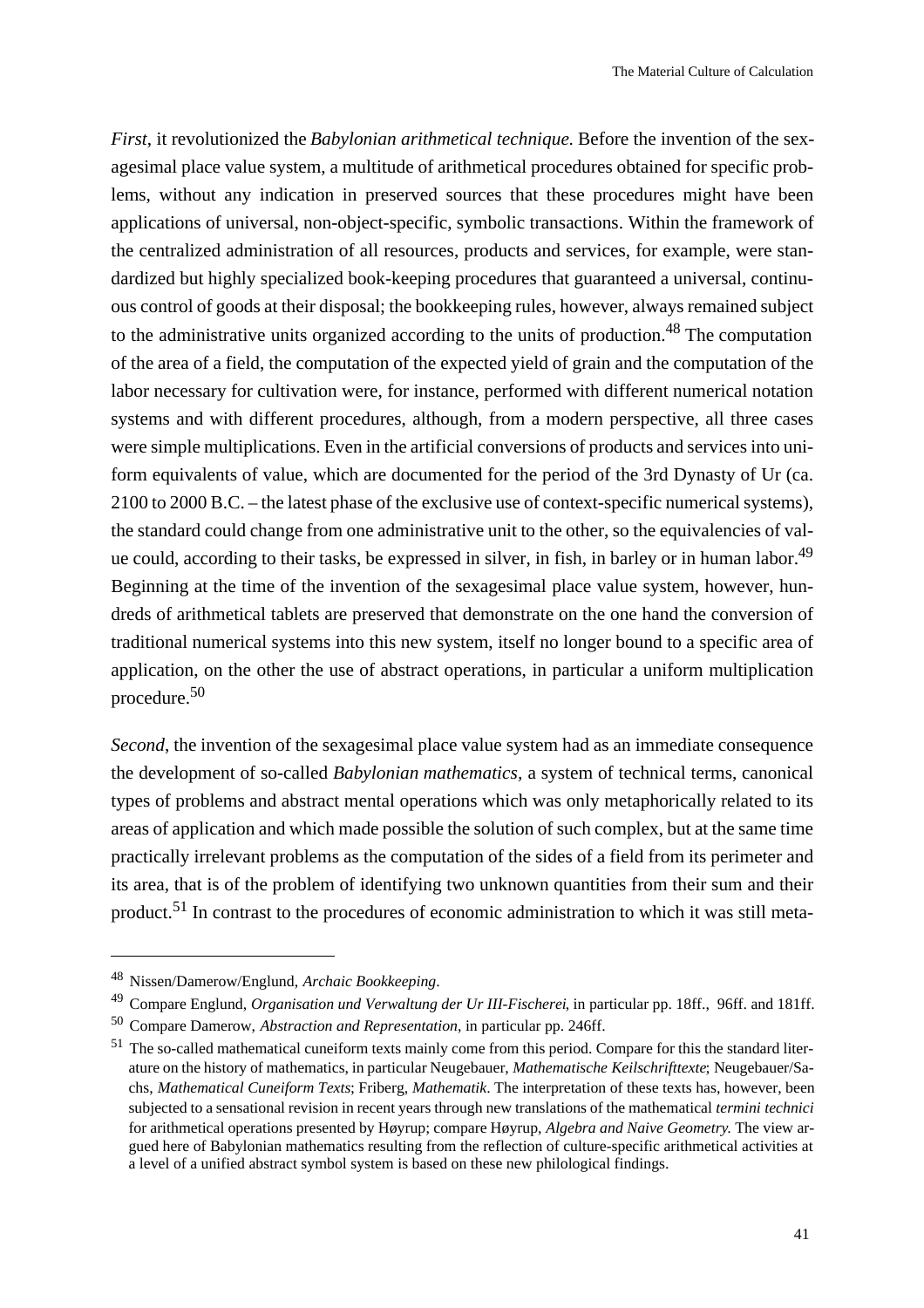phorically related, and although performed by the same persons, namely the so-called scribes, the officials in the administration of state bureaucracies, Babylonian mathematics was an esoteric art not directly related to the practical problems from which the numerical techniques it used had originated.

Thus the development of arithmetic in Babylonia can be subdivided very precisely into two extensive phases corresponding to the definitional distinction presented above of a level of context-dependent and a level of abstract symbol systems. The question, however, whether this kind of subdivision of the level of symbol-based arithmetic is characteristic of all early civilizations where a similar degree of abstraction of numerical notations and techniques was reached has to remain open. Assuming our sources permit this at all, the question can only be decided based on intensive historical study.

## CONCEPT-BASED ARITHMETIC (STAGE 3)

*Definition*. The stage of concept-based arithmetic designates here a stage in the historical development of the concept of number in which second and higher-order representations of symbolic actions with representations of symbol-based arithmetic are constructed by means of the reflection of arithmetical concepts for properties of numbers and numerical relations, and of the representation of the thus gained meta-cognitive insights in the medium of written language. Those representations are in the form of logically structured systems of arithmetical propositions that make possible their deductive derivation and proof. The cognitive constructs that are thus abstracted from the sign systems of symbol-based arithmetic are independent from the characteristics of specific systems for the representation of numbers. According to the degree of abstraction of these cognitive constructs from the specific context of application of written language representation, the stage of concept-based arithmetic is subdivided into two levels, a level 3a of deduction in natural language and a level 3b of formal deduction.

*Semiotic characteristics of concept-based arithmetic.* The most important semiotic characteristics of the level of concept-based arithmetic are general propositions concerning the properties of abstract numbers. Since such propositions can only be deduced, they are naturally embedded in a system of deductive and interrelated relations. Under certain conditions such deductive webs of relations can be linearized, that is, the propositions can be globally structured in a way that all circular arguments are removed and all propositions appear to be systematically deduced from but a few basic propositions. Accordingly, it is customary following Euclidean tradition to fix in writing such propositions in a deductive order as a *theory*.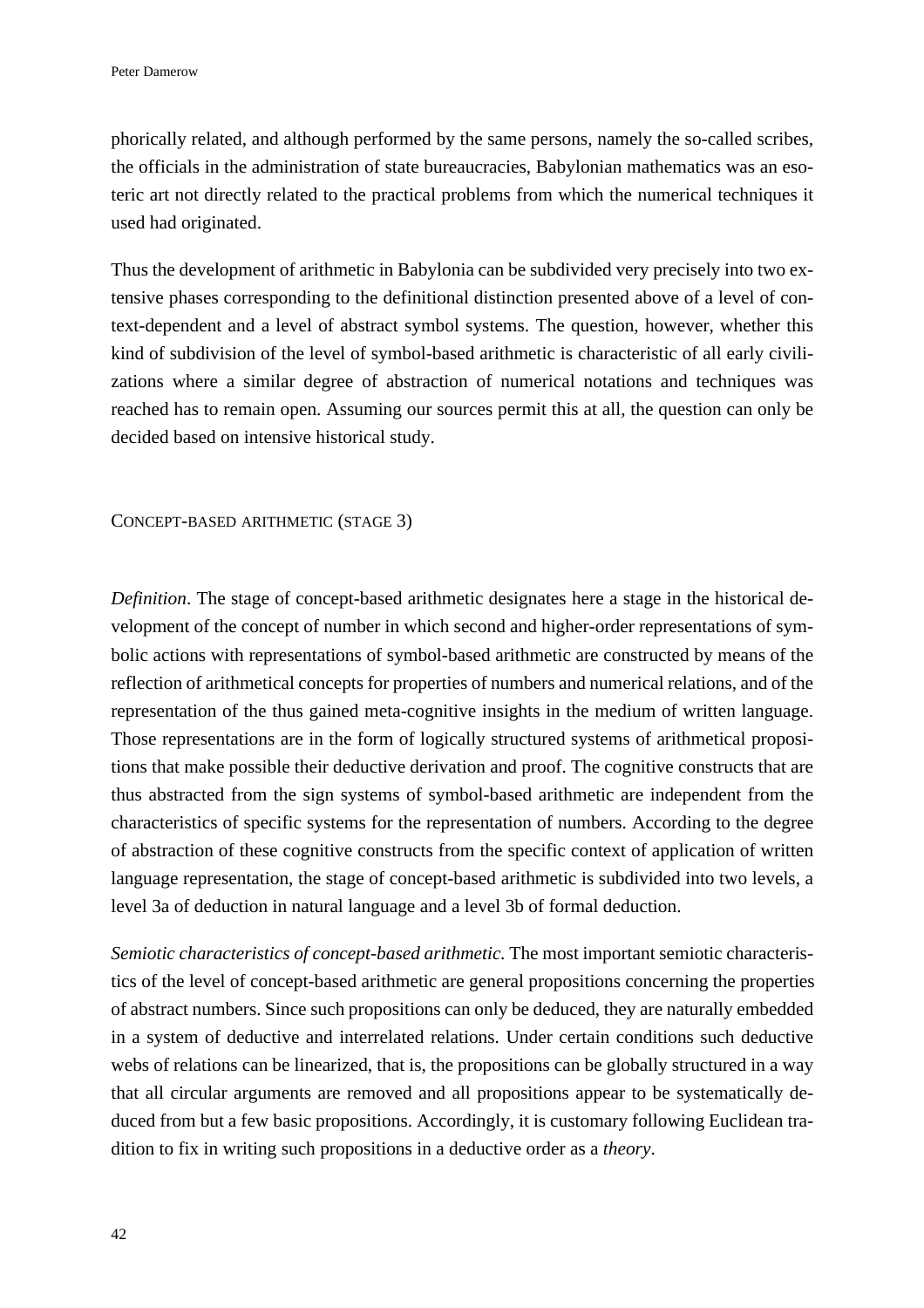Arithmetical propositions at this level of concept-based arithmetic are no longer statements about real arithmetical activities, are moreover no longer statements about numerical relations in a symbolic representation system for such actions; rather, such propositions are statements about objects whose properties can be entirely elaborated by mental operations. They are statements about *abstract numbers*. Thus, at the level of concept-based arithmetic not only some – as at the level of symbol-based arithmetic – but *all* terms are technical terms in the sense of the characterization given above.

Further, theoretically established arithmetic concepts are, through the deductive context that constitutes them, also determined in a fashion other than is the case with simple arithmetical technical terms, determined as they are through the context of a system of symbolic representations of numerical relations. We have seen that, although the meanings of arithmetical technical terms in symbol-based arithmetic are determined by their function in arithmetical techniques, this determination of their meaning occurs only implicitly. In a deductive system, however, the meanings of arithmetical terms are, in general, established not just implicitly, but are reasonably determined by explicit definitions.

Thus, theoretically established concepts do not owe their structure directly to the arithmetical techniques that constitute them, but to the knowledge that can be gained by the application of those techniques. These concepts are consequently embedded in structures of argumentation in natural language, that is, in structures at a meta-level of reflection of simple technical terms. At this level of reflection, the seemingly canonical meanings of arithmetical concepts that had been established at the stage of symbol-based arithmetic, may again be subject to development and can, if necessary, be modified by considerations of suitability of a higher kind. Thus they can, to a certain extent, be freely fashioned.

Theoretical concepts, for example the concept of *prime number* or the concept of *perfect number*52, do not have the same kind of immediate technical meaning as do technical terms of symbol-based arithmetic such as sum, factor or divisor. Only the reflection of all possible summations, multiplications, divisions, and their results that are logically determinable in a deductive system, leads to the formation of such concepts as a prime number being a number that cannot be further decomposed into factors other than one and the number itself, or a perfect number being a number equal to the sum of its factors.

The relevance of such concepts is no longer based on their practical applicability. We could not justify the formation of the concept of prime number, for example, by any practical significance of the question of whether it might be impossible or not to decompose a given number further

<sup>52</sup>Book VII of Euclid's *Elements*; compare Heath, *The Thirteen Books of Euclid's Elements*.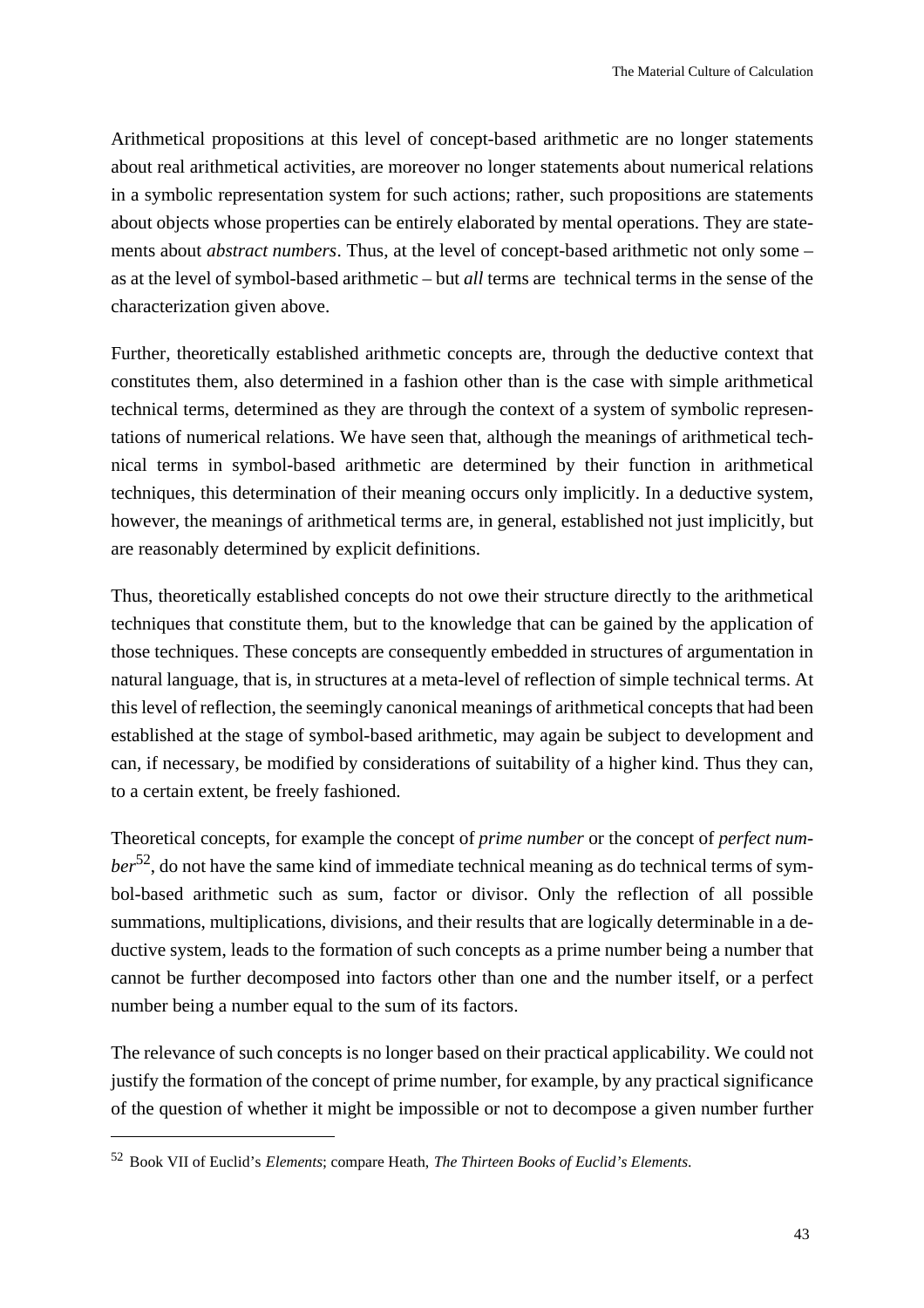into factors, although of course such a question may well be of some relevance for certain arithmetical techniques. Rather, the definition of the concept of prime number obtains its relevance from such theorems as the proposition that every natural number can be unambiguously factored into a product of prime numbers, or that the series of prime numbers is infinite. The concept of prime number is not justified by its applicability but by the structuring capability it achieves in the system of arithmetical knowledge.

The establishment of meanings of concepts by reflections of this kind seemingly frees statements about numbers from their real representations. Numerical notations that are used to handle them for practical purposes, for example, appear to have no influence on the truth of such statements. Abstract numbers appear to exist *a priori*, because they have their origin in reflection.

*Deduction in natural language and formal deduction*. Similar to the level of symbol-based arithmetic, the level of concept-based arithmetic can, according to the degree of independence from their origin of the cognitive constructs deriving from reflective abstraction, be divided into two sublevels, namely, into a level of deduction in natural language and a level of formal deduction.

The *level 3a of* deduction in natural language is characterized by the fact that the deductive systems still consist of statements and proofs that are formulated in natural language. Mathematical terms, for instance the concept of number, are explicitly defined and are abstract insofar as they are determined within the logical structure of a deductive system. They still refer, however, to concrete objects and actions, since a representation in natural language entails connotations of the concepts that are determined by their origin in real actions. Numbers, for example, have an abstract structure on the one hand, on the other a connection to the arithmetical activities that the numerical notations are based on; they not only have provable properties, but these properties also apply to quantities of real objects.

Arithmetical concepts at this level of development thus have at the same time *extrinsic meanings* that result from their origin in arithmetical activities and *intrinsic meanings* that are deduced from seemingly self-evident axioms. This results in particular in a canonical meaning of the concept of number at this level of development, usually expressed by the term *natural number*. Natural numbers are extrinsically determined as reflectively constructed structures of actions of correspondence and comparison. As cardinal numbers of quantities, they have thus a canonical object that determines their quasi natural properties. Intrinsically, their properties are determined by universal laws such as the distributive law or the commutative law of addition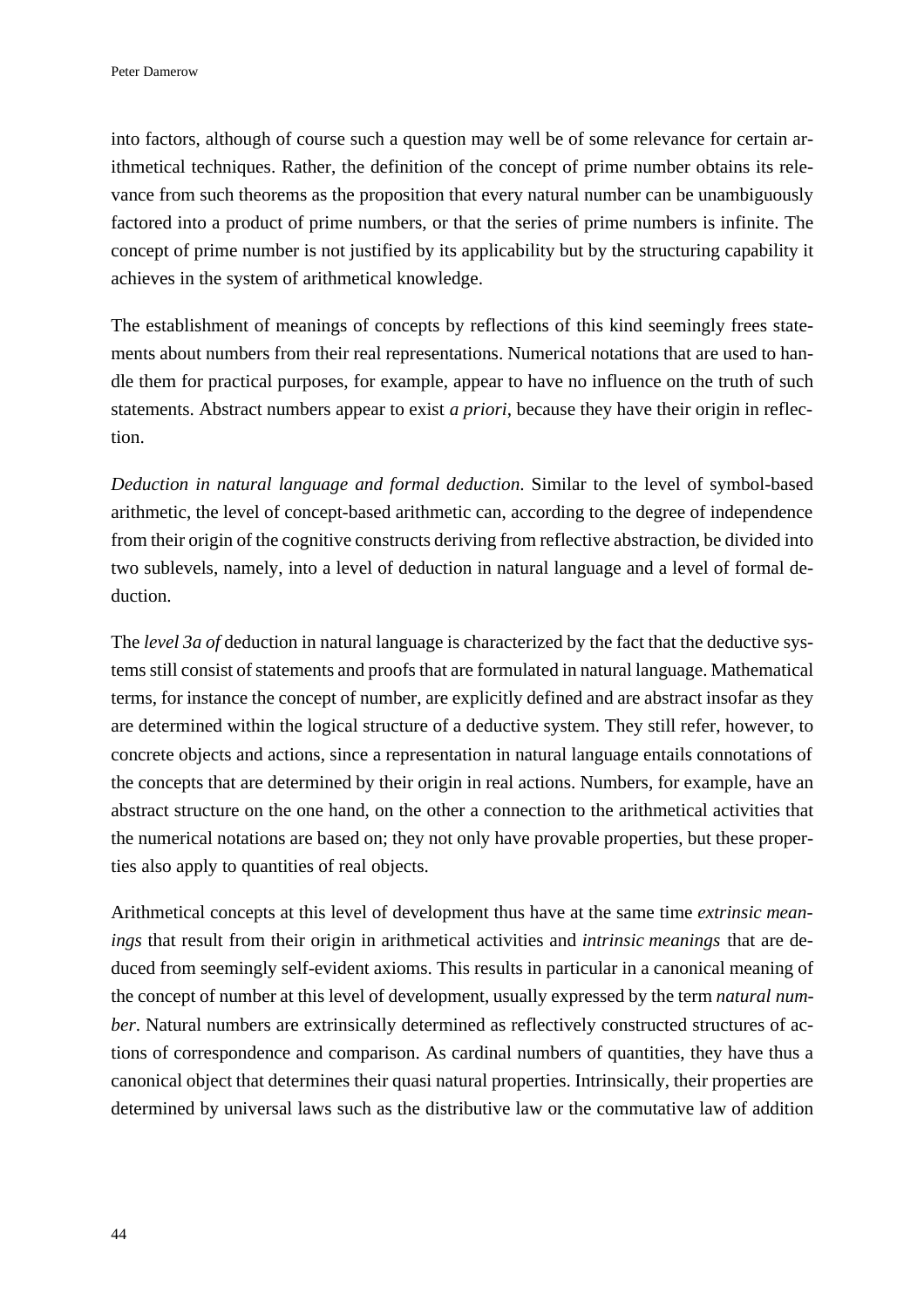and multiplication. Those laws can be arranged deductively in a way that makes them appear to be logical conclusions of a few, seemingly self-evident axioms, for example the Peano axioms.

At *level 3b of formal deduction*, the concepts formulated in natural language are substituted by terms of formal languages, so connotations with their original meanings are systematically prevented. The concepts can be subsumed in generalized, unifying concepts that may be constructed artificially, and be entirely determined by mathematical structures. Their meanings no longer appear to be determined naturally, but through axioms that seem to be presupposed arbitrarily.

Numbers at this level appear as superposition of algebraic structures, structures of order and topological structures. These structure can be precisely defined and distinguished from each other by axioms. These axioms can be modified and in various ways combined with each other into structures for which artificial concepts have been created, for example, the concept of semigroup, the concept of group, the concept of topological group, the concept of ring and the concept of body. The only condition to be fulfilled is the condition that there may be no contradiction deducible from the axioms that define a structure. A mathematical object is considered to exist when the defining system of axioms is consistent. Numbers are no longer in any way distinguished among these mathematical objects; their apparent "naturalness", characteristic for the level of deduction in natural language, appears to be an fortuitous historical relict of the history of mathematical thought.

*Historical identification of concept-based arithmetic*. The definition of the level of conceptbased arithmetic shows that the transition to this level is not a process specific to the concept of number. The criterion for the transition to concept-based arithmetic is the emergence of representations of arithmetical facts in written language and of deductions based on this form of representation. The historical identification of this transition thus appears to be straightforward, since a recurring topos of mathematical historiography states that pre-Classical mathematics did not know proofs.<sup>53</sup> If this observation were correct, the transition from the level of symbolbased to concept-based arithmetic in the sense of the definitions given here would not have been accomplished in any of the early literate civilizations.

Historians who study pre-Classical mathematics have with good reason repeatedly raised the objection that here a particular form of representing deductive conclusions is being confused with the mental operations themselves and thus that European mathematical tradition, of which

<sup>53</sup>Compare for example Becker/Hofman, *Geschichte der Mathematik*, p. 41; Vogel, *Vorgriechische Mathematik*, vol. 2, pp. 84f.; Wussing, *Mathematik in der Antike*, pp. 56f.; Gericke, *Geschichte des Zahlbegriffs*, p. 20; Gericke, *Mathematik in Antike und Orient*, pp. 71ff.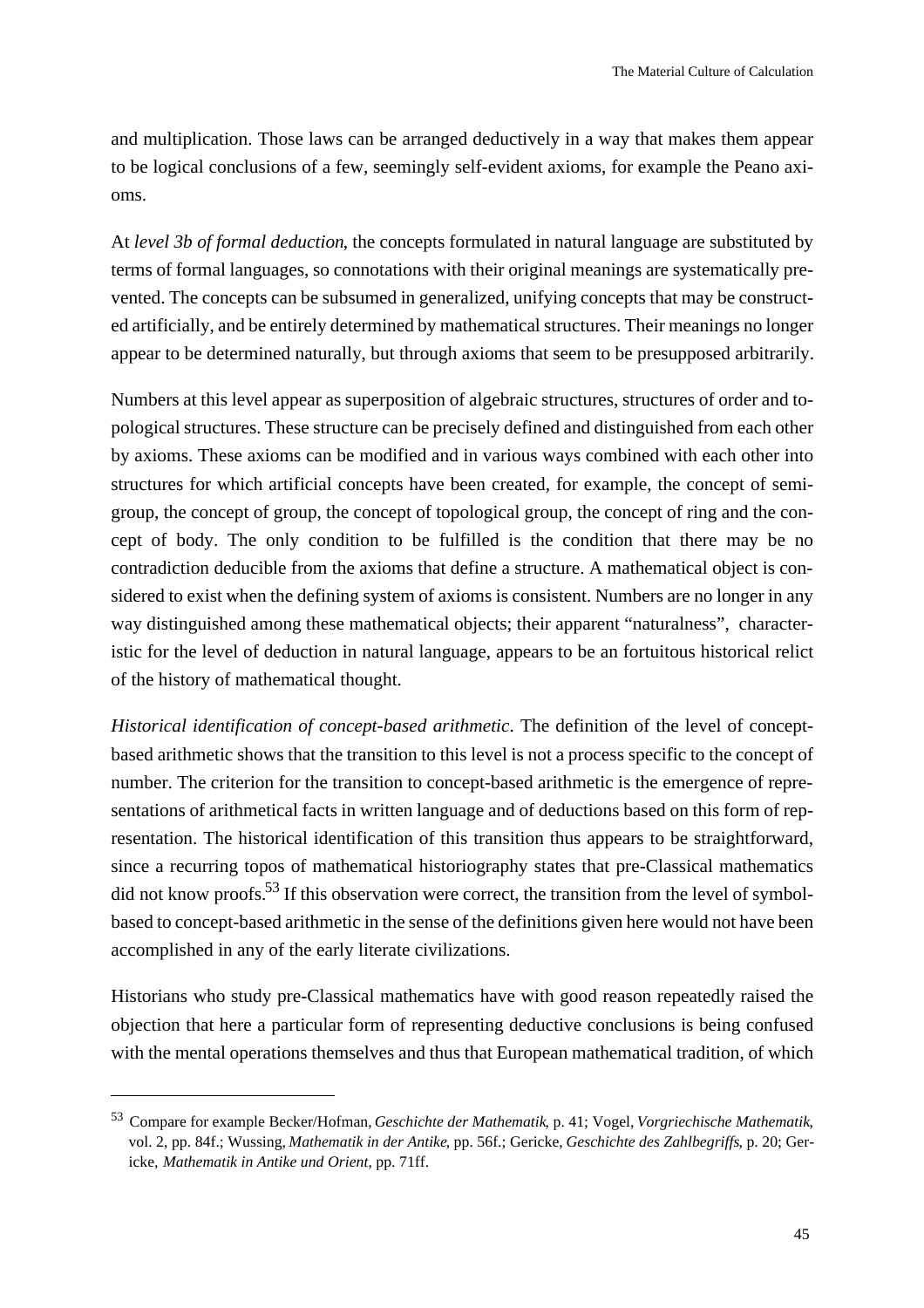this form of representation is characteristic, is being eurocentrically overestimated.<sup>54</sup> Besides, the logical structures of pre-Classical mathematical activities have unfortunately been only insufficiently studied. For a long time historians of science have, in the assumption – influenced by the rationalistic-idealistic tradition – that logical and mathematical thought is by nature universal, failed to see the problems connected with the translation of documents of pre-Classical mathematical thought into modern mathematical terminology. Pre-Classical mathematical sources have often been translated in modern transcription, with the consequence that information on the *Eigenbegrifflichkeit* of the sources, in particular on the structures of technical terms and of immanent deductive relations, can only be gained by reverting to the original texts.<sup>55</sup>

Thus, for the moment it can only be stressed that the first examples for the explicit representation of chains of inferences, which described abstract mathematical objects and led to universal propositions about such mental objects, come from the Classical ancient world and that the question whether comparable structures of abstract concept formations and deductive thought as implicit structures of cognition already existed in the early civilizations has to remain unanswered.

The oldest known example of a deductively ordered system of universal propositions is the socalled doctrine of even and odd numbers, a theory that has not come down to us in its original form through preserved sources, but which can be reconstructed in its outlines from definitions and theorems of Euclid's *Elements.*<sup>56</sup> The doctrine goes back to the Pythagorean tradition of the 5th century B.C. The universally formulated arithmetical insights of the doctrine are mainly concerned with how the property of a number created by a calculation to be it either even or odd is dependent on the respective properties of the original numbers. The 14 relevant theorems that have come down to us have, in all probability, been found with the help of geometrical configurations of Greek counters, the so-called figured numbers, in connection with the attempt by the Pythagoreans, to associate all objects with numbers.<sup>57</sup> Later, the theorems of the doctrine were deductively arranged according to the logical dependencies among them. In the modified form in which the doctrine has been transmitted, the theorems appear to be arranged in a deductive schema, which obviously does not correspond to the original considerations that led to the

<sup>54</sup>Compare Joseph, *The Crest of the Peacock*; Gerdes, *Ethnogeometrie*, in particular pp. 24ff.; for Chinese mathematics: Chemla, *Theoretical Aspects of the Chinese Algorithmic Tradition*; for Babylonian mathematics: Friberg, *Mathematics*, in particular pp. 582ff.

<sup>55</sup>Compare for this the results of more recent philological studies, for example for Greek mathematics: Szab*ó, Anfänge des Euklidischen Axiomensystems*; id., *Die Entfaltung der griechischen Mathematik*; for Babylonian mathematics: Høyrup, *Algebra and Naive Geometry*.

<sup>&</sup>lt;sup>56</sup> The definitions VII 1 through VII 2, VII 6 through VII 10 and VII 12, as well as the theorems IX 21 through IX 34.

<sup>57</sup>Heath, *The Thirteen Books of Euclid's Elements*, p. 67; Becker, *Die Lehre vom Geraden und Ungeraden*; van der Waerden, *Die Arithmetik der Pythagoreer*.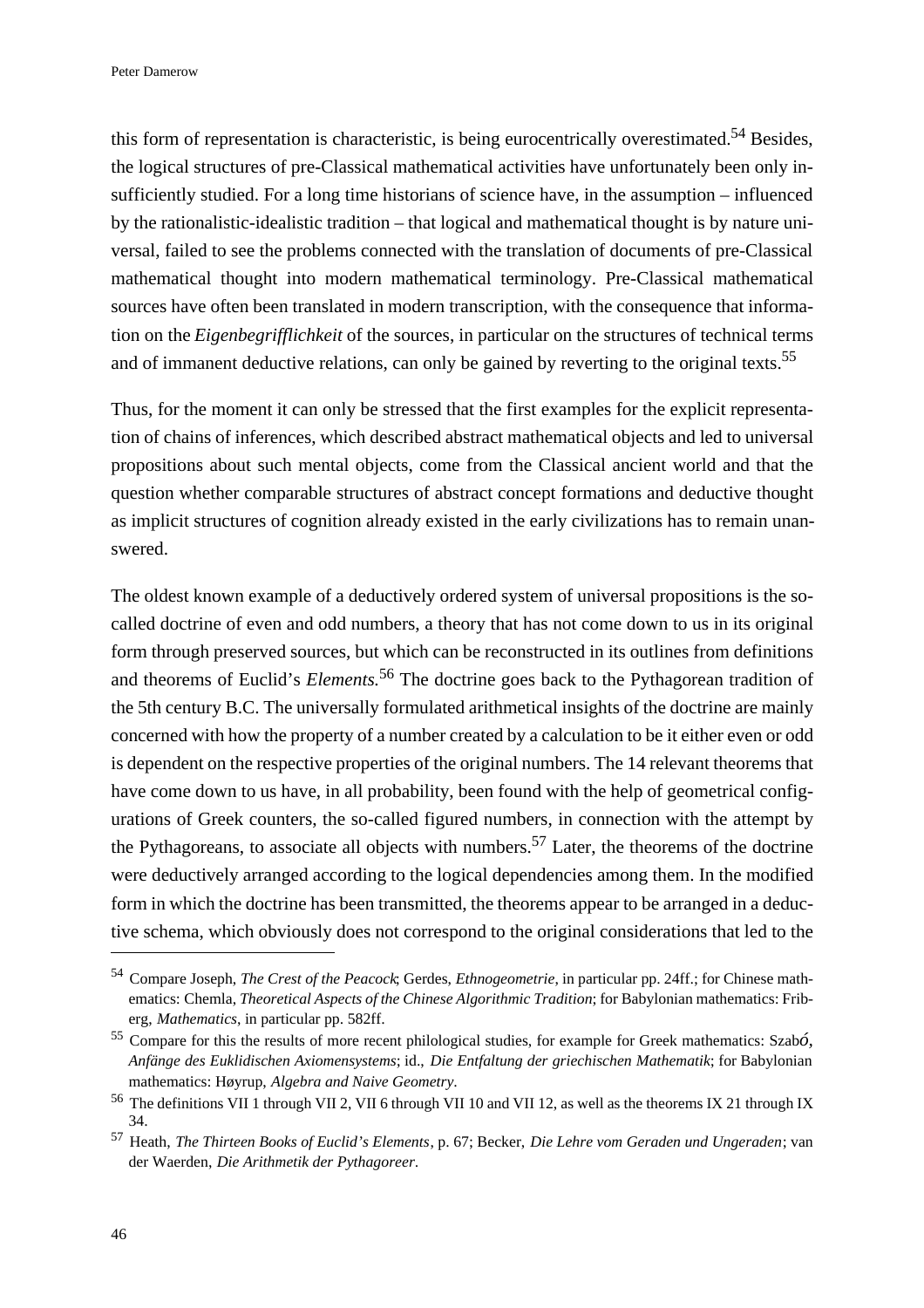formulation of the theorems.58 Euclid's version, for example, uses as evidence the distributive law, which is of much more general nature and does not belong to the special doctrine of even and odd numbers.

The development of the doctrine of even and odd numbers therefore begins with the reflection of the sophisticated use of a symbolic representation of numbers. The results were on the one hand *technical terms* such as the concept of odd and even, on the other hand general insights about logical relations between those abstract concepts, for example the realization that the sum of two even numbers is again even. The preliminary conclusion of the development was constituted by the proof of such propositions based on explicit definitions of concepts as well as on more universal theorems about abstract numbers, for example the distributive law, a proof that has become completely independent of the origin of the insights. This development of the doctrine from the symbolic representation of numbers by counting units to a representation in written language and deduction of their properties from universal basic assumptions marks precisely the transition from symbol-based to concept-based arithmetic in the sense of the definition given here.

*Historical identification of the transition to formal deduction*. Like the transition to conceptbased arithmetic in general, the transition from the first sublevel of deduction in natural language to the second sublevel of formal deduction is not a process specific to the concept of number, but a process that is characteristic of the development of mathematics in general and which includes all mathematical concepts.

In the case of the concept of number, the starting point is constituted by deductions in natural language of properties of numbers, whereby the concrete relation of the arithmetical concepts to the arithmetical activities, conveyed by the language, firmly connects these with a specific real meaning and thus gives the impression that they are not of merely formal nature. Through a reflected dealing with a more and more refined technique of logical proofs and its heuristics, however, more and more differentiated formal structures of higher-order develop as products of reflection, structures which are increasingly distant from the basis of arithmetic activities, from which they have been abstracted.

Historically, this process presents itself as a recurring, crisis-prone analysis of the bases of the concept of number which through the processes of reflection is becoming increasingly problematic. Conditioned by the origin of the concept of number, deductive arithmetic was understood as the theory of natural numbers, although the limitations of such a notion soon became apparent. The expansion of the number concept from natural numbers to numbers that no longer rep-

<sup>58</sup>Lefèvre, *Rechenstein und Sprache*.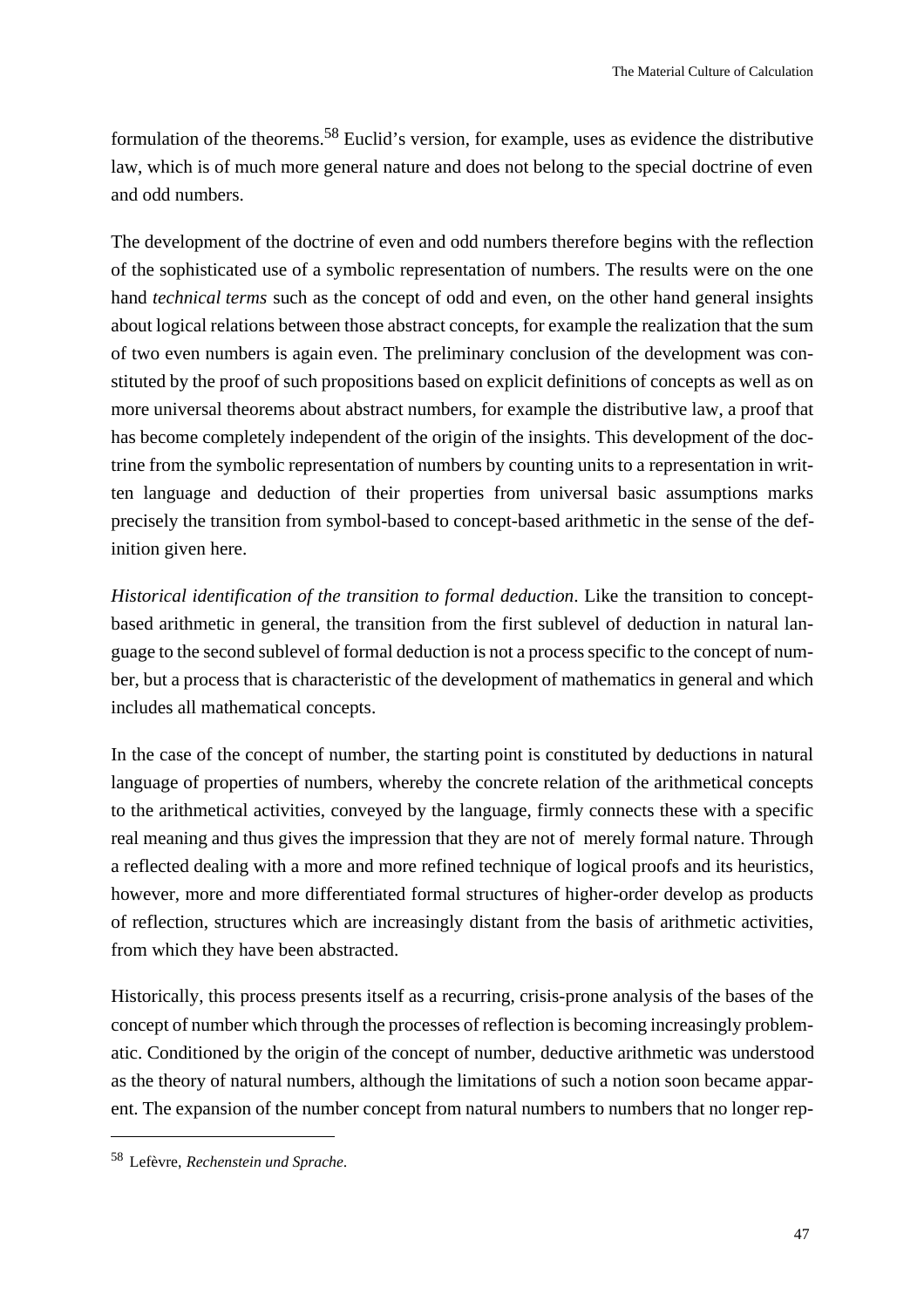resent cardinal numbers of finite sets, the expansion to fractions, negative, irrational and imaginary numbers, appears at the level of deduction conditioned by natural language as an unnatural, artificial construction. It is incompatible with the connotation that the concept number can as quantity be attributable to concrete sets of objects.

Thus the problem already existed in antiquity that fractions could no longer be related to the origin of the number concept in counting sequences and tallying systems. They did not come under Euclid's definition "number is a quantity composed of units", from which the properties of numbers in Euclid's *Elements* were deduced.59 In order not to endanger this whole deductive edifice, Platonism dogmatically excluded from theoretical arithmetic all numerical structures that did not come under this definition.<sup>60</sup> The theory of proportions functioned as a substitute for the expanded concept of number. The problem was aggravated with the renaissance of ancient mathematics in the Early Modern Era, since numerical structures constructed by reflective abstractions which did not fit the ancient definition of number became ever more extensive. As long as the ancient concept of number determined thinking, they were perceived as "absurd numbers"<sup>61</sup>, "irrational numbers" and "imaginary numbers".

The precondition for overcoming this understanding of number and thus for the transition to the level of formal deduction was the development of the technique of using in deduction, instead of words, variables without connotations regarding content. This went so far as to cause the concept of number to lose its apparent association with specific meanings of words. Only with this transition to the level of formal deduction, at which consistency is the only criterion for the existence of a mathematical object, do constructions become acceptable that are connected with the expansion of the number concept and which relativize the canonical meaning of the concept of natural numbers.

Leibniz, who systematically freed himself of traditional deductive systems and made use of the potentialities of symbolic representations of mathematical facts with at times entirely new invented symbol systems in constructing new deductive systems, is rightly seen as an early advo-

<sup>59</sup>Def. VII 2, compare Heath, *The Thirteen Books of Euclid's Elements*, p. 277.

<sup>&</sup>lt;sup>60</sup> In Plato's *Republic* Socrates instructs his interlocutor Glaukon: 'I mean, I'm sure you're aware that the experts in the field pour scorn on any attempt to divide the actual number one and refuse to allow it. If you chop it up, they multiply it; they take steps to preserve one's oneness and to prevent it ever appearing to contain a multiplicity of factors (…) What do you think they'd say, then, Glaucon, if someone were to ask them, in surprise, "What are these numbers you're talking about? What numbers involve a oneness which fulfills your requirements, where every single unit is equal to every other unit, without even the smallest variation, and without being divisible in the slightest?" 'I think they'd reply that the numbers they're talking about are only accessible to thought, and cannot be grasped in any other way.' Plato, *Republi*c, book VII., §§. 525d-526a (translated by R. Waterfield, Oxford University Press 1994).

<sup>&</sup>lt;sup>61</sup> Michael Stifel called the negative numbers "numeri absurdi", compare Tropfke, *Geschichte der Elementar-Mathematik*, vol. 2, p. 98.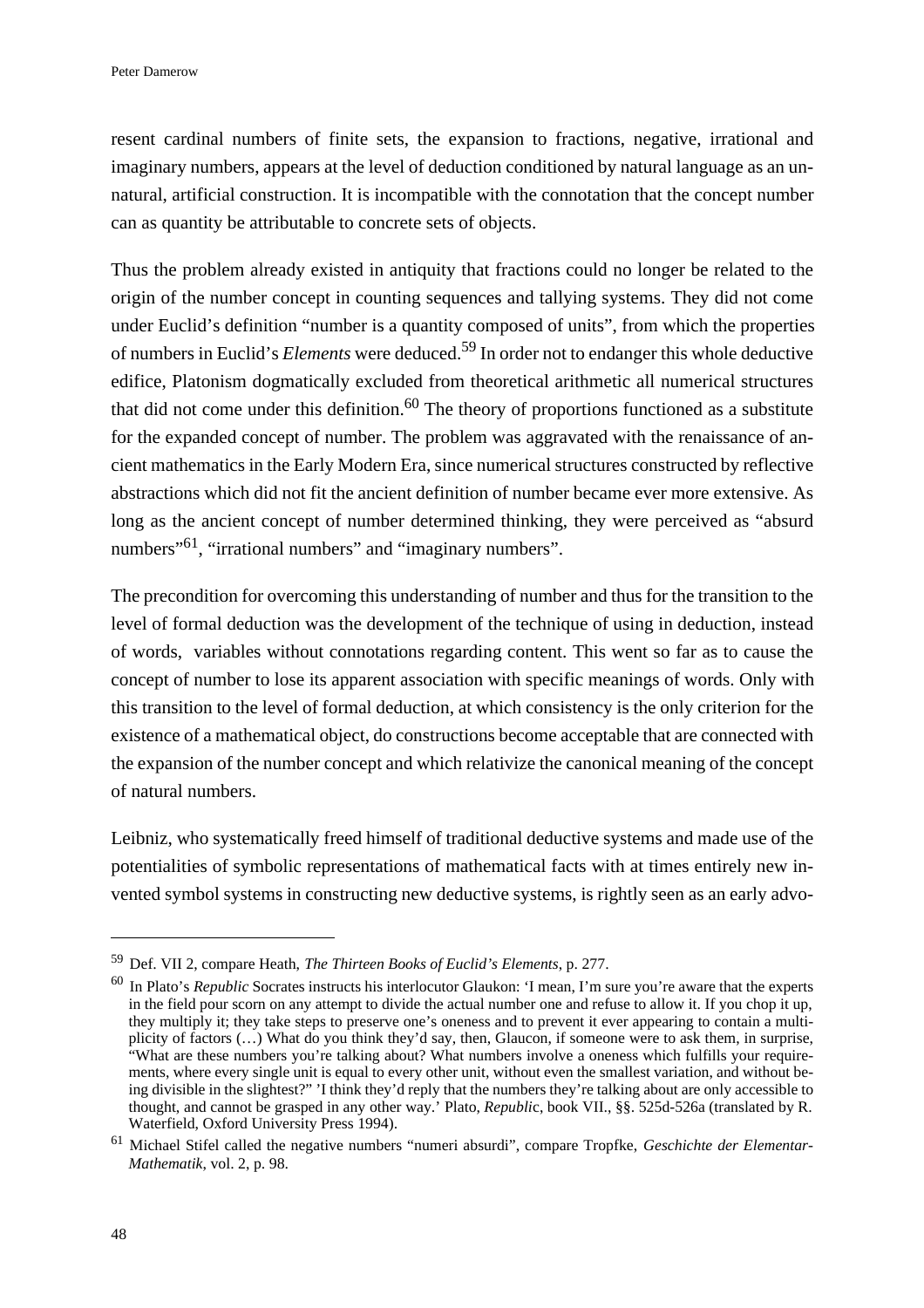cate of such a formal concept of number. Through the analytical tradition co-founded by him, mathematical concepts became obsolete that were concrete and mostly oriented to meanings based on geometry.

This tradition, which originated at the beginning of the modern era, but which was insufficiently developed to generally assert itself in mathematics before the end of the 19th century, finally brought about the transition to formal arithmetic. This transition coincided with the emergence of modern theory of proof. Hilbert's characterization of mathematical concepts – as in principle implicitly defined by the axioms – made the formal perception of mathematical objects which constitutes the condition of the level of formal deduction programmatic for mathematical thought.

### FINAL REMARKS

Historical epistemology does not have as its object the real history of acts of thought and cognition, but it is supposed to answer the question whether in this history theoretically interpretable, universal stages and processes of the development of thought can be identified, stages that mark, for a real history of processes of cognition, the horizon of the insights possible in particular historical situations. Accordingly, the historical epistemology of the development of the concept of number does not comprise the development of the external form of arithmetical techniques that can be directly documented through sources, but the development of arithmetical thought which finds its expression in those techniques. The purpose of the theoretical reflections presented here is to create the conditions for a reconstruction of this history of arithmetical thought.

The starting point for our considerations was constituted by a basic problem one encounters when attempting, in line with our purpose, to draw conclusions, by means of cognitive psychology, on the development of arithmetical thought from historical sources that document arithmetic operations or their results. The problem becomes particularly evident from the fact that there is no satisfactory answer to the question: which of the cognitive structures and processes of arithmetical thought are in some way variable and can thus in principle be explained historically? It results from the contradiction that appears to exist between the non-empirical, logically necessary character of the properties of numbers and the historical changes of arithmetical techniques. Psychologically, it appears reasonable to infer that propositions which are non-empirically valid because they are logically deducible must be universal. Historical and cross-cultural studies, however, encounter the continuous development and change of arithmetical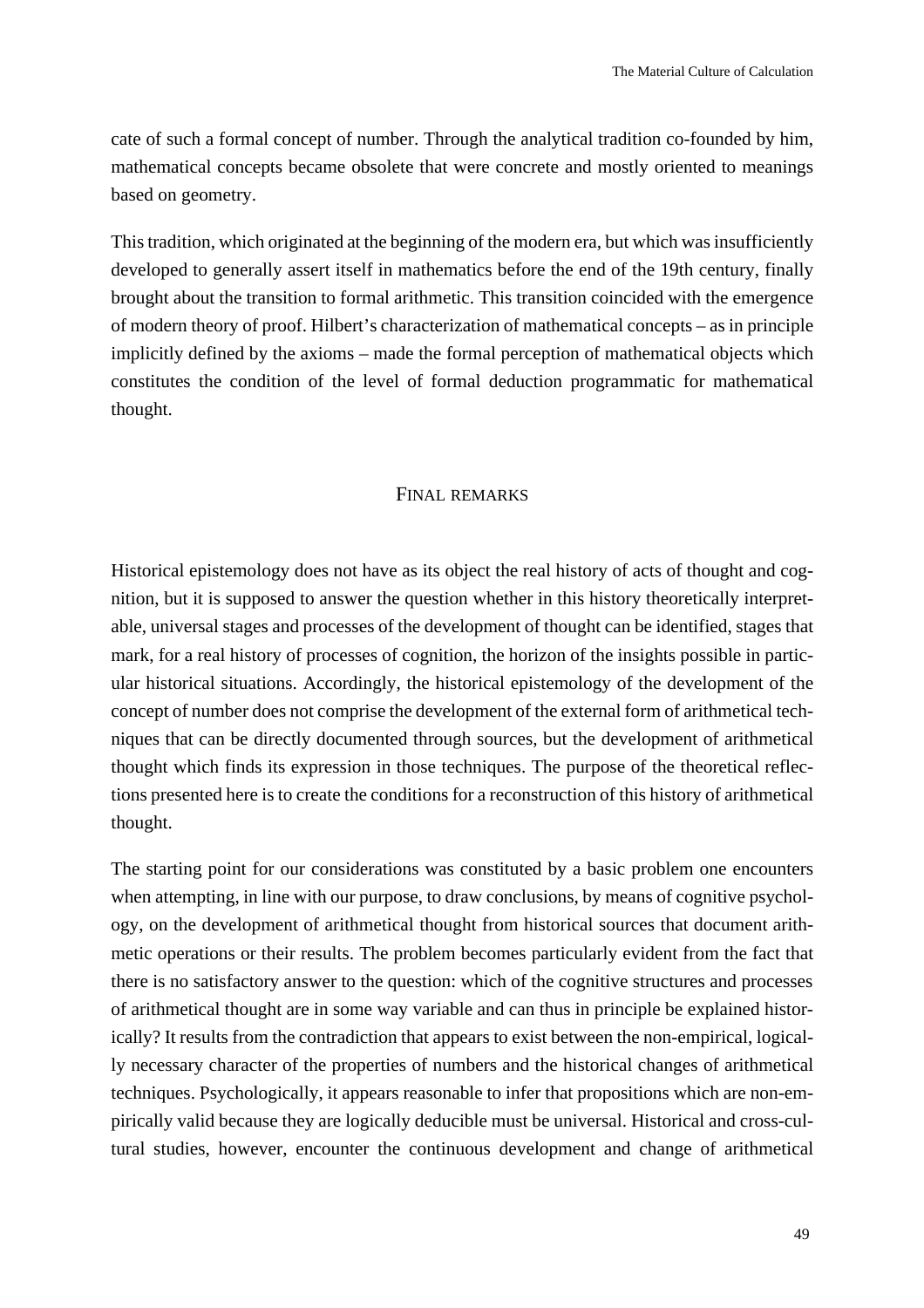techniques. The uncertainty resulting from this problem as to which conclusions about arithmetical thought are in principle admissible from our historical documents can obviously not be eliminated through the perspective and with the means of a single discipline. It rather requires theoretical considerations that bridge psychology and history, and which can be reconciled with findings by both scientific disciplines.

Which structures and processes of arithmetical thought have their origin in ontogenesis and which are, on the other hand, the result of historiogenesis? Very different general answers have been given to the question of the relation between ontogenesis and historiogenesis.

In the quasi "Platonic" tradition, which extends from the Pythagoreans to logical positivism, an attempt has been made to find a sharp boundary between mathematics and empirical knowledge, that is, between logical thinking and sensory experience, and to ascribe the logico-mathematical side to an historically immutable human intellect, the empirical side, however, to an historically changing experience of things. Following the assumptions of this theoretical tradition, the development of cognition in ontogenesis and in historiogenesis would be concerned with fundamentally different objects of cognition.

Against these attempts to draw an absolute boundary, attempts which implicate that ontogenesis and historiogenesis exhibit only marginal points of contact, developmental theory has formulated the genetic principle. This principle postulates parallelism of ontogenesis and historiogenesis in two mutually exclusive ways. According to the genetic principle of the theory of evolution, the individual, in order to attain the phylogenetic and historiogenetic climax of his development, must in ontogenesis recapitulate the developmental process of the human species, both as a biological, and as a social being. According to genetic epistemology as it was brought forth by developmental psychology, however, the historical development of fundamental structures of logico-mathematical thought only makes explicit ontogenetic stages of development that are epigenetically determined, just like stages in the biological development of the individual. Thus, in the former case the individual recapitulates in ontogenesis the evolution of the human species, in the latter the the human species follows a developmental sequence which is predisposed in ontogenesis.

The solution of the problem which has been outlined in considerations presented here, cannot be subsumed in any of these alternatives. It is, rather, based on the assumption that ontogenesis and historiogenesis represent processes which are, albeit concerned with the same objects of developing cognition, fundamentally different. This solution is based on a particular interpretation of a concept of cognitive psychology that is central for the understanding of communication and transmission of cognitive structures, that is, the concept of the external representation of cogni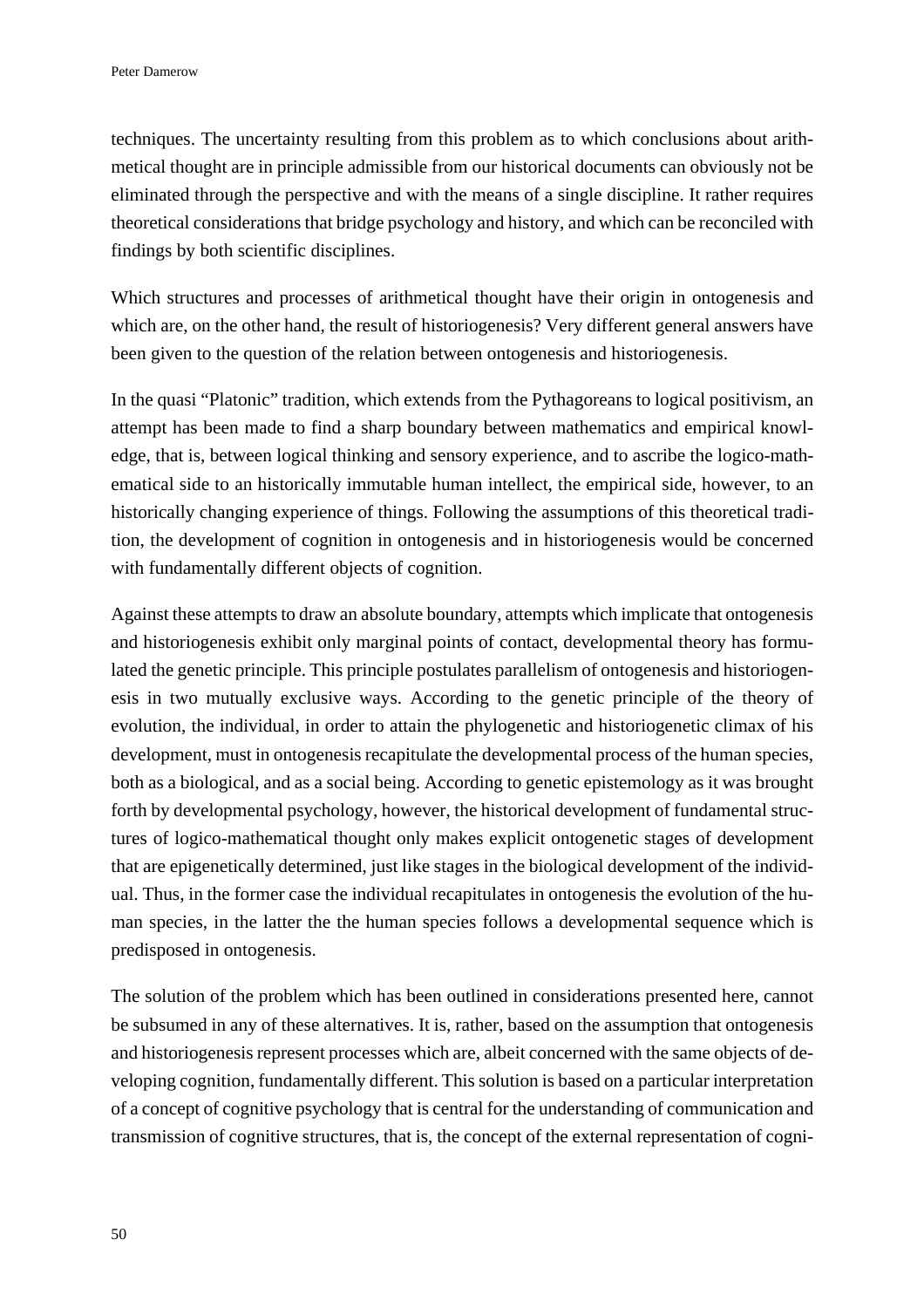tive structures. External representations of cognitve structures are interpreted here from the perspective of the history and sociology of knowledge. If the assumption of cognitive psychology is correct that the cognitive structures of logico-mathematical thought in ontogenesis are constructed by reflective abstractions from coordinations of actions, and if the external representations can represent stages of reflection in a way that their meaning might be reconstructed in symbolic actions by the individual, then there is no longer an insurmountable basic contradiction between the alterability of logico-mathematical constructs in history and their independence of experience. With the interpretation of the historically transmittable tools of arithmetical techniques as embodiments of the cognitive structures constructed by reflective abstraction, ontogenesis gains a genuine historical dimension – embodied in the culture-specific symbolic scenarios as conditions of development.

What is achieved with this answer to the question about the historical or ahistorical nature of logico-mathematical and in particular arithmetical thought?

The result of such considerations certainly can not consist of replacing historical arguments with theoretical arguments. Indeed, the theoretical considerations in the first part of the work have by no means made historical research redundant. The answer to the question, to what degree the structures and processes of arithmetical thought represent culture-independent and historically unalterable universals of the nature of *homo sapiens*, and what part of arithmetical thought on the other hand derives ultimately from cultural achievements and what structures of this cognition have developed in which historical periods, is by no means theoretically preempted by the considerations presented here. These considerations, to the contrary, create one decisive precondition to study and answer such psychologically oriented questions by historical and cross-cultural studies. For the theory presented here concerning the transmission of cognitive structures of logico-mathematical thought provides an opportunity of identifying such structures not only along the direct way of experimental psychology, but also indirectly by reconstructing them through an analysis of their external representations.

In the second section of the work conclusions were indeed drawn which concern our understanding of the historical development of arithmetic. This occurred in relating developmental stages of reflective abstraction which can be psychologically identified with historically identifiable stages of the levels of reflection represented by external representations of arithmetical thought. The result is a psychological interpretation of the global historical development which leads from cultures without arithmetical techniques to the modern arithmetical thought of the industrial age, in the following stages of development: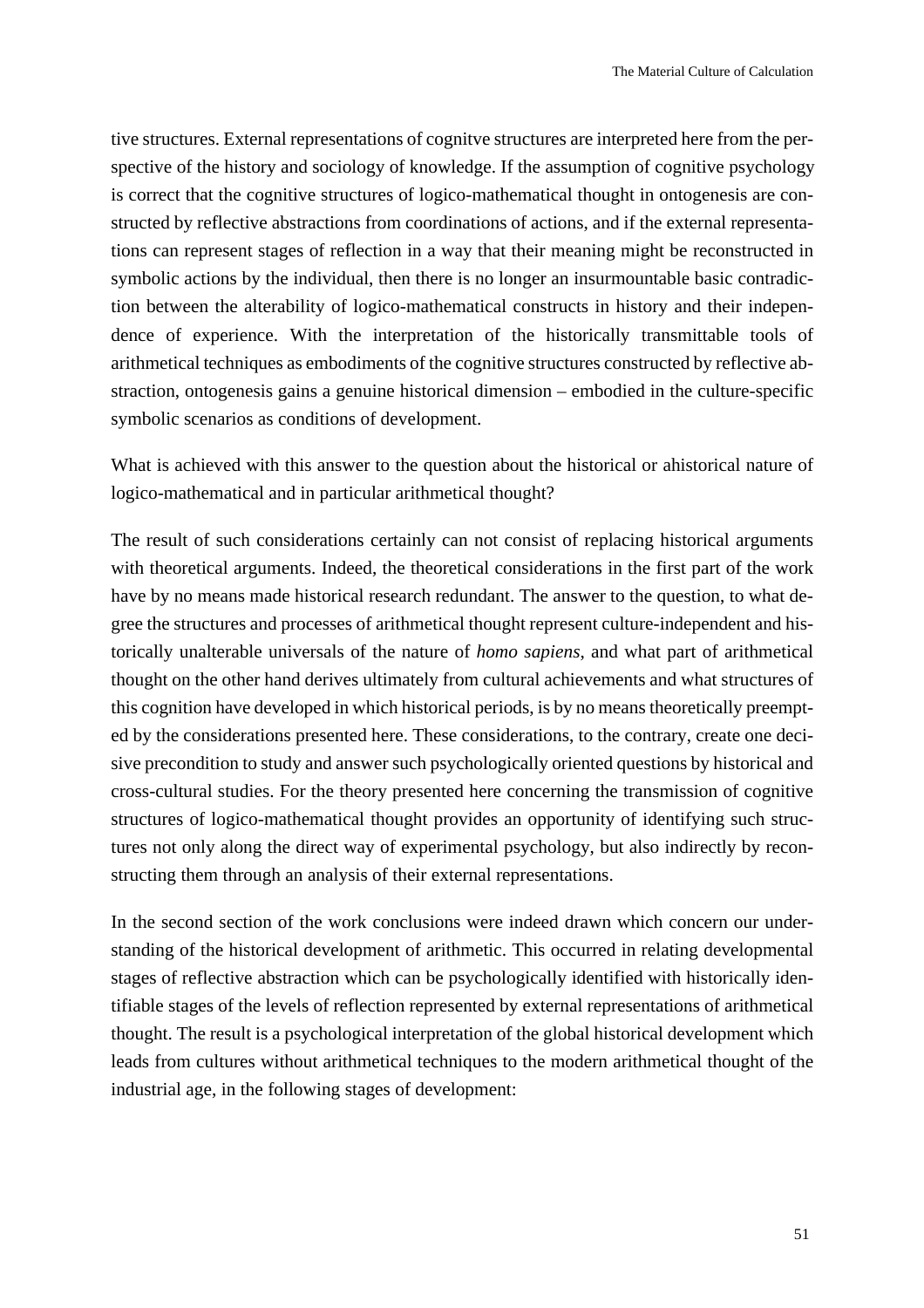Stage 0 *Pre-arithmetical quantification*: approximately until the end of the Mesolithic period (in the Near East until ca. 10,000 B.C.).

> No arithmetical activities. All judgments about quantities are based on direct comparisons of amounts and sizes. Communication and transmission only by transmittable techniques of comparison and by comparative expressions of language.

Stage 1 *Proto-arithmetic*: Neolithic period and Early Bronze Age (in the Near East until ca. 3000 B.C.).

> Quantities are precisely identified by one-to-one correspondences. Communication and transmission with the aid of conventionalized counting sequences and tallying systems.

- Stage 2a *Symbol-based arithmetic with context-dependent symbol systems*: Period of the early city cultures (in the Near East until the invention of the sexagesimal place value system around 2000 B.C.). Quantities are structured by metrological systems. Communication and transmission of these systems and of the corresponding mental constructs through complex symbol systems and developed techniques for the transformation of symbol configurations.
- Stage 2b *Symbol-based arithmetic with context-independent symbol systems*: Period of developed city cultures (in the Near East until the beginning of Classical Antiquity around 500 B.C.).

Quantities are structured by abstract numerical systems with object-independent arithmetical operations. Communication and transmission of these systems by unified, context-independent, but culture-specific symbol systems for the representation of arbitrary quantities, including abstract "rules of calculation". Emergence of first forms of "pre-Classical mathematics" that are abstract but dependent on culture-specific symbol systems.

Stage 3a *Concept-based arithmetic with deductions in natural language*: Classical Antiquity, Late Antiquity, Middle Ages and Early Modern Era (until the emergence of analytical mathematics in the 18th century A.D.).

> Abstract number concept with "a priori" provable properties. Communication and transmission with the aid of a written representation of "propositions" about abstract numbers and their mathematical properties. Propositions are logically ordered and systematically arranged by deductive theories according to the modelof Euclid's *Elements*.

Stage 3b *Concept-based arithmetic with formal deductions*: The modern mathematical tradition until the present.

> Formal understanding of arithmetical structures and expansion of the number concept by construction of new arithmetical structures. Communication and transmission with the aid of formal language systems.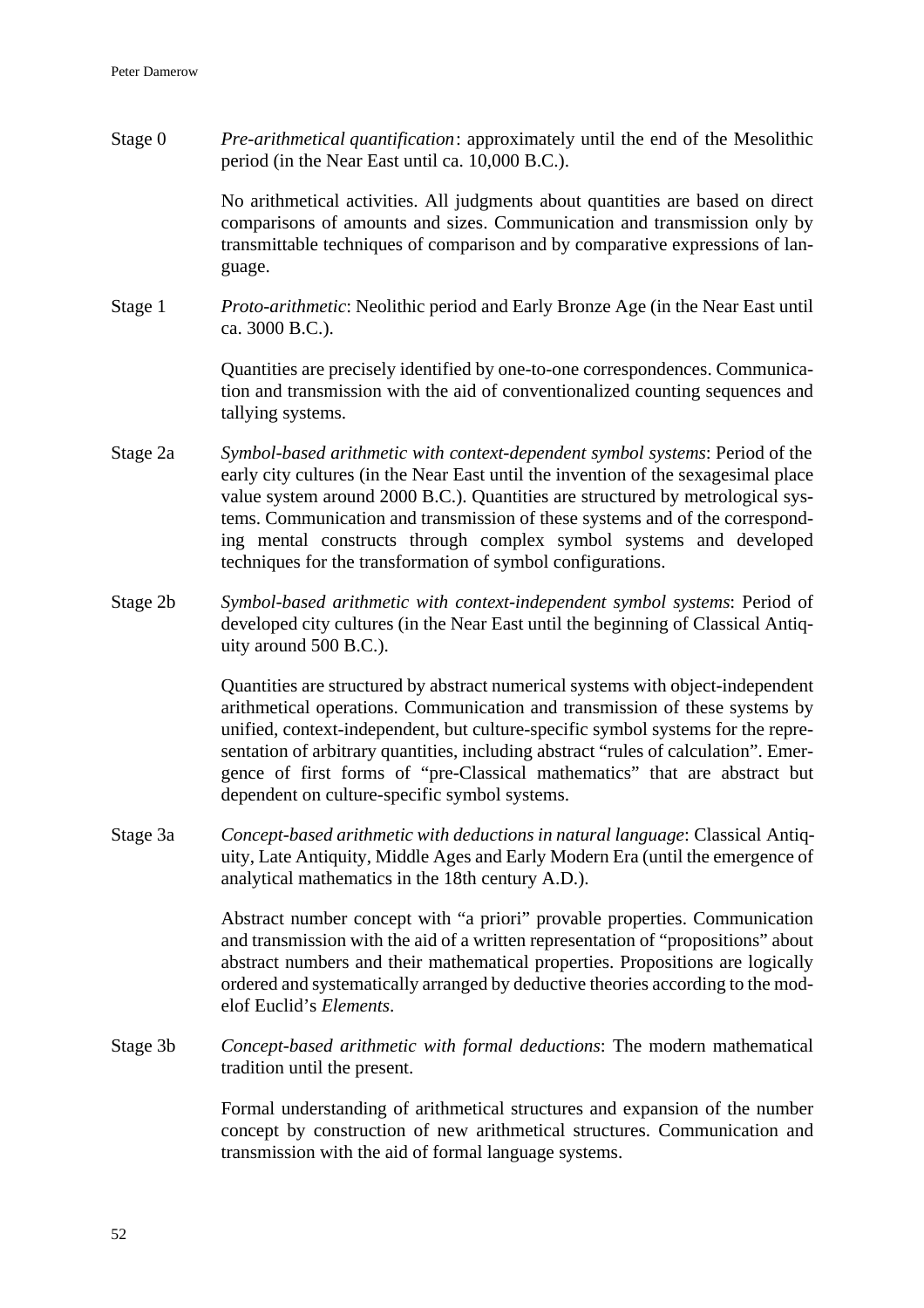The theoretical model of the history of arithmetical thought, gained through the assignment of stages of reflective abstraction to external representations, establishes a connection between theoretical assumptions of psychology and historical facts. This connection, however, concerns only general characteristics of the development of arithmetic such as the emergence, the change and the increasingly more complex representation of numbers which are so elementary that any theory of the historical development of arithmetical thought has to consider them and to explain them satisfactorily in one way or another. Thus the ultimate historical validity of the model is not a given. In this sense, the considerations offered are to be regarded only as a first step towards an historical epistemology of the development of the concept of number.

Such preliminary considerations are, however, indispensable. So long as we are unsuccessful in finding a satisfactory explanation for the extraordinary differences between logico-mathematical thought on the one hand in surviving non-literate cultures, cognition which at its face seems identifiable with first stages of the historical development of arithmetical thought, on the other the abstract and highly complex arithmetical thought of the present; so long as we are unsuccessful in theoretically illustrating how the forms of the latter have developed from the forms of the former, the studies of historical details of this development have no chance of even proposing plausible hypotheses about the psychological determinants of arithmetical thought in the various periods of the development of arithmetical techniques. In this sense the considerations offered here are not just preliminary discussions, but might be taken seriously as an attempt to create the theoretical framework for an historical epistemology of the number concept as the outcome of the developing material culture of calculation.

#### **REFERENCES**

Amiet, P. (1966). Il y a 5000 ans les Élamites inventaient l'Écriture. *Archaeologia*, 12, 16-23.

Arcà, M. (1984). Strategies for Categorizing Change in Scientific Research and in Children's Thought. *Human Development*, 27, 335-341.

Ascher, M., & Ascher, R. (1971/72). Numbers and Relations from Ancient Andean Quipus. *Archive for History of Exact Sciences*, 8, 288-320.

Ashcraft, M. H. (1992). Cognitive Arithmetic: A Review of Data and Theory. *Cognition*, 44, 75-106.

Bachelard, G. (1978). *Die Bildung des wissenschaftlichen Geistes*. Frankfurt: Suhrkamp.

Bachelard, G. (1978). *Die Philosophie des Nein*. Wiesbaden: Heymann.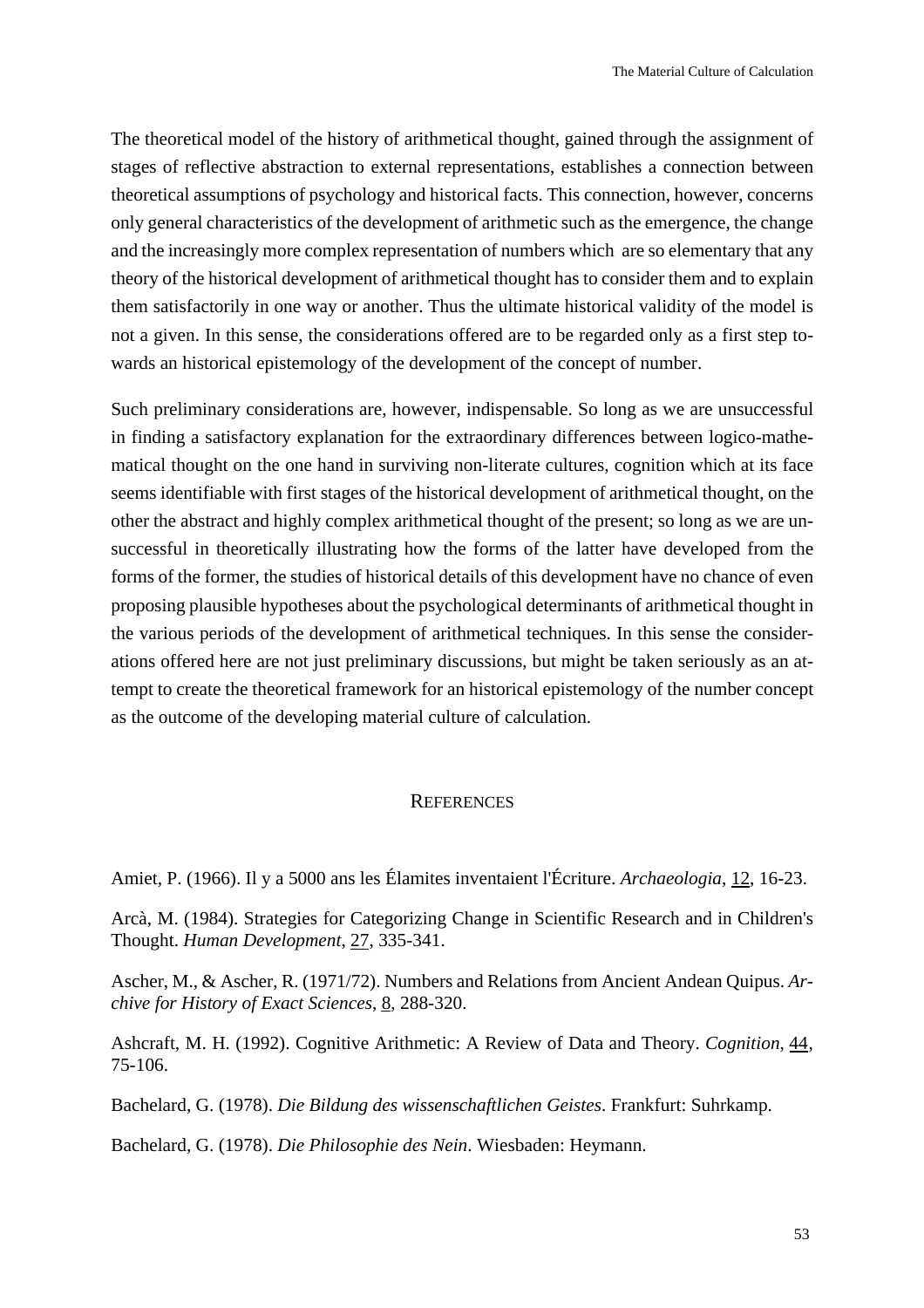Bateman, R., Goddard, I., O'Grady, R., Funk, V. A., Mooi, R., Kress, W. J., & Cannell, P. (1990). Speaking of Forked Tongues: The Feasibility of Reconciling Human Phylogeny and the History of Language. *Current Anthropology*, 31(1), 1-24.

Becker, O. (1965). Die Lehre vom Geraden und Ungeraden. In O. Becker (ed.), *Zur Geschichte der griechischen Mathematik* (pp. 125-145). Darmstadt: Wissenschaftliche Buchgesellschaft.

Becker, O., & Hofman, J. E. (1951). *Geschichte der Mathematik*. Bonn: Athenäum.

Bickerton, D. (1988). A Two-Stage Model of the Human Language Faculty. In S. Strauss (ed.), *Ontogeny, Phylogeny, and Historical Development* (pp. 86-105). Norwood: Ablex.

Blake, B. J. (1981). *Australian Aboriginal Languages*. London: Angus & Robertson.

Brainerd, C. J. (1979). *The Origins of the Number Concept*. New York: Praeger.

Bruner, J. S. (1966). On Cognitive Growth. In Bruner, J. S.,Olver, R. R., & P. M. Greenfield (1966). *Studies in Cognitive Growth: A Collaboration at the Center for Cognitive Studies* (pp. 1-67). New York: John Wiley & Sons.

Bruner, J. S.,Olver, R. R., & P. M. Greenfield (1966). *Studies in Cognitive Growth: A Collaboration at the Center for Cognitive Studies*. New York: John Wiley & Sons.

Campbell, J. I. D. (ed.) (1992). *The Nature and Origins of Mathematical Skills*. Advances in Psychology, Vol. 91. Amsterdam: North-Holland.

Carnap, R. (1975<sup>2</sup>). *Grundlagen der Logik und Mathematik*. Darmstadt: Wissenschaftliche Buchgesellschaft.

Cassirer, E. (1953/54<sup>2</sup> ). *Philosophie der symbolischen Formen*. Darmstadt: Wissenschaftliche Buchgesellschaft.

Chace, A. B. (1927). *The Rhind Mathematical Papyrus*. Oberlin: Mathematical Association of America.

Chemla, K. (1991). Theoretical Aspects of the Chinese Algorithmic Tradition (First to Third Century). *Historia Mathematica*, 42, 75-98.

Closs, M. P. (1986). The Mathematical Notation of the Ancient Maya. In M. P. Closs (ed.), *Native American Mathematics* (pp. 291-369). Austin: University of Texas Press.

Damerow, P. (1993). Zum Verhältnis von Ontogenese und Historiogenese des Zahlbegriffs. In W. Edelstein & S. Hoppe-Graff (eds.), *Die Konstruktion kognitiver Strukturen: Perspektiven einer konstruktivistischen Entwicklungstheorie* (pp. 195-259). Bern: Huber.

Damerow, P. (1995). *Abstraction and Representation: Essays on the Cultural Evolution of Thinking*. Boston Studies in the Philosophy of Science, Vol. 175. Dordrecht: Kluwer Academic Publishers.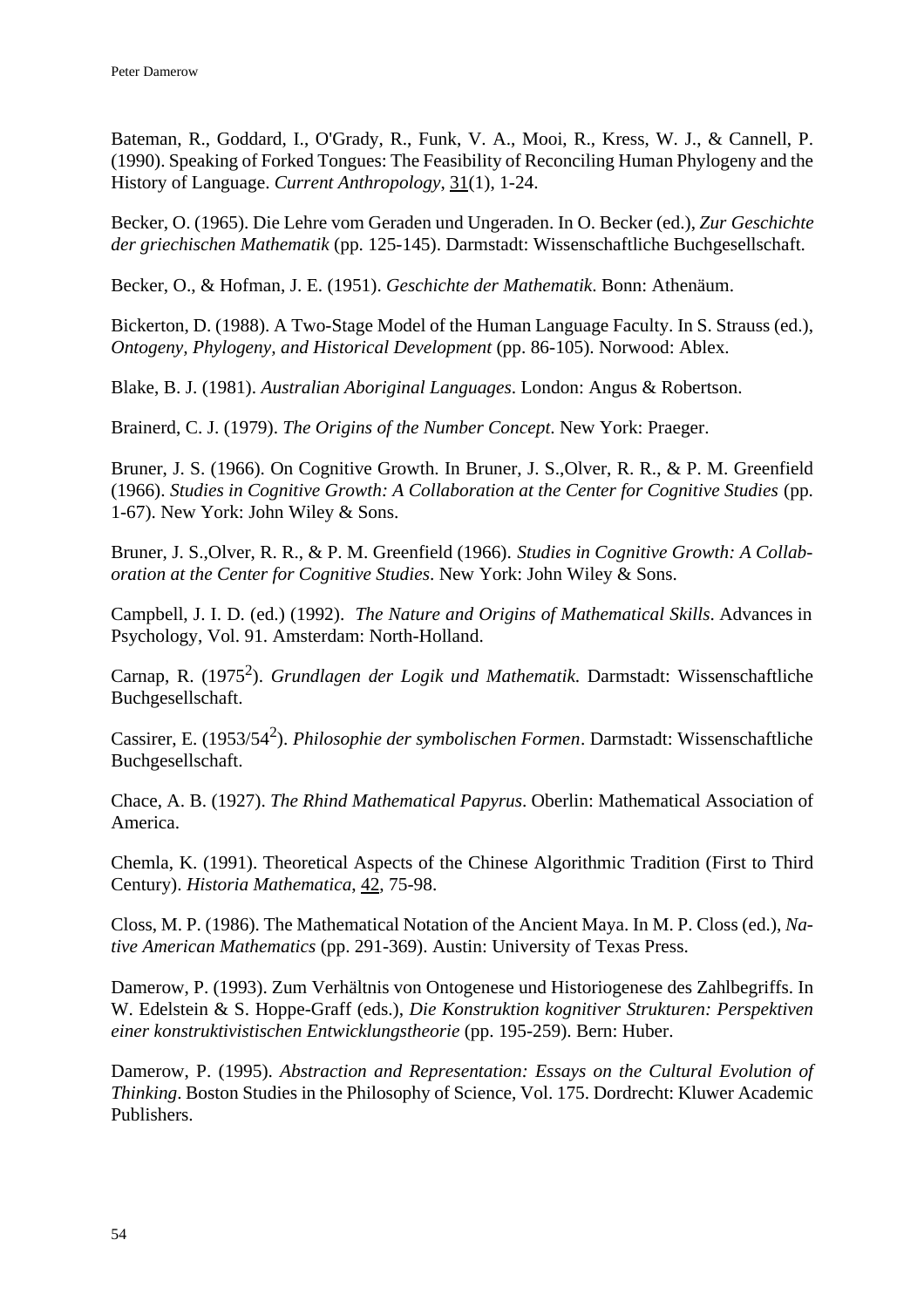Damerow,P.,& Englund,R. K.(1987).DieZahlzeichensysteme der Archaischen Texte aus Uruk. In M. W. Green & H. J. Nissen (eds.), *Zeichenliste der Archaischen Texte aus Uruk (ATU 2)* (pp. 117-166). Berlin: Gebr. Mann.

Dasen, P. R. (1977). Are Cognitive Processes Universal? A Contribution to Cross-cultural Piagetian Psychology. In N. Warren (ed.), *Studies in Cross-cultural Psychology* (pp. 155-201). London: Academic Press.

Dasen, P. R., & de Ribaupierre, A. (1988). Neo-Piagetian Theories: Cross-cultural and Differential Perspectives. In A. Demetriou (ed.), *The Neo-Piagetian Theories of Cognitive Development: Toward an Integration* (pp. 287-326). Amsterdam: North-Holland.

Dasen, P. R., & Heron, A. (1981). Cross-Cultural Tests of Piaget's Theory. In H. C. Triandis & A. Heron (eds.), *Handbook of Cross-Cultural Psychology* , Vol. 4 (pp. 295-341). Boston: Allyn and Bacon.

Davis, R. B. (1984). *Learning Mathematics: the Cognitive Science Approach to Mathematics Education*. London: Croom Helm.

D'Errico, F. (1989). On Wishful Thinking and Lunar "Calendars": Reply. *Current Anthropology*, 30(4), 494-500.

D'Errico, F. (1989). Palaeolithic Lunar Calendars: A Case of Wishful Thinking? *Current Anthropology*, 30(1), 117-118.

Dixon, R. M. W. (1980). *The Languages of Australia*. Cambridge: Cambridge University Press.

Dixon, R. M. W., & Blake, B. J. (eds.). (1979 ff.). *Handbook of Australian Languages*. Amsterdam: Benjamins.

Dux, G. (1992). *Die Zeit in der Geschichte: Ihre Entwicklungslogik vom Mythos zur Weltzeit*. Frankfurt a. M.: Suhrkamp.

Englund, R. K. (1990). *Organisation der Verwaltung der Ur III-Fischerei*. Berliner Beiträge zum Vorderen Orient, Vol. 10. Berlin: Reimer.

Frege, G. (1988). *Die Grundlagen der Arithmetik: Eine logisch mathematische Untersuchung über den Begriff der Zahl.* Hamburg: Meiner.

Friberg, J. (1978). *A Method for the Decipherment, through Mathematical and Metrological Analysis, of Proto-Sumerian and Proto-Elamite Semi-pictographic Inscriptions*. Göteborg: Chalmers Technische Hochschule.

Friberg, J. (1979). *Metrological Relations in a Group of Semi-pictographic Tablets of the Jemdet Nasr Type, Probably from Uruk-Warka*. Göteborg: Chalmers Technische Hochschule.

Friberg, J. (1990). Mathematik. In D. O. Edzard (ed.), *Reallexikon der Assyriologie und Vorderasiatischen Archäologie*, Vol. 7 (pp. 531-585). Berlin: de Gruyter.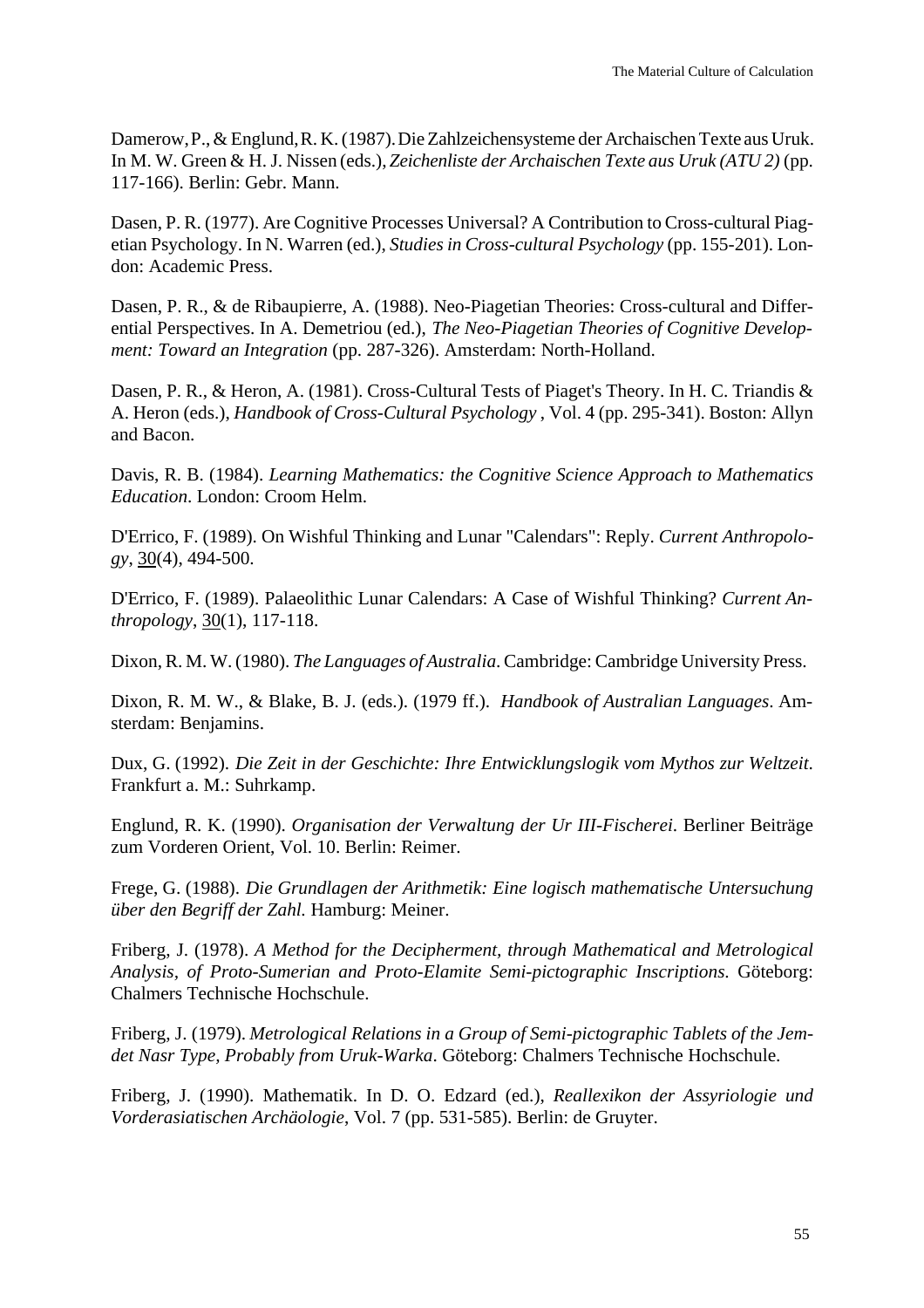Fuson, K. C., & Hall, J. W. (1983). The Acquisition of Early Number Word Meanings: A Conceptual Analysis and Review. In H. P. Ginsburg (ed.), *The Development of Mathematical Thinking* (pp. 49-107). New York: Academic Press.

Gaida, M., & Tear, D. (1984). Kalender, Numerologie und lunare Astronomie auf Copán-Monumenten. *Beiträge zur allgemeinen und vergleichenden Archäologie*, 6, 310-353.

Gallistel, C. R., & Rochel, G. (1992). Preverbal and verbal counting and computation. *Cognition*, 44, 43-74.

Gay, J., & Cole, M. (1967). *The New Mathematics and an Old Culture*. New York: Holt, Rinehart & Winston.

Gelman, R., & Gallistel, C. R. (1978). *The Child's Understanding of Number*. Cambridge Mass.: Harvard University Press.

Gerdes, P. (1990). *Ethnogeometrie: Kulturanthropologische Beiträge zur Genese und Didaktik der Geometrie*. Bad Salzdetfurth: Franzbecker.

Gericke, H. (1970). *Geschichte des Zahlbegriffs*. Mannheim: Bibliographisches Institut.

Gericke, H. (1984). *Mathematik in Antike und Orient*. Berlin: Springer.

Gillings, R. J. (1972). *Mathematics in the Times of the Pharaohs*. Cambridge Mass.: MIT Press.

Gnerre, M. C. (1986). Some Notes on Quantification and Numerals in an Amazon Language. In M. P. Closs (ed.), *Native American Mathematics* (pp. 71-91). Austin: University of Texas Press.

Hallpike, C. R. (1979). *The Foundations of Primitive Thought*. Oxford: Clarendon.

Heath, S. T. L. (ed.) (1956). *The Thirteen Books of Euclid's Elements*. New York: Dover.

Heinzelin, J. de (1962). Ishango. *Scientific American*, 206 (Juni), 105-116.

Høyrup, J. (1990). Algebra and Naive Geometry. *Altorientalische Forschungen*, 17, 27-69, 262-354.

Hurford, J. R. (1975). *The Linguistic Theory of Numerals*. Cambridge: Cambridge University Press.

Hurford, J. R. (1987). *Language and Number*. Oxford: Basil Blackwell.

Ifrah, G. (1986). *Universalgeschichte der Zahlen*. Frankfurt a.M.: Campus.

Joseph, G. G. (1992). *The Crest of the Peacock: The Non-European Roots of Mathematics*. London: Penguin.

Juschkewitsch, A. P. (1966). *Geschichte der Mathematik im Mittelalter*. Basel: Pfalz.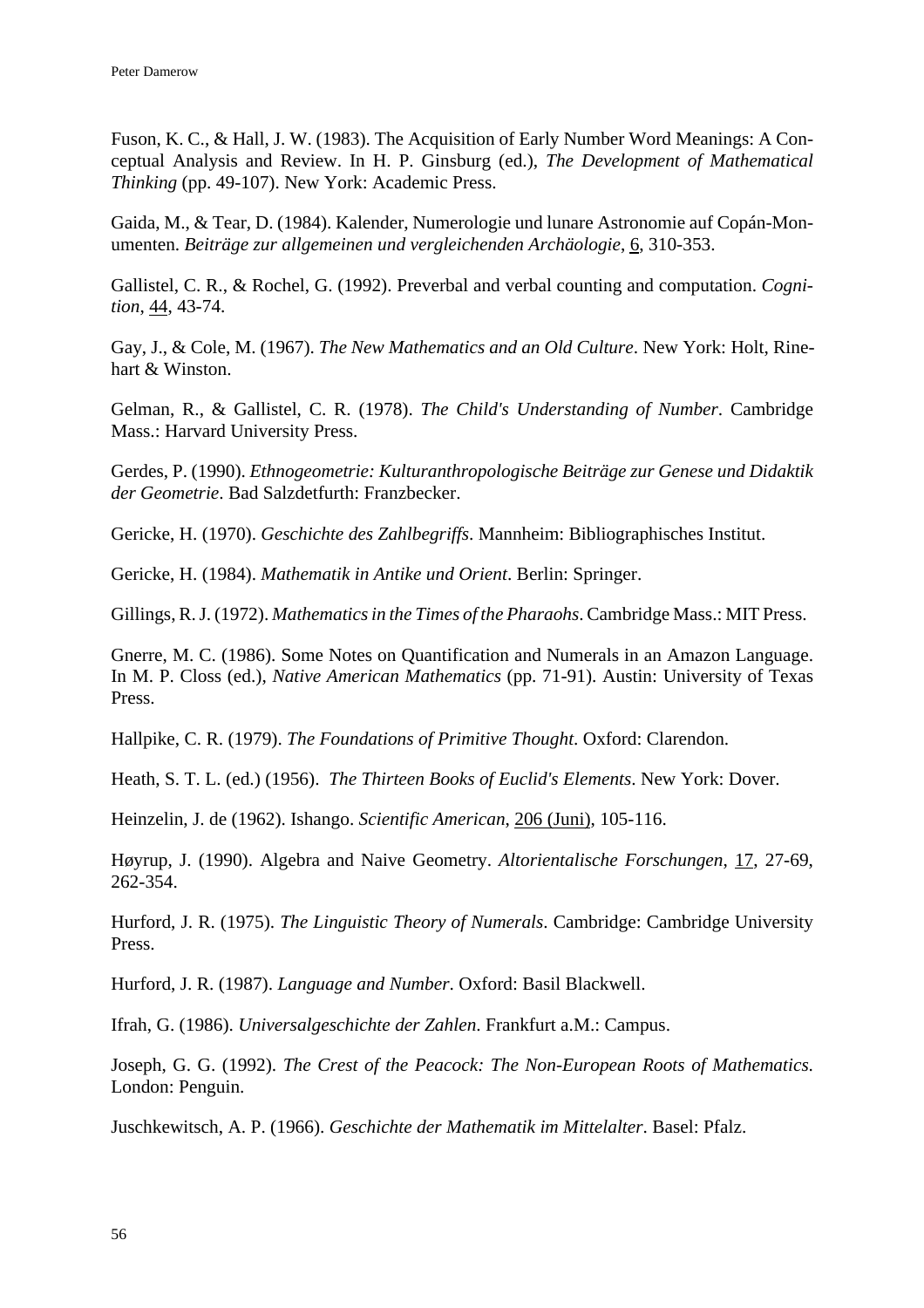Kant, I. (1911). *Kritik der reinen Vernunft*. Kant's Werke, Vol. 3. Berlin: Reimer.

Kant, I. (1911). Prolegomena zu einer jeden künftigen Metaphysik, die als Wissenschaft wird auftreten können. In *Kant's Werke*, Vol. 4 (pp. 253-383). Berlin: Reimer.

Lancy, D. F. (1983). *Cross-Cultural Studies in Cognition and Mathematics*. Developmental Psychology Series. New York: Academic Press.

Langer, J. (1980). *The Origins of Logic: Six to Twelve Months*. Developmental psychology series. New York: Academic Press.

Langer, J. (1986). *The Origins of Logic: One to Two Years*. Developmental psychology series. New York: Academic Press.

Lefèvre, W. (1981). Rechensteine und Sprache. In P. Damerow & W. Lefèvre, *Rechenstein, Experiment, Sprache: Historische Fallstudien zur Entstehung der exakten Wissenschaften* (pp. 115-168). Stuttgart: Klett-Cotta.

Leontjew, A. N. (1973). *Probleme der Entwicklung des Psychischen*. Frankfurt a.M.: Athenäum Fischer.

Levinson, S. C. (1991). *Relativity in Spatial Conception and Description*. Working Paper No. 1. Cognitive Anthropology Research Group at the Max Planck Institute for Psycholinguistics.

Lèvy-Bruhl, L. (1921). *Das Denken der Naturvölker*. Wien: Braumüller.

Li, Y., & Dù, S. (1987). *Chinese Mathematics: a Concise History*. Oxford: Clarendon.

Locke, L. L. (1923). *The Ancient Quipu or Peruvian Knot Record*. New York: The American Museum of Natural History.

Lorenzen, P. (1955). *Einführung in die operative Logik und Mathematik*. Berlin: Springer.

Marshack, A. (1972). *The Roots of Civilization: The Cognitive Beginnings of Man's First Art, Symbol and Notation*. London: Weidenfeld and Nicolson.

Marshack, A. (1989). On Wishful Thinking and Lunar "Calendars". *Current Anthropology*,  $30(4)$ , 491-494.

Menninger, K. (1979). *Zahlwort und Ziffer*. Göttingen: Vandenhoeck & Ruprecht.

Mimica, J. (1988). *Intimations of Infinity: The Mythopoeia of the Iqwaye Counting System and Number*. Oxford: Berg.

Minsky, M. (1975). A Framework for Representing Knowledge. In P. H. Winston (ed.), *The Psychology of Computer Vision* (pp. 211-277). New York: McGraw-Hill.

Minsky, M. L. (1985). *The Society of Mind*. New York: Simon & Schuster.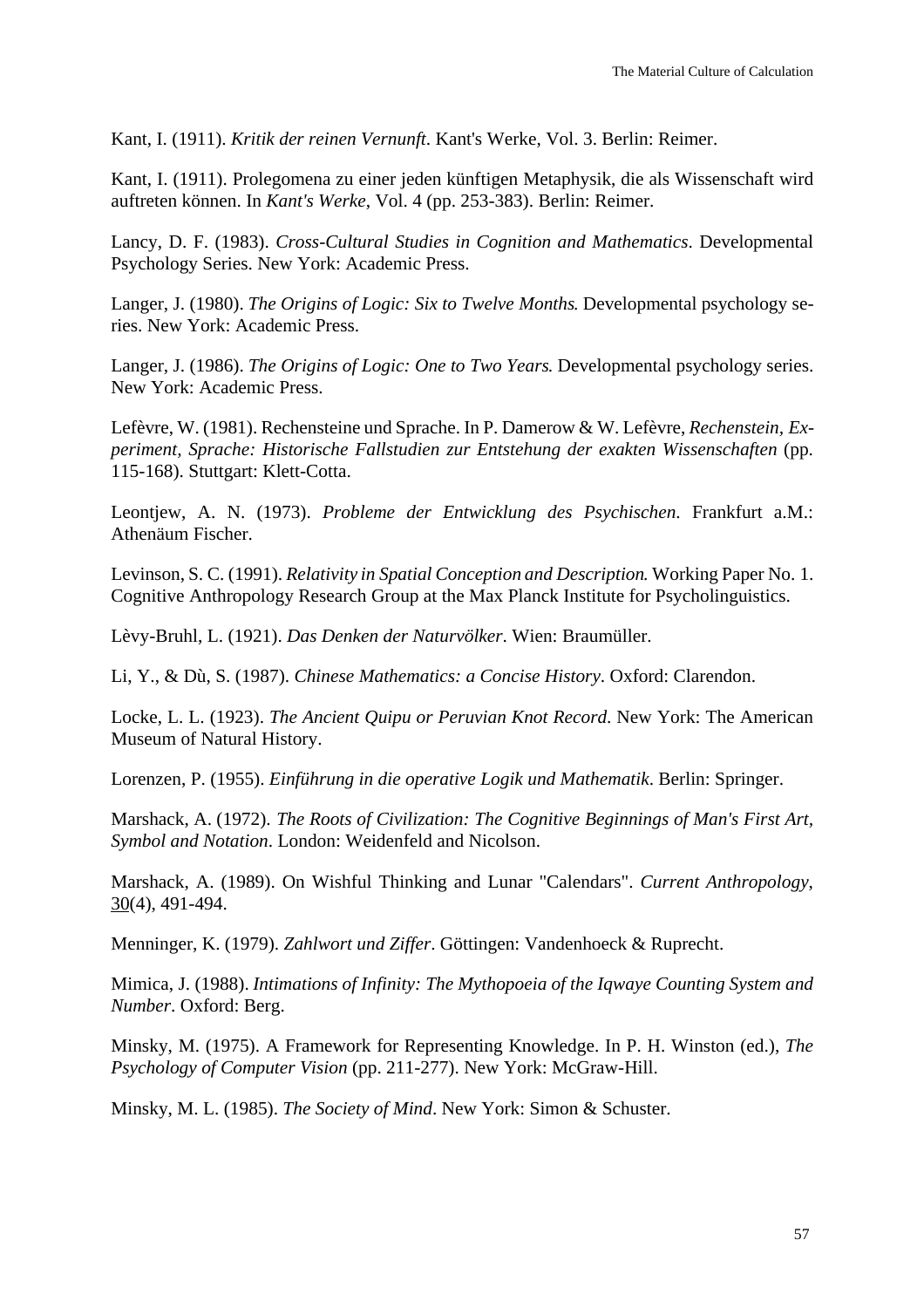Needham, J. (1959). *Mathematics and the Sciences of the Heavens and the Earth*. Science and Civilisation in China, Vol. 3. Cambridge: Cambridge University Press.

Neugebauer, O. (1926). *Die Grundlagen der ägyptischen Bruchrechnung*. Berlin: Springer.

Neugebauer, O. (1934). *Vorgriechische Mathematik*. Vorlesungen über Geschichte der Antiken Mathematischen Wissenschaften. Berlin: Springer.

Neugebauer, O. (1935). *Mathematische Keilschrifttexte*. Berlin: Springer.

Neugebauer, O., & Sachs, A. (1945). *Mathematical Cuneiform Texts*. New Haven: American Oriental Society.

Nissen, H. J., Damerow, P., & Englund, R. K. (1993). *Archaic Bookkeeping: Early Writing and Techniques of Economic Administration in the Ancient Near East*. Chicago: Chicago University Press.

Piaget, J. (1974). *Biologie und Erkenntnis*. Frankfurt a. M.: Fischer.

Piaget, J. (1975). *Die Entwicklung des Erkennens*. Stuttgart: Klett.

Piaget, J., & Garcia, R. (1989). *Psychogenesis and the History of Science*. New York: Columbia University Press.

Piaget, J., & Szeminska, A. (1965). *Die Entwicklung des Zahlbegriffs beim Kinde*. Stuttgart: Klett.

Pinxten, R. (1976). Epistemic Universals: A Contribution to Cognitive Anthropology. In R. Pinxten (ed.), *Universalism versus Relativism in Language and Thought* . Den Haag: Mouton.

Pinxten, R. (ed.). (1976). *Universalism versus Relativism in Language and Thought*. Den Haag: Mouton.

Platon (1988). *Der Staat*. Sämtliche Dialoge, ed. O. Apelt, Vol. 5. Hamburg: Meiner.

Powell, M. A. (1973). *Sumerian Numeration and Metrology*. Ann Arbor: University Microfilms.

Powell, M. A. (1976). The Antecedents of Old Babylonian Place Notation and the Early History of Babylonian Mathematics. *Historia Mathematica*, 3, 417-439.

Renfrew, C. (1988). Archaeology and Language. *Current Anthropology*, 29(3), 437-441.

Saxe, G. B. (1982). Culture and the Development of Numerical Cognition: Studies among the Oksapmin of Papua New Guinea. In C. J. Brainerd (ed.), *The Development of Logical and Mathematical Cognition* (pp. 157-176). New York: Springer.

Scharlau, B., & Münzel, M. (1986). *Quellqay: Mündliche Kultur und Schrifttradition bei Indianern Lateinamerikas*. Frankfurt a. M.: Campus.